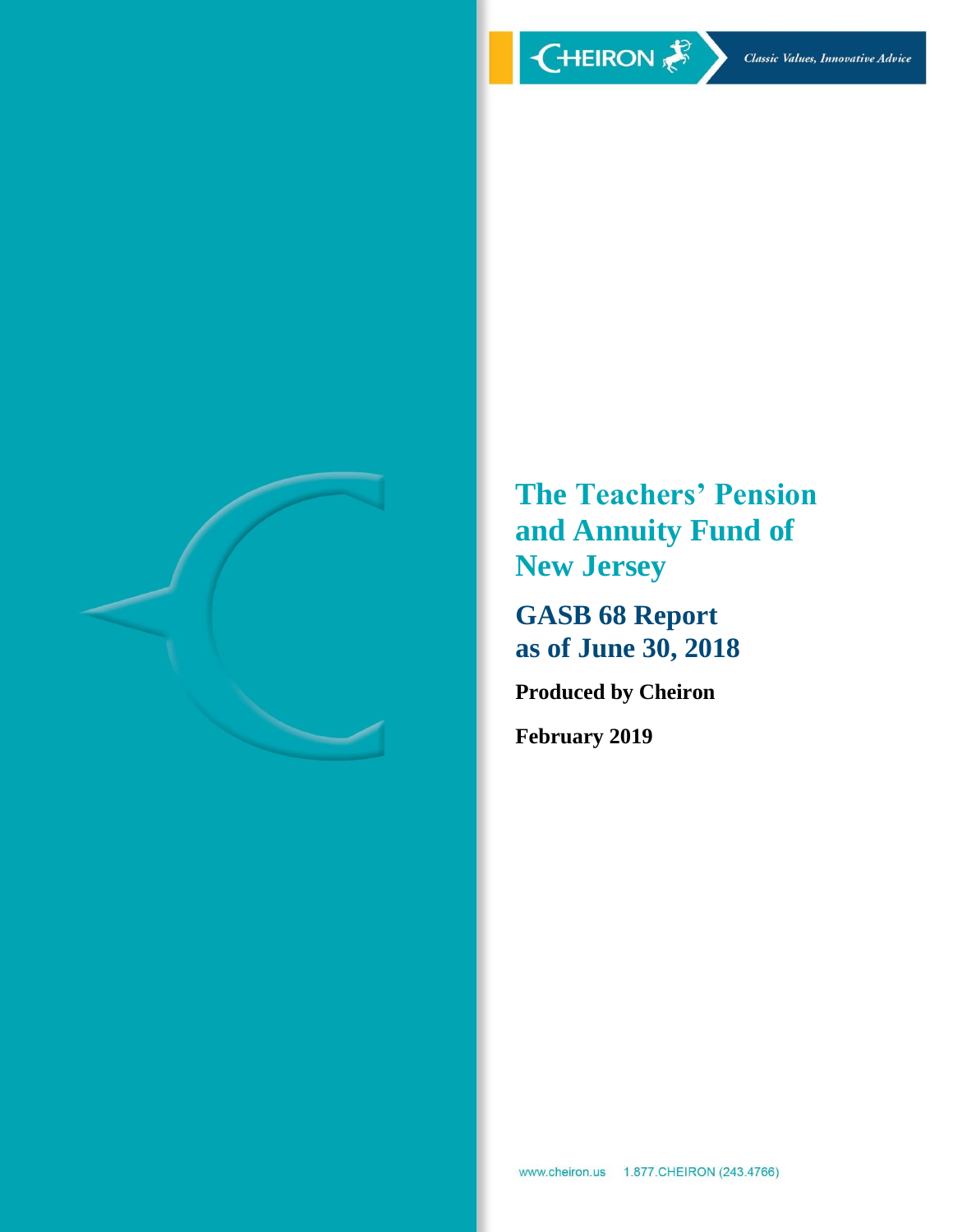# **TABLE OF CONTENTS**

| <b>Section</b>                  | Page |
|---------------------------------|------|
| Section I                       |      |
| Section II                      |      |
| Section III                     |      |
| Section IV                      |      |
| <i><u><b>Appendices</b></u></i> |      |
|                                 |      |
|                                 |      |
|                                 |      |
|                                 |      |
|                                 |      |
|                                 |      |

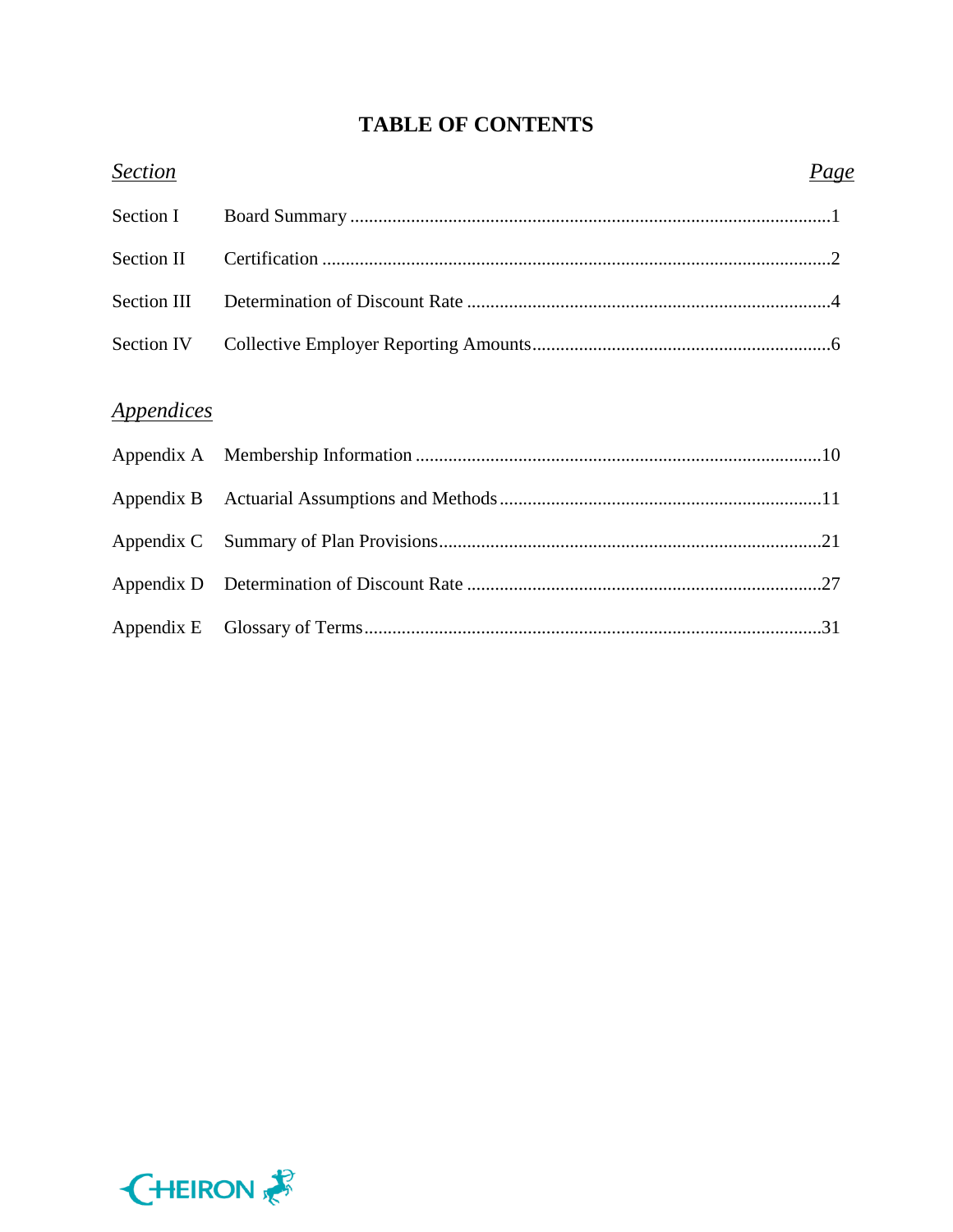## **SECTION I – BOARD SUMMARY**

The purpose of this report is to provide accounting and financial disclosure information under Government Accounting Standards Board Statement 68 for the Teachers' Pension and Annuity Fund of New Jersey (TPAF). This information includes:

- Disclosure of Deferred Inflows and Outflows, and
- Calculation of the Annual Pension Expense.

# **Highlights**

The reporting date for the TPAF is June 30, 2018. Measurements as of the reporting date are based on the fair value of assets as of June 30, 2018 and the Total Pension Liability as of the valuation date, July 1, 2017, updated to June 30, 2018. There was a change in assumptions as the discount rate used to measure the Total Pension Liability was changed as of the measurement date. We are not of aware any other significant events between the valuation date and the measurement date so the update procedures only included the addition of service cost and interest cost offset by actual benefit payments and an adjustment to reflect the change in discount rate. Additional information about the TPL can be found in the GASB 67 report. This report contains the GASB 68 collective employer reporting amounts. The individual employer reporting amounts can be found in the GASB 67-68 Employer Schedules provided separately in excel format.

The June 30, 2017 values shown in this report are based on the prior actuary's GASB report.

| <b>Table I-1</b><br><b>Summary of Collective Results</b> |    |                     |               |                   |  |
|----------------------------------------------------------|----|---------------------|---------------|-------------------|--|
| <b>Measurement Date</b>                                  |    | 6/30/2018           |               | 6/30/2017         |  |
| <b>Net Pension Liability</b>                             | \$ | 63,806,350,446      | -S            | 67, 670, 209, 171 |  |
| <b>Deferred Outflows</b>                                 |    | (12, 473, 998, 870) |               | (14,160,879,261)  |  |
| Deferred Inflows                                         |    | 16,180,773,639      |               | 11,800,239,661    |  |
| Net Impact on Statement of Net Position                  | \$ | 67, 513, 125, 215   | S             | 65,309,569,571    |  |
| <b>Total Pension Expense</b>                             | \$ | 3,720,032,991       | $\mathcal{S}$ | 4,687,849,430     |  |
| Pension Expense (% of Payroll)                           |    | 34.97%              |               | 44.92%            |  |

The table below provides a summary of the key results during this reporting period.

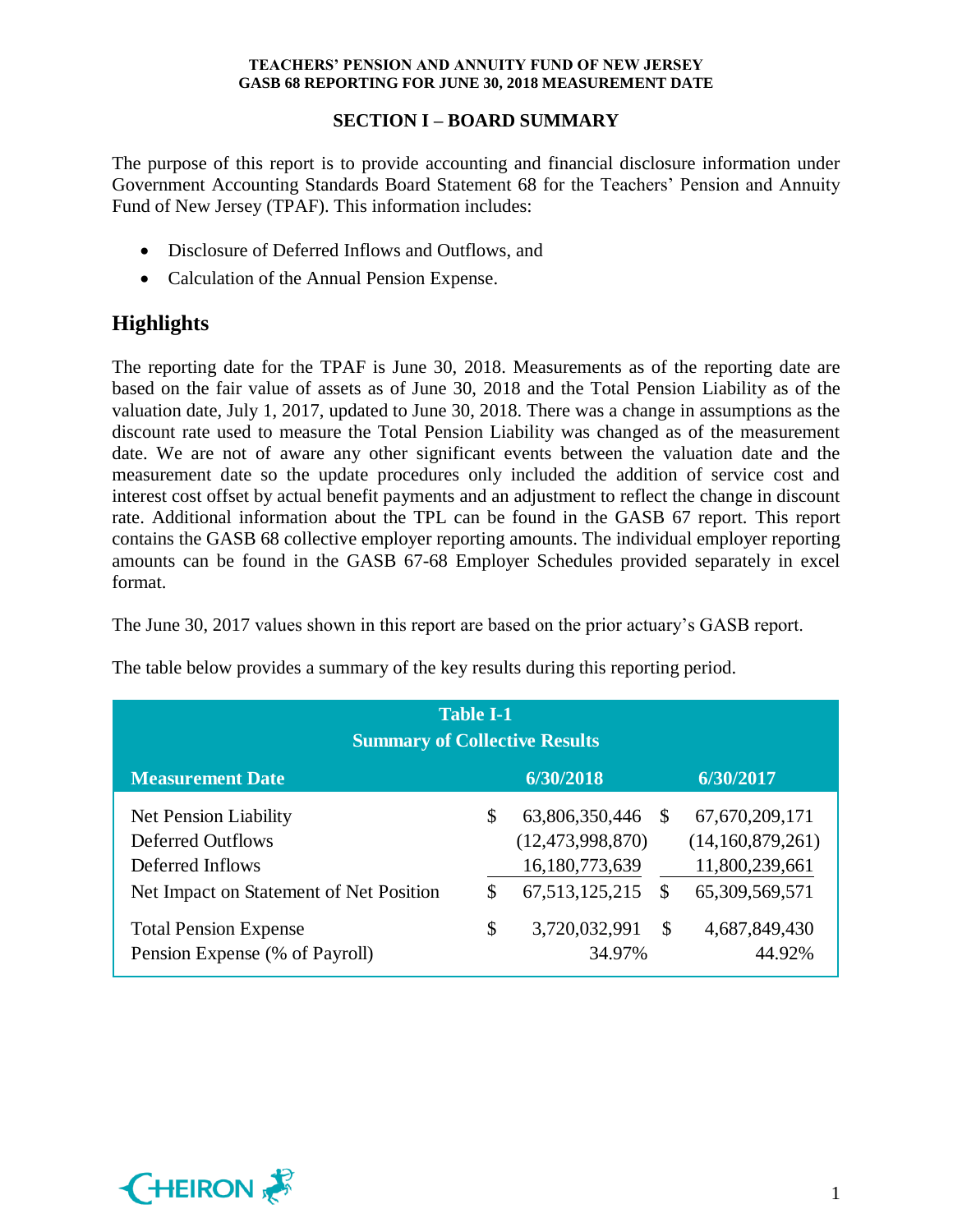### **SECTION II – CERTIFICATION**

The purpose of this report is to provide accounting and financial reporting information under GASB 68 for Teachers' Pension and Annuity Fund of New Jersey (TPAF). This report is for the use of TPAF, the Division of Pensions and Benefits and their auditors in preparing financial reports in accordance with applicable law and accounting requirements. This report is not appropriate for other purposes, including the measurement of funding requirements for TPAF and estimating the price to settle TPAF's obligations.

In preparing our report, we relied on information (some oral and some written) supplied by the Division of Pensions and Benefits. This information includes, but is not limited to, the plan provisions, employee data, and financial information. We performed an informal examination of the obvious characteristics of the data for reasonableness and consistency in accordance with Actuarial Standard of Practice No. 23.

Future actuarial measurements may differ significantly from the current measurements due to such factors as the following: plan experience differing from that anticipated by the economic or demographic assumptions; changes in economic or demographic assumptions; and changes in plan provisions or applicable law.

For purposes of this report, the calculation of the Total Pension Liability and the projection of the Plan's contributions and projected benefit payments were based on the recommended demographic assumptions of the July 1, 2012 – June 30, 2015 Experience Study prepared by the prior actuary, which was subsequently approved by the Board of Trustees. While we consider these assumptions to be generally reasonable, we have not yet performed our own actuarial experience study.

Based on the State Treasurer's recommendation the following economic assumptions are used to determine the Total Pension Liability and the actuarially determined contributions:

- Effective with the July 1, 2017 valuation: 7.50% per annum,
- Effective with the July 1, 2019 valuation: 7.30% per annum,
- Effective with the July 1, 2021 valuation: 7.00% per annum.

In accordance with Paragraph 40 of GASB Statement No. 67, the projection of the Plan's fiduciary net position is based on a long-term expected rate of return of 7.00% per annum.

To the best of our knowledge, this report and its contents have been prepared in accordance with generally recognized and accepted actuarial principles and practices that are consistent with the Code of Professional Conduct and applicable Actuarial Standards of Practice set out by the Actuarial Standards Board. Furthermore, as credentialed actuaries, we meet the Qualification Standards of the American Academy of Actuaries to render the opinion contained in this report. This report does not address any contractual or legal issues. We are not attorneys and our firm does not provide any legal services or advice.

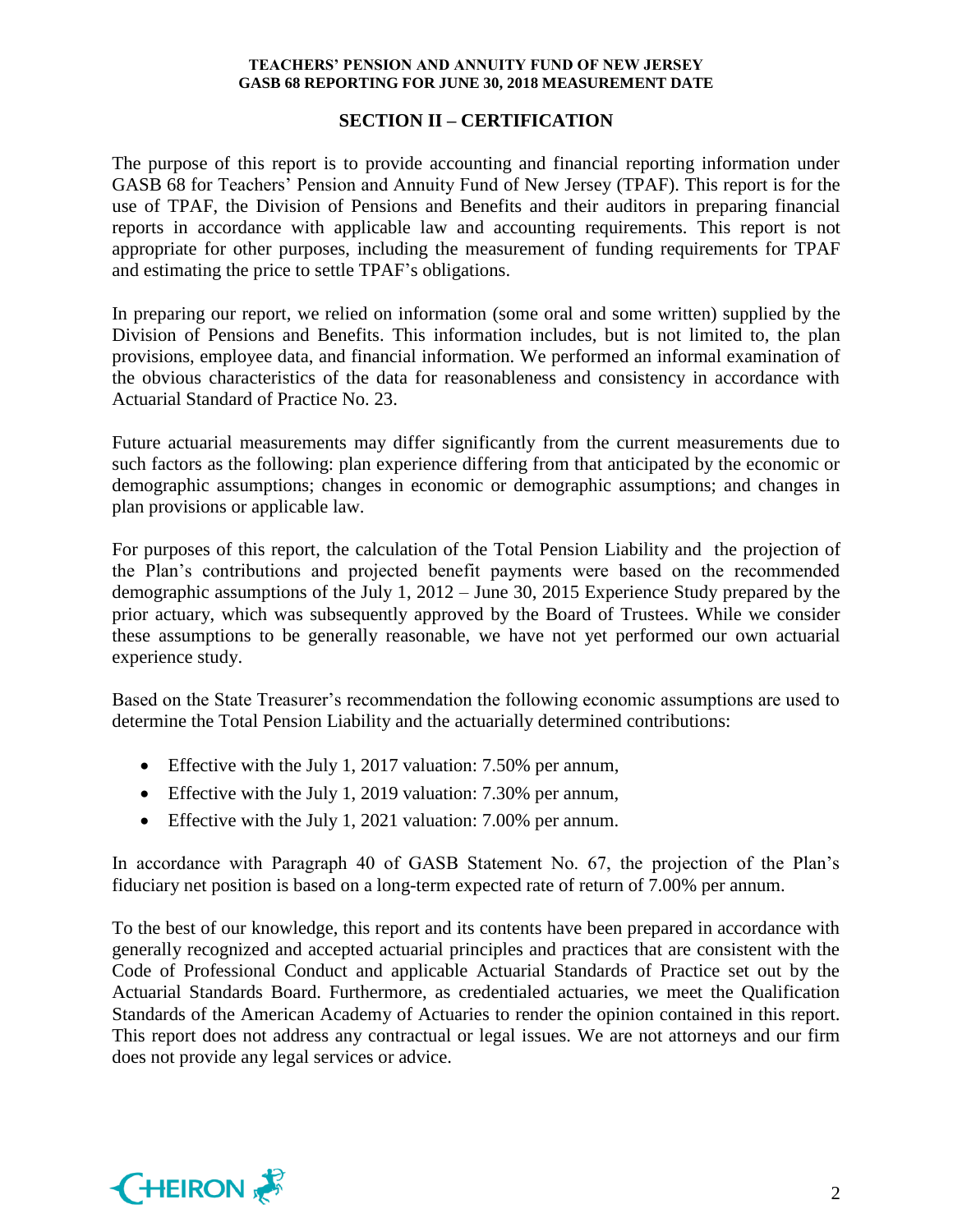#### **SECTION II – CERTIFICATION**

This report was prepared for TPAF for the purposes described herein and for the use by the plan auditor in completing an audit related to the matters herein. Other users of this report are not intended users as defined in the Actuarial Standards of Practice, and Cheiron assumes no duty or liability to any other user.

Janet Cranna, FSA, FCA, MAAA, EA Anu Patel, FSA, MAAA, EA Principal Consulting Actuary Principal Consulting Actuary

Patil 1 i l

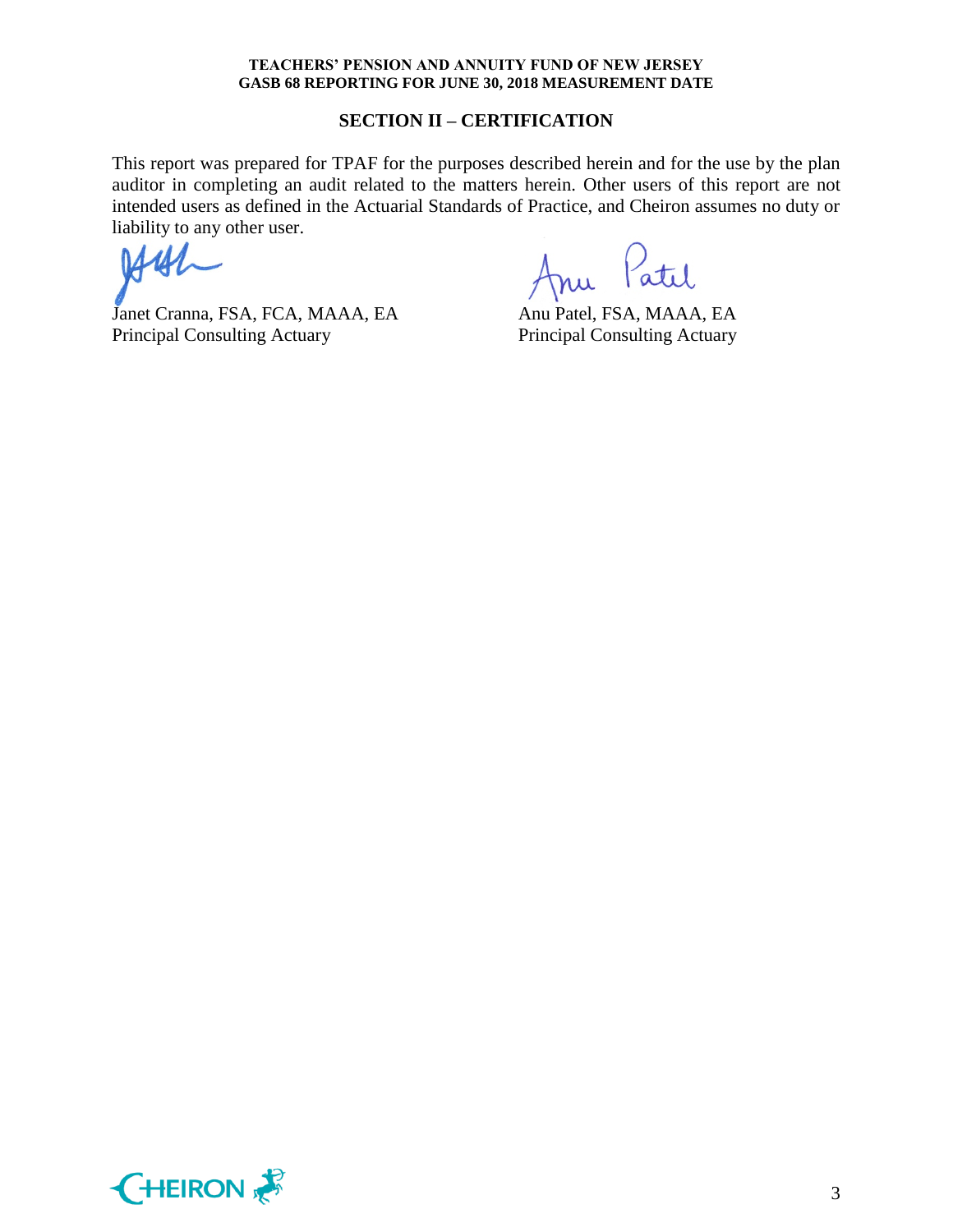## **SECTION III – DETERMINATION OF DISCOUNT RATE**

The discount rate used to measure the Total Pension Liability was 4.25% as of June 30, 2017 and 4.86% as of June 30, 2018. As discussed with the Division of Pensions and Benefits, the projection of cash flows used to determine the discount rate as of June 30, 2018 assumed:

- In accordance with Paragraph 40 of GASB Statement No. 67, the projection of the Plan's fiduciary net position is based on a long-term expected rate of return of 7.00% per annum.
- In accordance with Paragraph 37 of GASB Statement No. 67, the projection of the Plan's contributions and projected benefit payments were based on the recommended demographic assumptions of the July 1, 2012 – June 30, 2015 Experience Study prepared by the prior actuary, which was approved by the Board of Trustees.

Based on the State Treasurer's recommendation the following economic assumptions are used to determine the actuarially determined contributions:

- o Effective with the July 1, 2017 valuation: 7.50% per annum,
- o Effective with the July 1, 2019 valuation: 7.30% per annum,
- o Effective with the July 1, 2021 valuation: 7.00% per annum.
- It is assumed that the State will contribute 50% of the actuarially determined contribution and 100% of its Non-Contributory Group Insurance Premium Fund (NCGIPF) contribution. The 50% contribution rate is the actual total State contribution rate paid in fiscal year ending June 30, 2018 with respect to the actuarially determined contribution for the fiscal year ending June 30, 2018 for all State administered retirement systems.
- Prior to FYE 2018, it is assumed the State would make pension contributions the June  $30<sup>th</sup>$  following the valuation date. Effective with FYE 2018, Chapter 83, P.L. 2016 requires the State to make pension contributions on a quarterly basis: at least 25 percent by September 30, at least 50 percent by December 31, at least 75 percent by March 31, and at least 100 percent by June 30.
- In accordance with Chapter 98, P. L. 2017, TPAF receives 77.78% of the proceeds of the Lottery Enterprise for a period of 30 years. Revenues received from lottery proceeds are assumed to be contributed to the System on a monthly basis.
- $\bullet$  It is assumed that Local employers' contributions are expected to be received on April  $1<sup>st</sup>$ , 21 months after the associated valuation date.
- The NCGIPF contributions are assumed to be paid monthly.

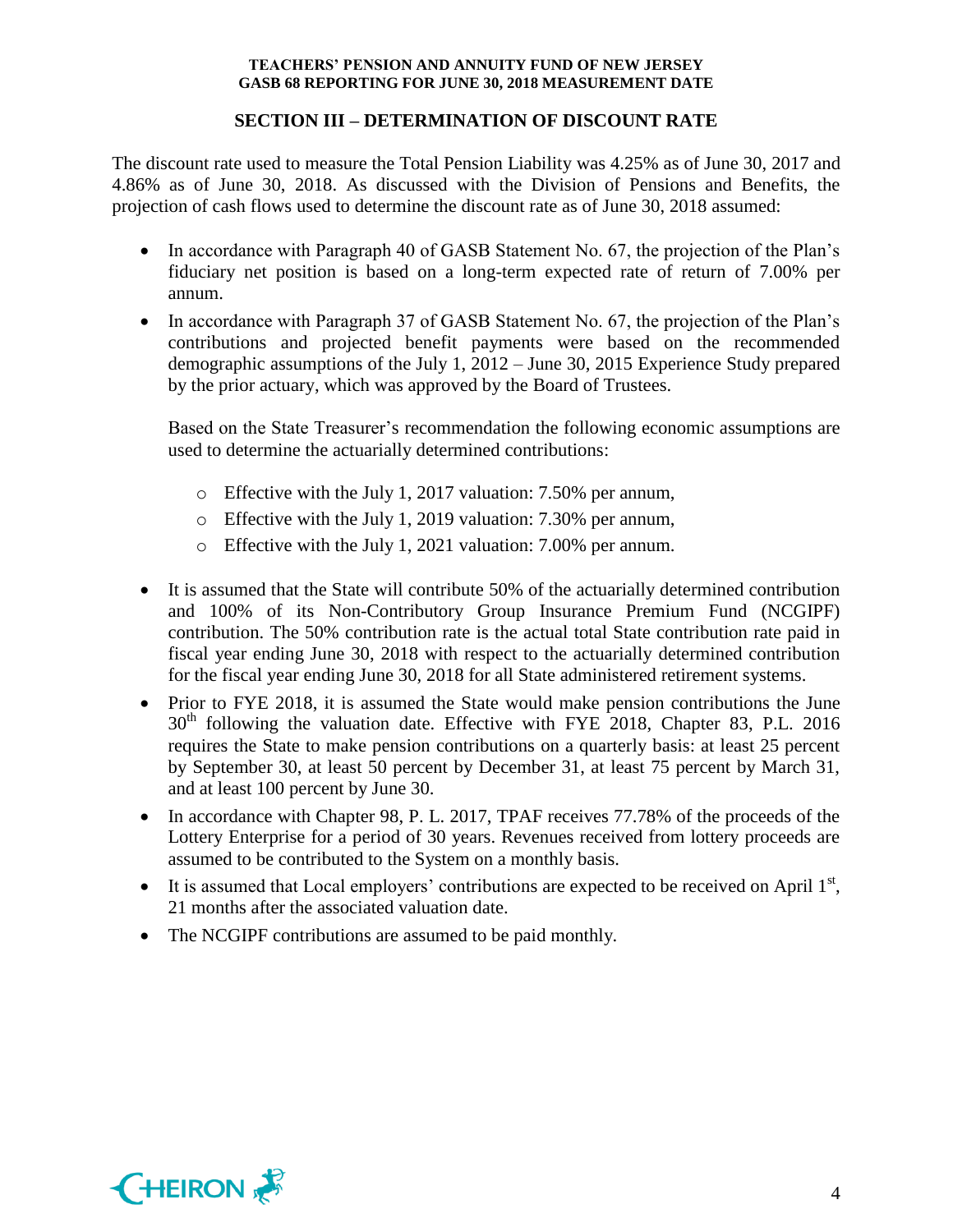#### **SECTION III – DETERMINATION OF DISCOUNT RATE**

The Fiduciary Net Position (FNP) includes Local employers' contributions receivable as reported in the financial statements provided to us by the Division of Pensions and Benefits. In determining the discount rate in Appendix D, the FNP at the beginning of each year does not reflect receivable contributions as those amounts are not available at the beginning of the year to pay benefits. The receivable contributions for the current year include receivable contributions of \$12,906,879 for Local employers' ERI.

Based on these assumptions, the pension Plan's fiduciary net position was projected to be available to make all projected future benefit payments of current Plan members through fiscal year 2040. Municipal bond rates of 3.58% as of June 30, 2017 and 3.87% as of June 30, 2018 were used in the development of the blended GASB discount rate after the Plan's fiduciary net position was no longer sufficient to make future benefit payments. As selected by the State Treasurer, the rates are based on the Bond Buyer GO 20-Bond Municipal Bond Index. Based on the long-term rate of return of 7.00% and the municipal bond rate of 3.58% as of June 30, 2017 and the long-term rate of return of 7.00% and the municipal bond rate of 3.87% as of June 30, 2018, the blended GASB discount rates are 4.25% as of June 30, 2017 and **4.86%** as of June 30, 2018. The assumed discount rates have been determined in accordance with the method prescribed by GASB Statement No. 67.

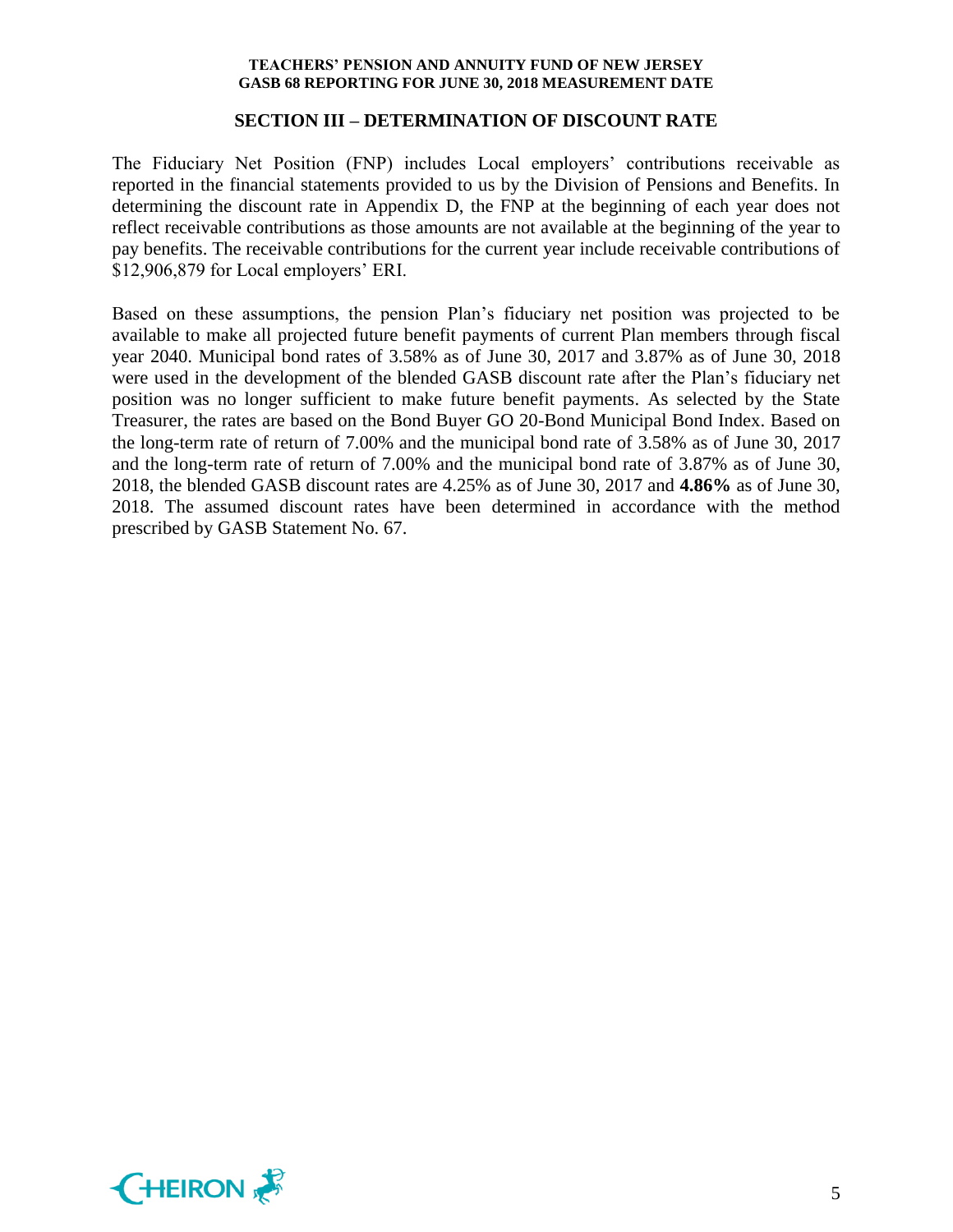## **SECTION IV – COLLECTIVE EMPLOYER REPORTING AMOUNTS**

We understand the State and Local employers have elected to use the 2018 measurement date for their 2019 reporting date. As a result, the schedules in this section will be used by the State and Local employers for their 2019 reporting.

The impact of experience gains or losses and assumption changes on the TPL are recognized in expense over the average expected remaining service life of all active and inactive members of the System. As of the measurement date, this recognition period was 8.29 years.

The following tables summarize the current balances of deferred outflows and deferred inflows of resources along with the net recognition over the next five years.

| <b>Table IV-1</b><br><b>Schedule of Collective Deferred Inflows and Outflows of Resources</b>        |               |                                  |    |                             |  |
|------------------------------------------------------------------------------------------------------|---------------|----------------------------------|----|-----------------------------|--|
| <b>Deferred</b><br><b>Outflows of</b><br><b>Deferred Inflows</b><br>of Resources<br><b>Resources</b> |               |                                  |    |                             |  |
| Differences between expected and actual experience                                                   | <sup>\$</sup> | 1,420,239,017                    | \$ | 96,229,812                  |  |
| Changes in assumptions<br>Net differences between projected and actual earnings                      |               | 11,053,759,853                   |    | 16,078,750,001              |  |
| on pension plan investments<br><b>Total</b>                                                          |               | $\overline{0}$<br>12,473,998,870 |    | 5,793,826<br>16,180,773,639 |  |

Amounts reported as deferred outflows and deferred inflows of resources will be recognized in pension expense as follows:

| 2019<br>401,574,312<br>208,932,249<br>2020<br>(222, 922, 941)<br>2021<br>(149, 225, 008)<br>2022<br>2023<br>(735,040,983)<br>(3,210,092,398)<br>Thereafter \$ | <b>Measurement year ended June 30:</b> |  |
|---------------------------------------------------------------------------------------------------------------------------------------------------------------|----------------------------------------|--|
|                                                                                                                                                               |                                        |  |
|                                                                                                                                                               |                                        |  |
|                                                                                                                                                               |                                        |  |
|                                                                                                                                                               |                                        |  |
|                                                                                                                                                               |                                        |  |
|                                                                                                                                                               |                                        |  |

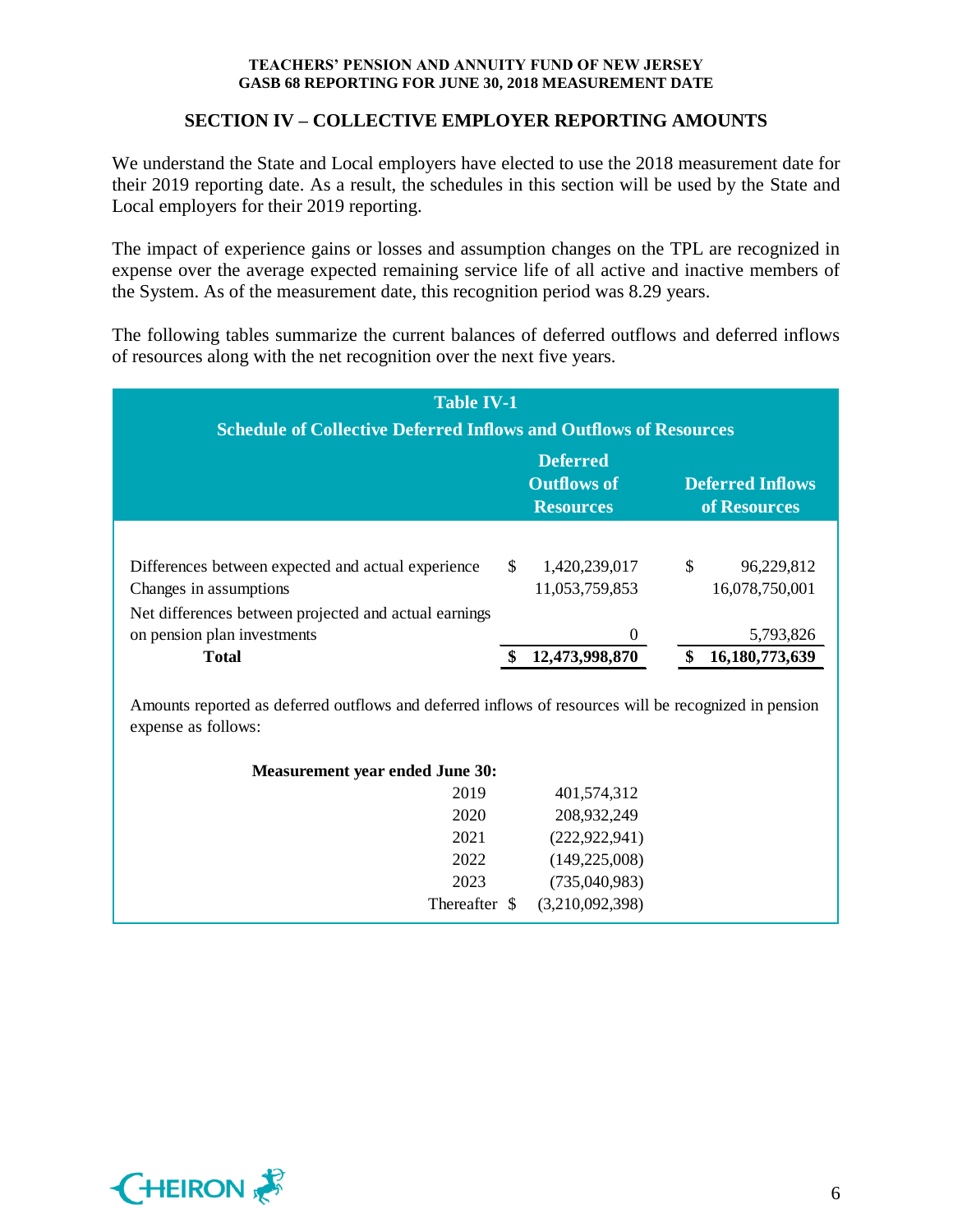## **SECTION IV – COLLECTIVE EMPLOYER REPORTING AMOUNTS**

|                    | <b>Table IV-2</b><br><b>Detailed Schedule of Collective Deferred Inflows and Outflows of Resources</b>                     |                            |                      |                      |                      |  |                      |                      |                                           |                 |
|--------------------|----------------------------------------------------------------------------------------------------------------------------|----------------------------|----------------------|----------------------|----------------------|--|----------------------|----------------------|-------------------------------------------|-----------------|
|                    | Recognition of differences between expected and actual experience                                                          |                            |                      |                      |                      |  |                      |                      |                                           |                 |
| From               | Remaining                                                                                                                  | Remaining                  |                      |                      |                      |  |                      |                      |                                           |                 |
| Measurement        | Recognition                                                                                                                | Deferred (Inflows)         |                      |                      |                      |  | Recognition Year     |                      |                                           |                 |
| Year Ending        | Period                                                                                                                     | and Outflows*              | 2018                 | 2019                 | 2020                 |  | 2021                 | 2022                 | 2023                                      | Thereafter      |
| 2018               | 8.29                                                                                                                       | $$1,195,858,381$ \\$       | 144,253,122 \$       | 144,253,122 \$       | 144,253,122 \$       |  | $144,253,122$ \$     | 144,253,122 \$       | 144,253,122 \$                            | 330,339,649     |
| 2017               | 7.30                                                                                                                       | 207,898,332                | 28,479,224           | 28,479,224           | 28,479,224           |  | 28,479,224           | 28,479,224           | 28,479,224                                | 37,022,988      |
| 2016               | 6.30                                                                                                                       | (102, 199, 790)            | (16, 222, 189)       | (16, 222, 189)       | (16, 222, 189)       |  | (16, 222, 189)       | (16, 222, 189)       | (16, 222, 189)                            | (4,866,656)     |
| 2015               | 5.30                                                                                                                       | 233,218,057                | 44,003,407           | 44,003,407           | 44,003,407           |  | 44,003,407           | 44,003,407           | 13,201,022                                | $\Omega$        |
| 2014               | 4.50                                                                                                                       | (13, 181, 413)             | (2,929,202)          | (2,929,202)          | (2,929,202)          |  | (2,929,202)          | (1,464,605)          | $\theta$                                  | $\overline{0}$  |
| Total              |                                                                                                                            | \$<br>1,521,593,567 \$     | 197,584,362 \$       | 197,584,362 \$       | 197,584,362 \$       |  | 197,584,362 \$       | 199,048,959 \$       | 169,711,179 \$                            | 362,495,981     |
|                    | <b>Recognition of changes in assumptions</b>                                                                               |                            |                      |                      |                      |  |                      |                      |                                           |                 |
| From               | Remaining                                                                                                                  | Remaining                  |                      |                      |                      |  |                      |                      |                                           |                 |
| Measurement        | Recognition                                                                                                                | Deferred (Inflows)         |                      |                      |                      |  | Recognition Year     |                      |                                           |                 |
| <b>Year Ending</b> | Period                                                                                                                     | and Outflows*              | 2018                 | 2019                 | 2020                 |  | 2021                 | 2022                 | 2023                                      | Thereafter      |
| 2018               | 8.29                                                                                                                       | $$$ (6,816,855,725) \$     | $(822, 298, 640)$ \$ | $(822, 298, 640)$ \$ | $(822, 298, 640)$ \$ |  | $(822, 298, 640)$ \$ | $(822, 298, 640)$ \$ | $(822, 298, 640)$ \$                      | (1,883,063,885) |
| 2017               | 7.30                                                                                                                       | (11,684,858,458)           | (1,600,665,542)      | (1,600,665,542)      | (1,600,665,542)      |  | (1,600,665,542)      | (1,600,665,542)      | (1,600,665,542)                           | (2,080,865,206) |
| 2016               | 6.30                                                                                                                       | 8,218,154,928              | 1,304,469,036        | 1,304,469,036        | 1,304,469,036        |  | 1,304,469,036        | 1,304,469,036        | 1,304,469,036                             | 391,340,712     |
| 2015               | 5.30                                                                                                                       | 3,776,126,119              | 712,476,627          | 712,476,627          | 712,476,627          |  | 712,476,627          | 712,476,627          | 213,742,984                               | $\overline{0}$  |
| 2014               | 4.50                                                                                                                       | 1,383,974,317              | 307,549,848          | 307,549,848          | 307,549,848          |  | 307,549,848          | 153,774,925          | $\Omega$                                  | $\Omega$        |
| Total              |                                                                                                                            | $$ (5,123,458,819)$ \$     | $(98, 468, 671)$ \$  | $(98, 468, 671)$ \$  | $(98, 468, 671)$ \$  |  | $(98, 468, 671)$ \$  | $(252, 243, 594)$ \$ | $(904, 752, 162)$ \$ $(3, 572, 588, 379)$ |                 |
| From               | Recognition of net differences between projected and actual earnings on pension plan investments<br>Remaining<br>Remaining |                            |                      |                      |                      |  |                      |                      |                                           |                 |
| Measurement        | Recognition                                                                                                                | Deferred (Inflows)         |                      |                      |                      |  | Recognition Year     |                      |                                           |                 |
| Year Ending        | Period                                                                                                                     | and Outflows*              | 2018                 | 2019                 | 2020                 |  | 2021                 | 2022                 | 2023                                      | Thereafter      |
| 2018               | 5.00                                                                                                                       | \$<br>$(480, 151, 857)$ \$ | $(96,030,371)$ \$    | $(96,030,371)$ \$    | $(96,030,371)$ \$    |  | $(96,030,371)$ \$    | $(96,030,373)$ \$    | 0 <sup>5</sup>                            | $\overline{0}$  |
| 2017               | 4.00                                                                                                                       | (904, 033, 050)            | (226,008,263)        | (226,008,263)        | (226,008,263)        |  | (226,008,261)        | $\mathbf{0}$         | $\overline{0}$                            | $\overline{0}$  |
| 2016               | 3.00                                                                                                                       | 1,295,565,578              | 431,855,193          | 431,855,193          | 431,855,192          |  | $\Omega$             | $\theta$             | $\overline{0}$                            | $\Omega$        |
| 2015               | 2.00                                                                                                                       | 385,284,122                | 192,642,060          | 192,642,062          | $\mathbf{0}$         |  | $\Omega$             | $\Omega$             | $\overline{0}$                            | $\Omega$        |
| 2014               | 1.00                                                                                                                       | (435, 309, 142)            | (435, 309, 142)      | $\mathbf{0}$         | $\Omega$             |  | $\Omega$             | 0                    | $\overline{0}$                            | $\overline{0}$  |
| Total              |                                                                                                                            | \$<br>$(138, 644, 349)$ \$ | $(132,850,523)$ \$   | 302,458,621 \$       | 109,816,558 \$       |  | $(322,038,632)$ \$   | $(96,030,373)$ \$    | 0 <sup>5</sup>                            | $\Omega$        |
| <b>Grand Total</b> |                                                                                                                            | $$ (3,740,509,601)$ \$     | $(33,734,832)$ \$    | 401,574,312 \$       | 208,932,249 \$       |  | $(222, 922, 941)$ \$ | $(149, 225, 008)$ \$ | $(735.040.983)$ \$ $(3.210.092.398)$      |                 |
|                    | * As of the beginning of the measurement year                                                                              |                            |                      |                      |                      |  |                      |                      |                                           |                 |

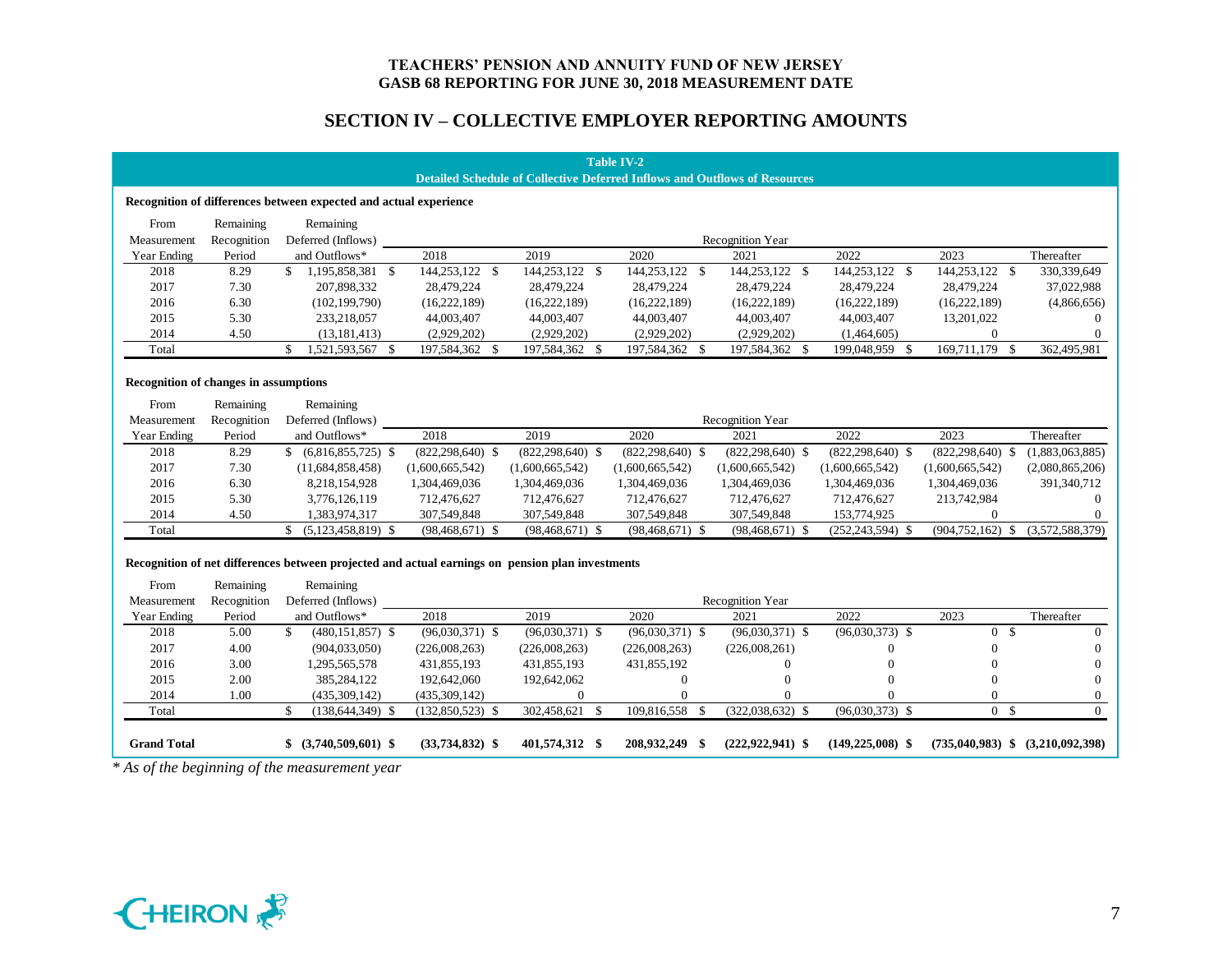#### **SECTION IV – COLLECTIVE EMPLOYER REPORTING AMOUNTS**

The annual pension expense recognized by the State and Local employers can be calculated two different ways. First, it is the change in the amounts reported on the Statement of Net Position that relate to TPAF and are not attributable to employer contributions. That is, it is the change in NPL plus the changes in deferred outflows and inflows plus employer contributions.

Alternatively, annual pension expense can be calculated by its individual components. While GASB does not require or suggest the organization of the individual components shown in the table below, we believe it helps to understand the level and volatility of pension expense.

First, there are components referred to as operating expenses. These are items directly attributable to the operation of the plan during the measurement year. Service cost less employee contributions represents the increase in employer-provided benefits attributable to the year, and administrative expenses are the cost of operating TPAF for the year.

Second, there are the financing expenses: the interest on the Total Pension Liability less the expected return on assets.

The final category is changes. This category will drive most of the volatility in pension expense from year to year. It includes any changes in benefits made during the year and the recognized amounts due to assumption changes, gains or losses on the TPL, and investment gains or losses.

The following table shows the development of pension expense for the State and Local employers through both of these methodologies.

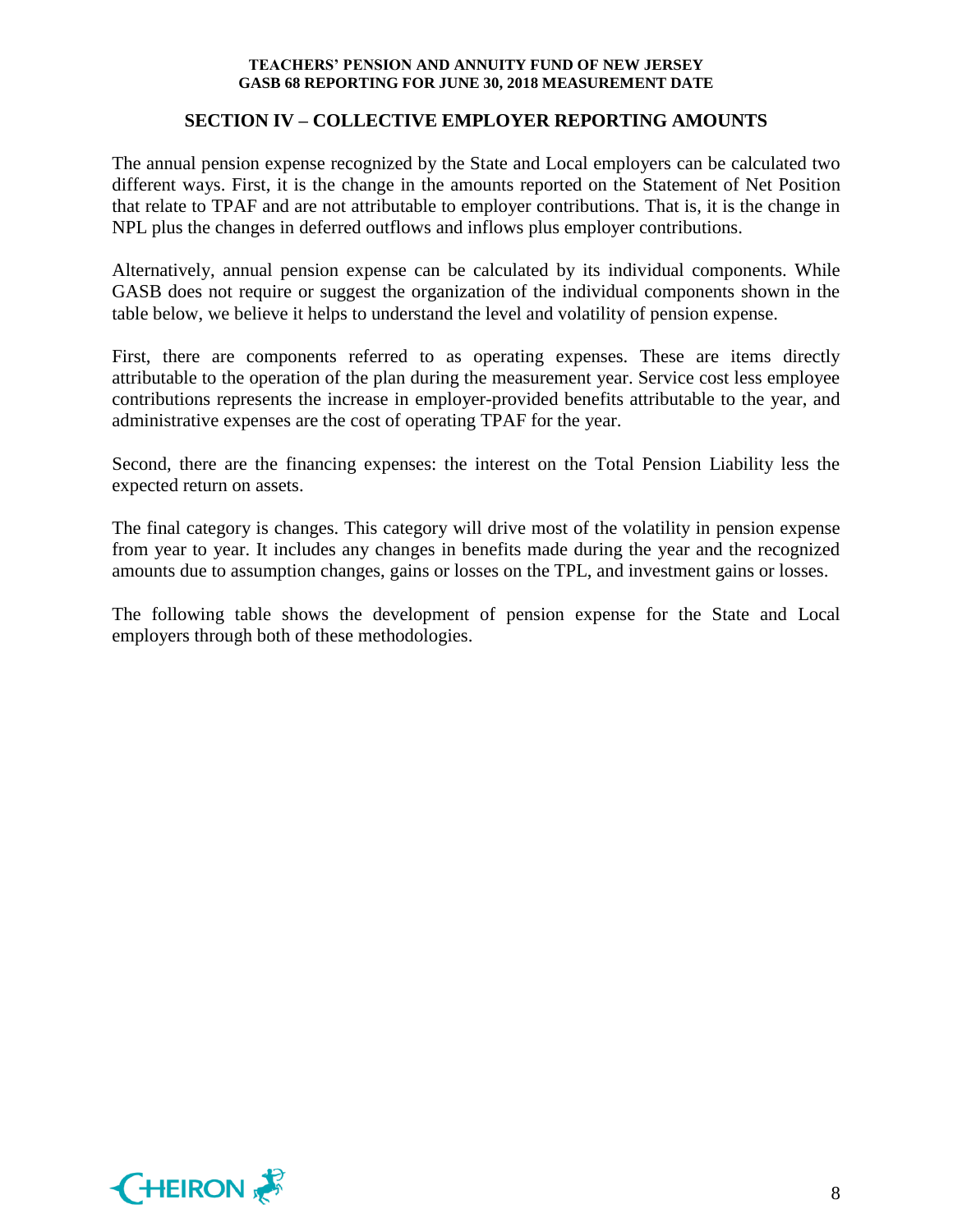## **SECTION IV – COLLECTIVE EMPLOYER REPORTING AMOUNTS**

| <b>Table IV-3</b><br><b>Calculation of Collective Pension Expense</b> |                           |                 |              |                  |
|-----------------------------------------------------------------------|---------------------------|-----------------|--------------|------------------|
| <b>Measurement Year Ending</b>                                        |                           | 2018            |              | 2017             |
| Change in Net Pension Liability                                       | $\mathbb{S}$              | (3,863,858,725) | $\mathbb{S}$ | (11,358,697,862) |
| Change in Deferred Outflows                                           |                           | 1,686,880,391   |              | 3,253,821,745    |
| Change in Deferred Inflows                                            |                           | 4,380,533,978   |              | 11,665,707,067   |
| <b>Employer Contributions*</b>                                        |                           | 1,516,131,450   |              | 1,127,018,480    |
| <b>Subtotal</b>                                                       | \$                        | 3,719,687,094   | \$           | 4,687,849,430    |
| <b>Employer Contribution - delayed enrollments</b>                    |                           | 313,642         |              | 321,917          |
| <b>Employer Contribution - delayed appropriations</b>                 |                           | 32,255          |              | 35,742           |
| <b>Total Pension Expense</b>                                          | \$                        | 3,720,032,991   | \$           | 4,688,207,089    |
| <b>Total Pension Expense as % of Payroll</b>                          |                           | 34.97%          |              | 44.92%           |
| <b>Operating Expenses</b>                                             |                           |                 |              |                  |
| Service cost                                                          | \$                        | 2,229,422,113   | \$           | 3,028,689,581    |
| Employee contributions                                                |                           | (810, 899, 751) |              | (790, 788, 033)  |
| Administrative expenses                                               |                           | 13,222,178      |              | 11,923,787       |
| Total                                                                 | $\mathbb{S}$              | 1,431,744,540   | $\mathbb{S}$ | 2,249,825,335    |
| <b>Financing Expenses</b>                                             |                           |                 |              |                  |
| Interest cost                                                         | \$                        | 3,858,188,355   | \$           | 3,304,988,177    |
| Expected return on assets                                             |                           | (1,536,165,072) |              | (1,606,947,478)  |
| Total                                                                 | $\mathbb{S}$              | 2,322,023,283   | \$           | 1,698,040,699    |
| <b>Changes</b>                                                        |                           |                 |              |                  |
| Benefit changes                                                       | $\boldsymbol{\mathsf{S}}$ | $\overline{0}$  | \$           | $\overline{0}$   |
| Recognition of assumption changes                                     |                           | (98, 468, 671)  |              | 723,829,969      |
| Recognition of liability gains and losses                             |                           | 197,584,362     |              | 53,331,240       |
| Recognition of investment gains and losses                            |                           | (132, 850, 523) |              | (36,820,154)     |
| Total                                                                 | $\mathbb{S}$              | (33, 734, 832)  | $\mathbb{S}$ | 740,341,055      |
| <b>Total Pension Expense</b>                                          | \$                        | 3,720,032,991   | \$           | 4,688,207,089    |

*\* Includes appropriations and lottery revenue*

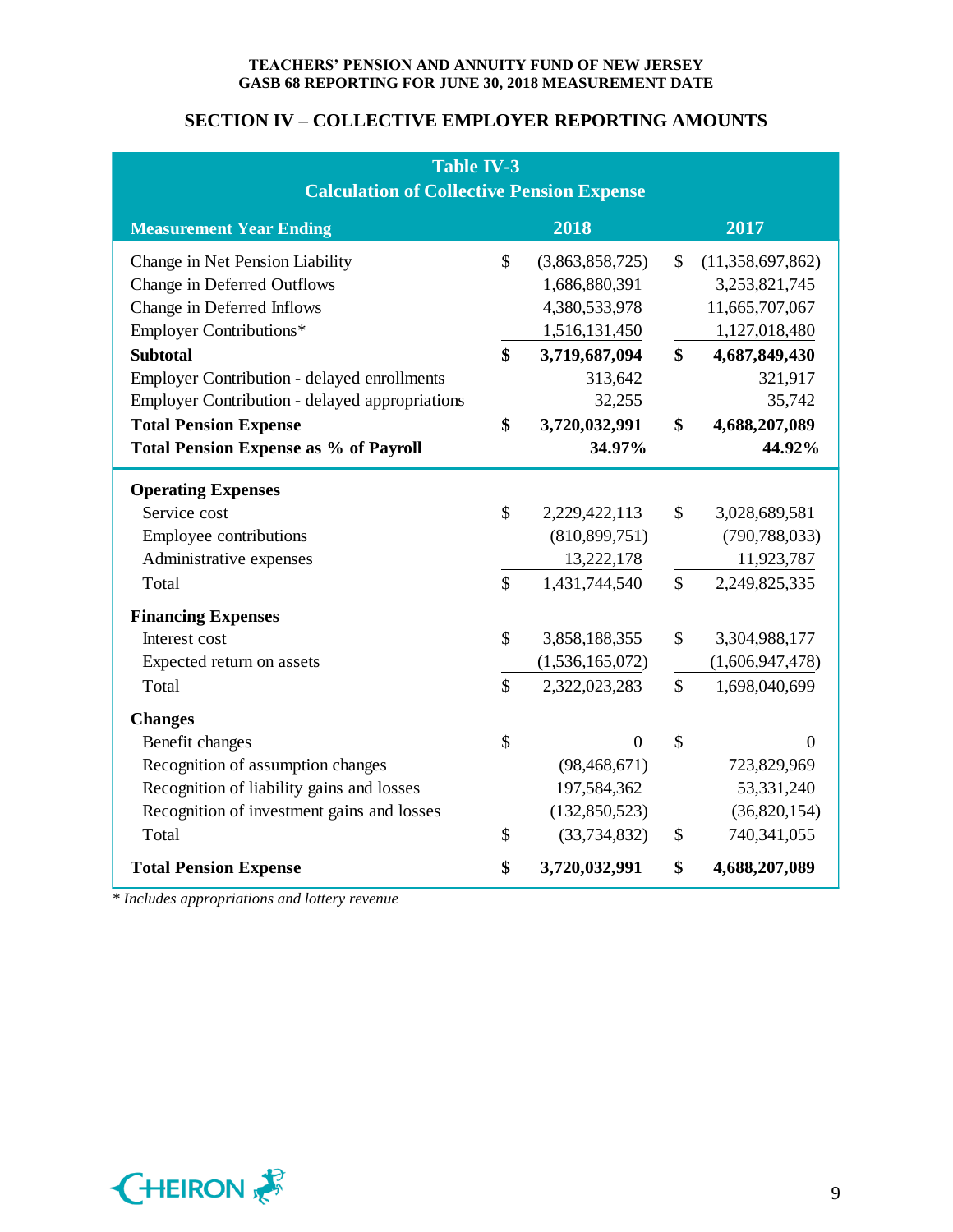## **APPENDIX A – MEMBERSHIP INFORMATION**

| <b>Plan Membership</b>                                                                        |                     |                     |  |  |  |
|-----------------------------------------------------------------------------------------------|---------------------|---------------------|--|--|--|
|                                                                                               | <b>July 1, 2017</b> | <b>July 1, 2016</b> |  |  |  |
| <b>Contributing Actives</b>                                                                   | 141,020             | 140,563             |  |  |  |
| <b>Non-Contributing Members</b>                                                               | 13,869              | 13,600              |  |  |  |
| <b>Terminated Vested</b>                                                                      | 197                 | 222                 |  |  |  |
| <b>Inactive Receiving Benefits</b>                                                            | 102,573             | 101,246             |  |  |  |
| Total                                                                                         | 257,659             | 255,631             |  |  |  |
| <b>Annual Compensation for Contributing Actives</b><br>Annual Retirement Allowances for Those | \$10,636,814,121    | \$10,436,205,103    |  |  |  |
| <b>Receiving Benefits</b>                                                                     | 4, 184, 778, 025    | \$<br>4,067,574,984 |  |  |  |

\* QDRO recipients are excluded from the July 1, 2017 counts

The July 1, 2017 membership information shown in the table above is based on Cheiron's processed data and may not match the prior actuary's report.

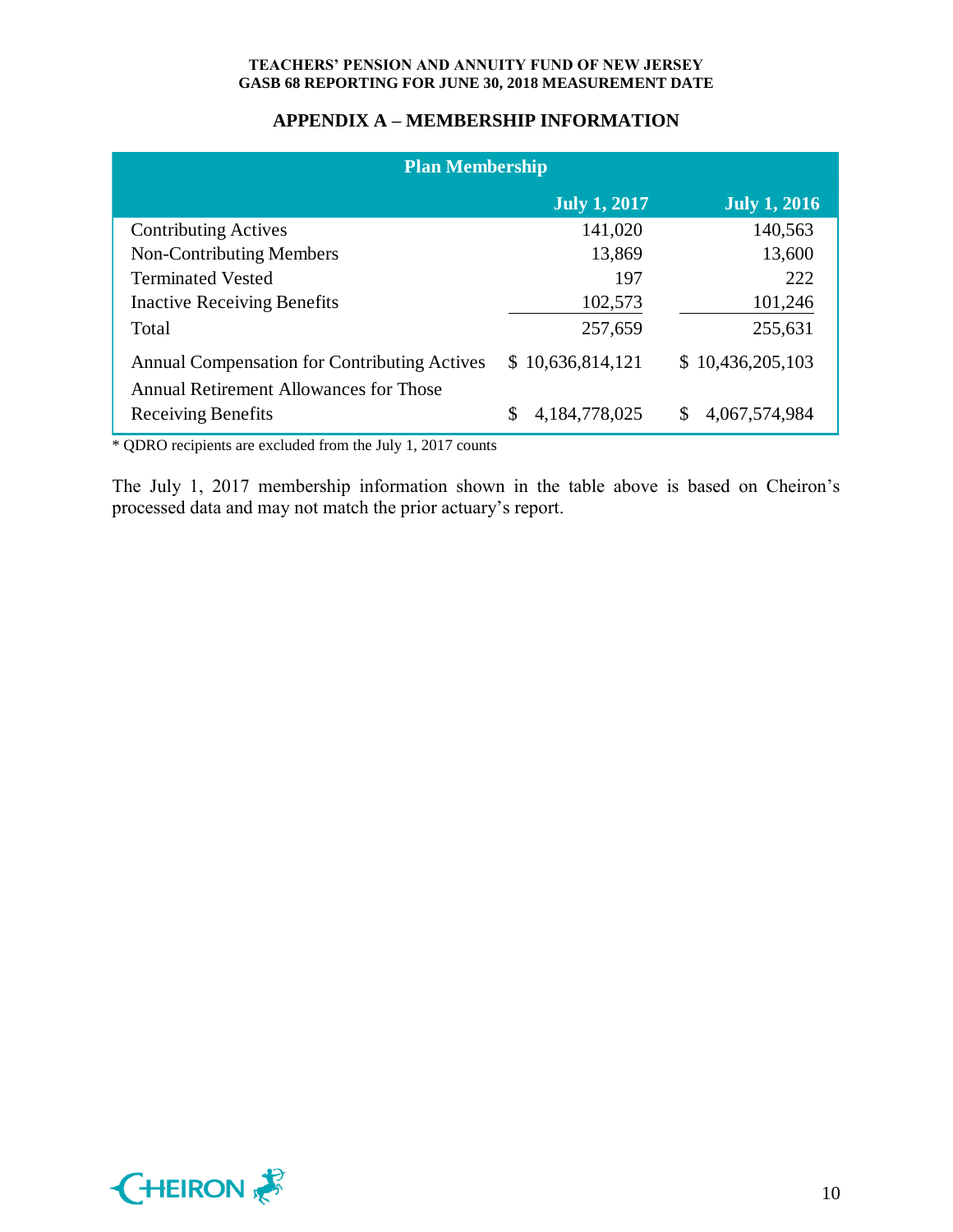# **APPENDIX B – ACTUARIAL ASSUMPTIONS AND METHODS**

# **A. Actuarial Assumptions**

| 1. Investment Rate of<br><b>Return for determining</b><br><b>Actuarially Determined</b><br><b>Contributions</b> | • July 1, 2017 valuation: 7.50% per annum, compounded annually.<br>July 1, 2018 valuation: 7.50% per annum, compounded annually.<br>$\bullet$<br>July 1, 2019 valuation: 7.30% per annum, compounded annually.<br>$\bullet$<br>July 1, 2020 valuation: 7.30% per annum, compounded annually.<br>$\bullet$<br>July 1, 2021 and later valuations: 7.00% per annum, compounded<br>$\bullet$<br>annually. |  |  |  |
|-----------------------------------------------------------------------------------------------------------------|-------------------------------------------------------------------------------------------------------------------------------------------------------------------------------------------------------------------------------------------------------------------------------------------------------------------------------------------------------------------------------------------------------|--|--|--|
| 2. Long-Term Expected<br><b>Rate of Return</b>                                                                  | 7.00% per annum, compounded annually.                                                                                                                                                                                                                                                                                                                                                                 |  |  |  |
| 3. Interest Crediting Rate<br>on Accumulated<br><b>Deductions</b>                                               | 7.50% per annum, compounded annually.                                                                                                                                                                                                                                                                                                                                                                 |  |  |  |
| 4. Member Annuity<br><b>Conversion</b>                                                                          | Valuation mortality and interest crediting rate are assumed to be the<br>basis for determining the member annuity in future years.                                                                                                                                                                                                                                                                    |  |  |  |
| 5. GASB 67 Effective<br><b>Discount Rate</b>                                                                    | June 30, 2017: 4.25% per annum, compounded annually.<br>$\bullet$<br>June 30, 2018: 4.86% per annum, compounded annually.<br>$\bullet$                                                                                                                                                                                                                                                                |  |  |  |
| <b>6.</b> Administrative Expenses                                                                               | 0.30% of the expected benefit payments for the year.                                                                                                                                                                                                                                                                                                                                                  |  |  |  |
| 7. Cost-of-Living<br><b>Adjustments (COLAs)</b>                                                                 | No future COLAs are assumed. Previously granted COLAs are<br>included in the data.                                                                                                                                                                                                                                                                                                                    |  |  |  |
| 8. Salary Increases                                                                                             | Salary increases vary by years of service and time period.                                                                                                                                                                                                                                                                                                                                            |  |  |  |

Annual salary increases are shown below.

| <b>Years of</b><br><b>Service</b> | <b>Period Ending</b> | June 30, 2026 Ultimate Period |
|-----------------------------------|----------------------|-------------------------------|
| $0 - 8$                           | 3.80%                | 4.90%                         |
| $9 - 12$                          | 4.55                 | 5.45                          |
| 13                                | 4.30                 | 5.30                          |
| 14                                | 4.15                 | 4.95                          |
| 15                                | 3.95                 | 4.55                          |
| 16                                | 3.40                 | 4.00                          |
| 17                                | 3.15                 | 3.65                          |
| 18                                | 2.85                 | 3.45                          |
| 19                                | 2.70                 | 3.20                          |
| 20                                | 2.50                 | 3.10                          |
| 21                                | 2.25                 | 2.75                          |
| 22                                | 2.00                 | 2.60                          |
| 23-25                             | 1.90                 | 2.45                          |
| $26 - 30$                         | 1.70                 | 2.30                          |
| $31+$                             | 1.55                 | 2.00                          |

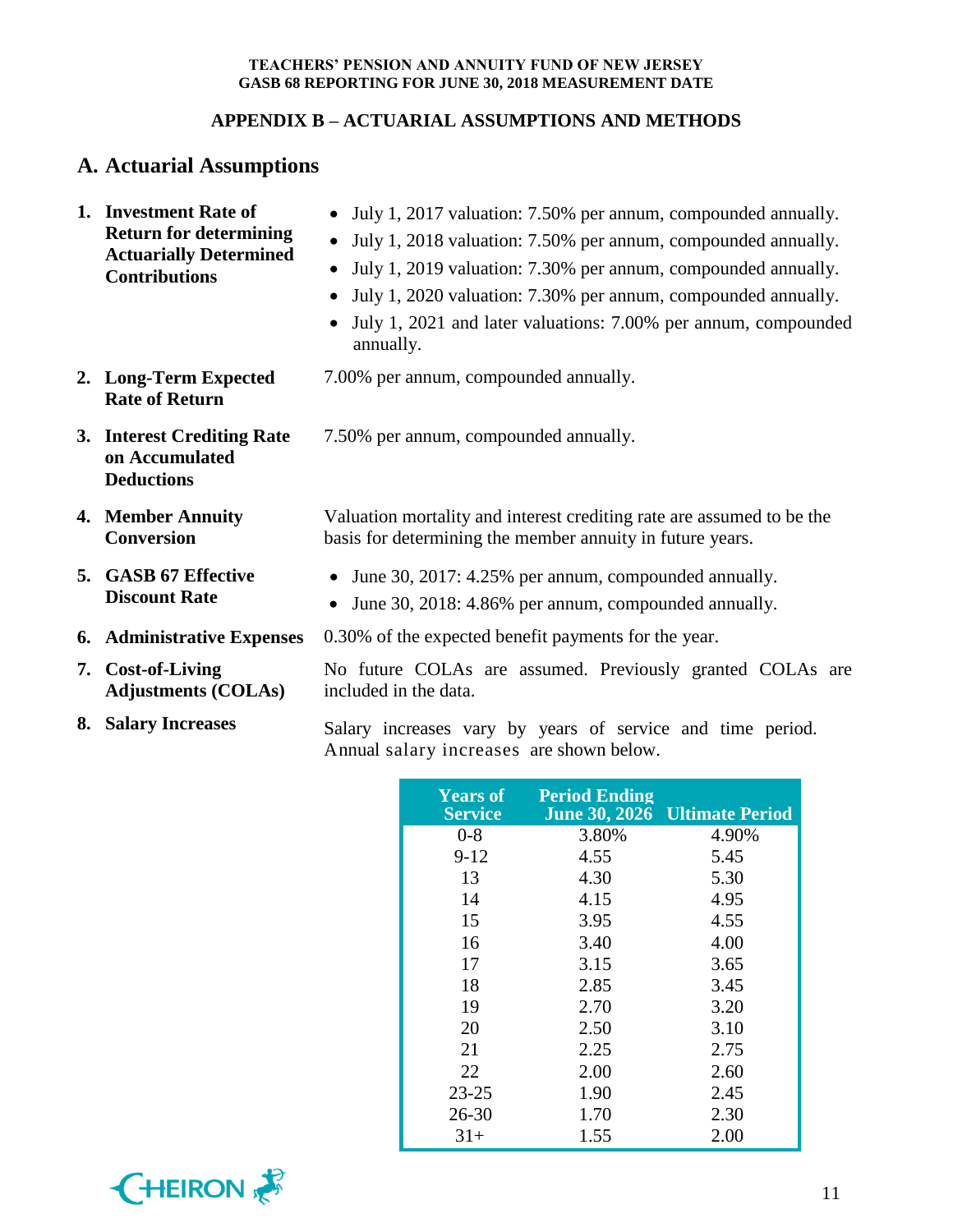## **APPENDIX B – ACTUARIAL ASSUMPTIONS AND METHODS**

Salary increases are assumed to occur on October 1.

For GASB purposes, the salary increases shown for the period ending June 30, 2026 were assumed for the period July 1, 2011 through June 30, 2026. The ultimate period rates were assumed to apply for all other time periods.

- **9. 401(a)(17) Pay Limit** \$270,000 in 2017 increasing 2.30% per annum through June 30, 2026 and 2.60% thereafter, compounded annually.
- **10. Social Security Wage Base** \$127,200 in 2017 increasing 3.30% per annum through June 30, 2026 and 3.60% thereafter, compounded annually.

**11. Termination** Representative termination rates are as follows:

| <b>Less than 10 Years of Service</b> |             |               |           |  |  |
|--------------------------------------|-------------|---------------|-----------|--|--|
| <b>Years of</b>                      | <b>Male</b> | <b>Female</b> |           |  |  |
| <b>Service</b>                       |             | $\leq$ Age 40 | Age $40+$ |  |  |
|                                      | 10.23%      | 9.66%         | 10.96%    |  |  |
|                                      | 7.64        | 6.80          | 7.57      |  |  |
| 2                                    | 6.89        | 6.58          | 6.85      |  |  |
| 3                                    | 5.12        | 5.39          | 5.16      |  |  |
|                                      | 3.46        | 4.76          | 3.18      |  |  |
| 5                                    | 2.77        | 4.49          | 2.75      |  |  |
| 6                                    | 2.09        | 4.30          | 2.07      |  |  |
| 7                                    | 1.85        | 3.98          | 1.78      |  |  |
| 8                                    | 1.50        | 3.80          | 1.38      |  |  |
|                                      | 1.25        | 3.23          | 1.39      |  |  |

|     | $10-14$ Years of<br>15-19 Years of<br><b>Service</b><br><b>Service</b> |               | 20-24 Years of<br><b>Service</b> |               |             |               |
|-----|------------------------------------------------------------------------|---------------|----------------------------------|---------------|-------------|---------------|
| Age | <b>Male</b>                                                            | <b>Female</b> | <b>Male</b>                      | <b>Female</b> | <b>Male</b> | <b>Female</b> |
| 30  | 1.12%                                                                  | 3.07%         | 0.78%                            | 2.77%         | 0.45%       | 0.74%         |
| 35  | 1.05                                                                   | 2.50          | 0.70                             | 1.87          | 0.45        | 0.74          |
| 40  | 0.99                                                                   | 1.56          | 0.63                             | 0.94          | 0.44        | 0.57          |
| 45  | 1.05                                                                   | 0.99          | 0.61                             | 0.61          | 0.41        | 0.36          |
| 50  | 1.10                                                                   | 0.96          | 0.72                             | 0.64          | 0.44        | 0.37          |
| 55  | 1.38                                                                   | 1.41          | 1.04                             | 0.94          | 0.67        | 0.62          |

No termination is assumed after attainment of retirement eligibility.

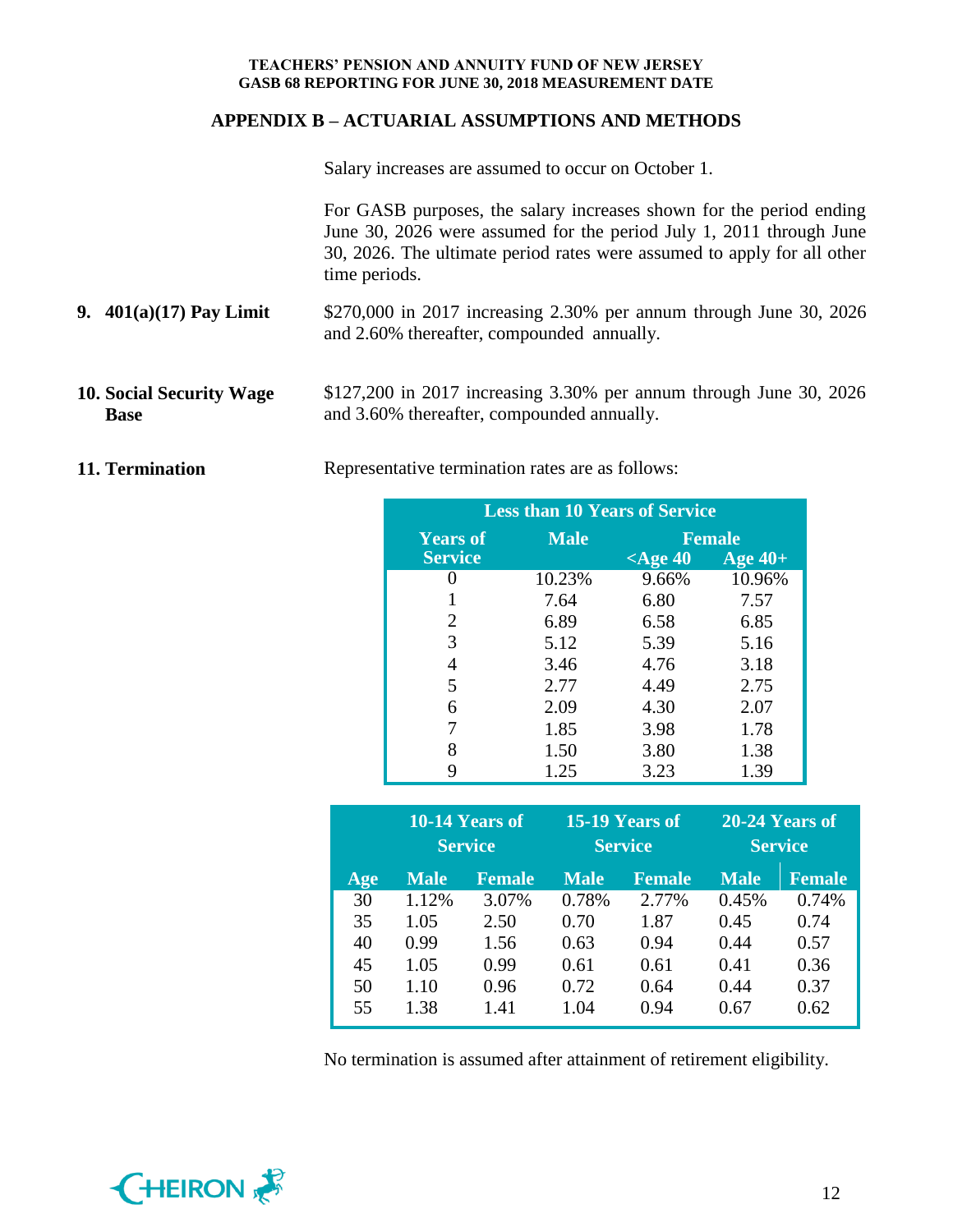### **APPENDIX B – ACTUARIAL ASSUMPTIONS AND METHODS**

Members with 10 or more years of service at termination are assumed to elect a deferred retirement benefit at the following rates:

| Age         | <b>Male</b> | <b>Female</b> |
|-------------|-------------|---------------|
| Under 50    | 60%         | 75%           |
| $50 - 54$   | 70          | 75            |
| 55 or Older | 80          | 85            |

All other members are assumed to receive a refund of Accumulated Deductions with applicable interest.

**12. Disability** Representative disability rates are as follows:

|     | <b>Ordinary</b> |               | <b>Accidental</b> |               |  |
|-----|-----------------|---------------|-------------------|---------------|--|
| Age | <b>Male</b>     | <b>Female</b> | <b>Male</b>       | <b>Female</b> |  |
| 25  | 0.0301%         | 0.0379%       | 0.0060%           | 0.0060%       |  |
| 30  | 0.0473          | 0.0550        | 0.0060            | 0.0060        |  |
| 35  | 0.0609          | 0.0674        | 0.0060            | 0.0060        |  |
| 40  | 0.0701          | 0.0893        | 0.0060            | 0.0060        |  |
| 45  | 0.1023          | 0.1317        | 0.0060            | 0.0060        |  |
| 50  | 0.1421          | 0.1759        | 0.0060            | 0.0060        |  |
| 55  | 0.4686          | 0.3506        | 0.0060            | 0.0060        |  |

Accidental disability rates apply at all ages.

Ordinary disability rates apply upon attainment of 10 years of service until the attainment of unreduced retirement eligibility with at least 25 years of service.

Members are assumed to receive the greater of the applicable disability benefit or the early or service retirement benefit, depending on eligibility.

Tier 4 and Tier 5 members are not eligible for the Ordinary or Accidental Disability benefits but the disability rates still apply. Such members terminating under the disability decrement are assumed to separate from service and elect a deferred retirement benefit.

**13. Mortality** Pre-Retirement Mortality: RP-2006 Employee White Collar Mortality Tables, set back 3 years for males and 5 years for females, projected on a generational basis from a base year of 2006 using a 60-year average of improvement rates based on Social Security data from 1953 to 2013.

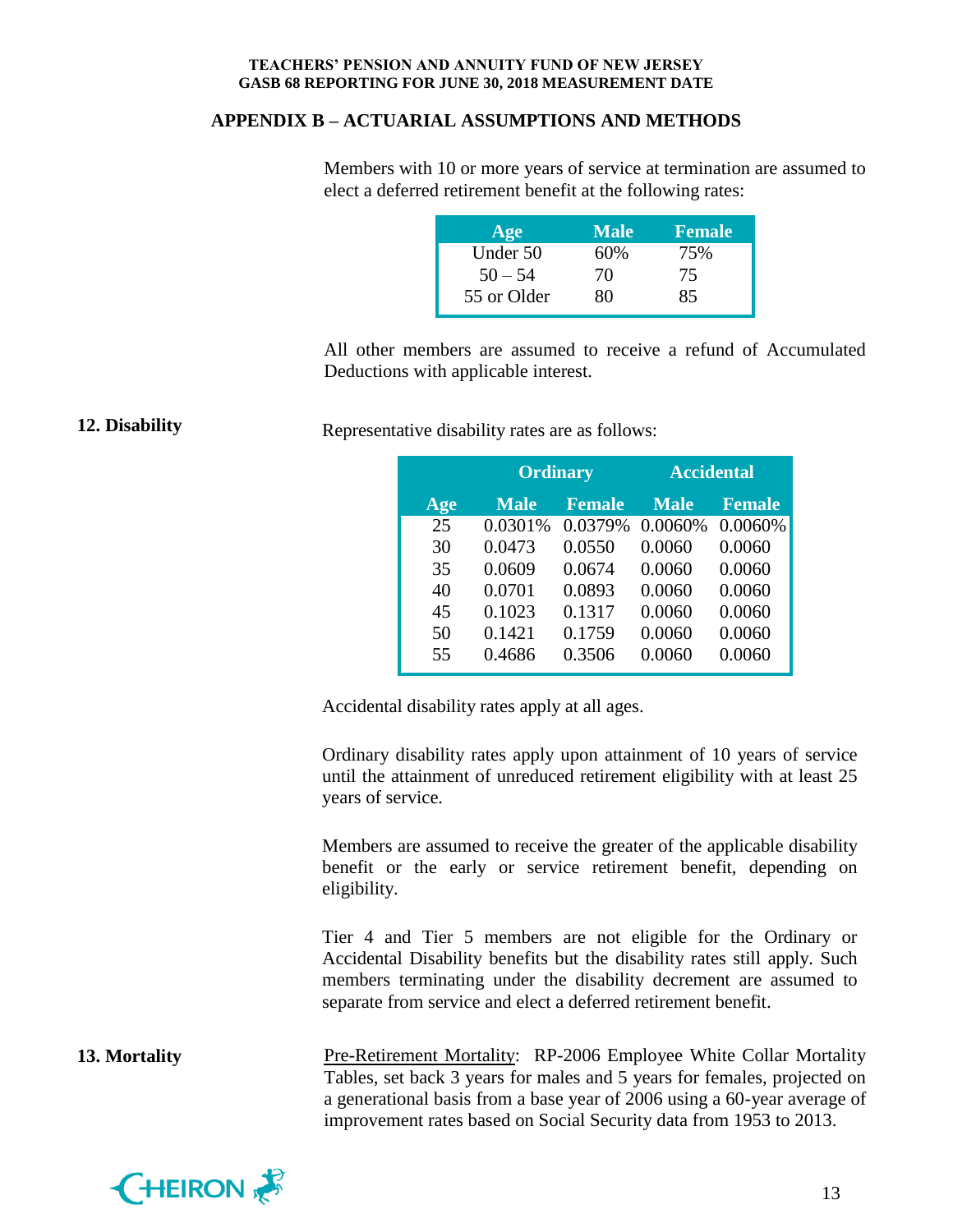#### **APPENDIX B – ACTUARIAL ASSUMPTIONS AND METHODS**

All pre-retirement deaths are assumed to be ordinary deaths.

Post-Retirement Healthy Mortality: RP-2006 Healthy Annuitant White Collar Mortality Tables, with adjustments as described in the latest experience study, projected on a generational basis from a base year of 2006 using a 60-year average of improvement rates based on Social Security data from 1953 to 2013.

Disabled Mortality: RP-2006 Disabled Retiree Mortality Tables with rates adjusted by 90%. No mortality improvement is assumed for disabled retiree mortality.

**14. Retirement** Representative retirement rates for Tier 1 Members are as follows:

|        | <b>Less Than Age 55</b><br>or Less Than 25<br><b>Years of Service</b> |               | <b>Attainment of Age 55 and</b><br><b>25 Years of Service</b> |                       |                             |               |
|--------|-----------------------------------------------------------------------|---------------|---------------------------------------------------------------|-----------------------|-----------------------------|---------------|
|        |                                                                       |               |                                                               | <b>First Eligible</b> | <b>After First Eligible</b> |               |
| Age    | <b>Male</b>                                                           | <b>Female</b> | <b>Male</b>                                                   | <b>Female</b>         | <b>Male</b>                 | <b>Female</b> |
| $<$ 48 | 1.20%                                                                 | 1.20%         | N/A                                                           | N/A                   | N/A                         | N/A           |
| 48     | 1.45                                                                  | 1.45          | N/A                                                           | N/A                   | N/A                         | N/A           |
| 49     | 1.65                                                                  | 1.65          | N/A                                                           | N/A                   | N/A                         | N/A           |
| 50     | 1.95                                                                  | 1.95          | N/A                                                           | N/A                   | N/A                         | N/A           |
| 51     | 2.35                                                                  | 2.35          | N/A                                                           | N/A                   | N/A                         | N/A           |
| 52     | 2.75                                                                  | 2.75          | N/A                                                           | N/A                   | N/A                         | N/A           |
| 53     | 3.75                                                                  | 3.75          | N/A                                                           | N/A                   | N/A                         | N/A           |
| 54     | 4.75                                                                  | 4.75          | N/A                                                           | N/A                   | N/A                         | N/A           |
| 55     | N/A                                                                   | N/A           | 15.00%                                                        | 17.00%                | N/A                         | N/A           |
| 56     | N/A                                                                   | N/A           | 22.00                                                         | 19.00                 | 12.00%                      | 13.00%        |
| 57     | N/A                                                                   | N/A           | 22.00                                                         | 19.00                 | 13.00                       | 14.00         |
| 58     | N/A                                                                   | N/A           | 28.00                                                         | 27.00                 | 14.00                       | 15.00         |
| 59     | N/A                                                                   | N/A           | 28.00                                                         | 27.00                 | 16.00                       | 17.00         |
| 60     | 7.00                                                                  | 5.00          | 35.00                                                         | 33.00                 | 20.00                       | 21.00         |
| 61     | 6.50                                                                  | 5.00          | 32.00                                                         | 38.00                 | 22.50                       | 23.00         |
| 62     | 8.00                                                                  | 7.50          | 45.00                                                         | 50.00                 | 35.00                       | 32.00         |
| 63     | 9.00                                                                  | 7.50          | 45.00                                                         | 50.00                 | 30.00                       | 29.00         |
| 64     | 9.00                                                                  | 7.50          | 45.00                                                         | 50.00                 | 30.00                       | 29.00         |
| 65     | 14.00                                                                 | 12.00         | 50.00                                                         | 55.00                 | 33.00                       | 33.00         |
| 66-70  | 18.00                                                                 | 15.00         | 55.00                                                         | 55.00                 | 30.00                       | 30.00         |
| 71-74  | 19.00                                                                 | 16.00         | 55.00                                                         | 55.00                 | 27.00                       | 30.00         |
| 75     | 100.00                                                                | 100.00        | 100.00                                                        | 100.00                | 100.00                      | 100.00        |

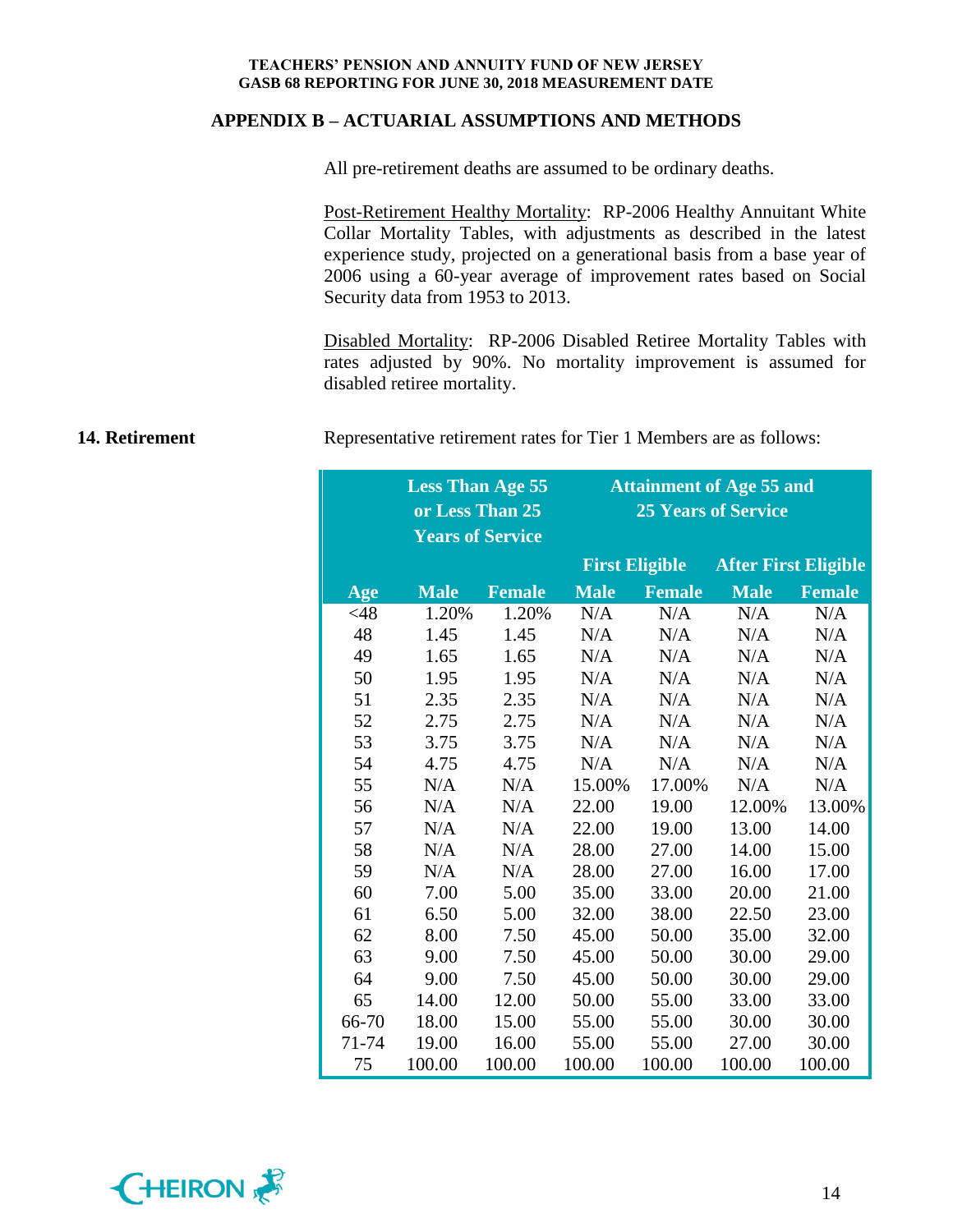# **APPENDIX B – ACTUARIAL ASSUMPTIONS AND METHODS**

|        | <b>Less Than Age 60</b><br><b>Years of Service</b> | or Less Than 25 | <b>Attainment of Age 60 and</b><br><b>25 Years of Service</b> |                       |                             |               |
|--------|----------------------------------------------------|-----------------|---------------------------------------------------------------|-----------------------|-----------------------------|---------------|
|        |                                                    |                 |                                                               | <b>First Eligible</b> | <b>After First Eligible</b> |               |
| Age    | <b>Male</b>                                        | <b>Female</b>   | <b>Male</b>                                                   | <b>Female</b>         | <b>Male</b>                 | <b>Female</b> |
| $<$ 48 | 0.60%                                              | 0.60%           | N/A                                                           | N/A                   | N/A                         | N/A           |
| 48     | 0.75                                               | 0.75            | N/A                                                           | N/A                   | N/A                         | N/A           |
| 49     | 0.85                                               | 0.85            | N/A                                                           | N/A                   | N/A                         | N/A           |
| 50     | 1.00                                               | 1.00            | N/A                                                           | N/A                   | N/A                         | N/A           |
| 51     | 1.20                                               | 1.20            | N/A                                                           | N/A                   | N/A                         | N/A           |
| 52     | 1.40                                               | 1.40            | N/A                                                           | N/A                   | N/A                         | N/A           |
| 53     | 1.90                                               | 1.90            | N/A                                                           | N/A                   | N/A                         | N/A           |
| 54     | 2.40                                               | 2.40            | N/A                                                           | N/A                   | N/A                         | N/A           |
| 55     | 11.50                                              | 11.50           | N/A                                                           | N/A                   | N/A                         | N/A           |
| 56     | 12.00                                              | 12.00           | N/A                                                           | N/A                   | N/A                         | N/A           |
| 57     | 12.50                                              | 12.50           | N/A                                                           | N/A                   | N/A                         | N/A           |
| 58     | 13.50                                              | 13.50           | N/A                                                           | N/A                   | N/A                         | N/A           |
| 59     | 14.00                                              | 14.00           | N/A                                                           | N/A                   | N/A                         | N/A           |
| 60     | 7.00                                               | 5.00            | 32.00%                                                        | 31.00%                | N/A                         | N/A           |
| 61     | 6.50                                               | 5.00            | 32.00                                                         | 38.00                 | 22.50%                      | 23.00%        |
| 62     | 8.00                                               | 7.50            | 45.00                                                         | 50.00                 | 35.00                       | 32.00         |
| 63     | 9.00                                               | 7.50            | 45.00                                                         | 50.00                 | 30.00                       | 29.00         |
| 64     | 9.00                                               | 7.50            | 45.00                                                         | 50.00                 | 30.00                       | 29.00         |
| 65     | 14.00                                              | 12.00           | 50.00                                                         | 55.00                 | 33.00                       | 33.00         |
| 66-70  | 18.00                                              | 15.00           | 55.00                                                         | 55.00                 | 30.00                       | 30.00         |
| 71-74  | 19.00                                              | 16.00           | 55.00                                                         | 55.00                 | 27.00                       | 30.00         |
| 75     | 100.00                                             | 100.00          | 100.00                                                        | 100.00                | 100.00                      | 100.00        |

Representative retirement rates for Tier 2 Members are as follows:

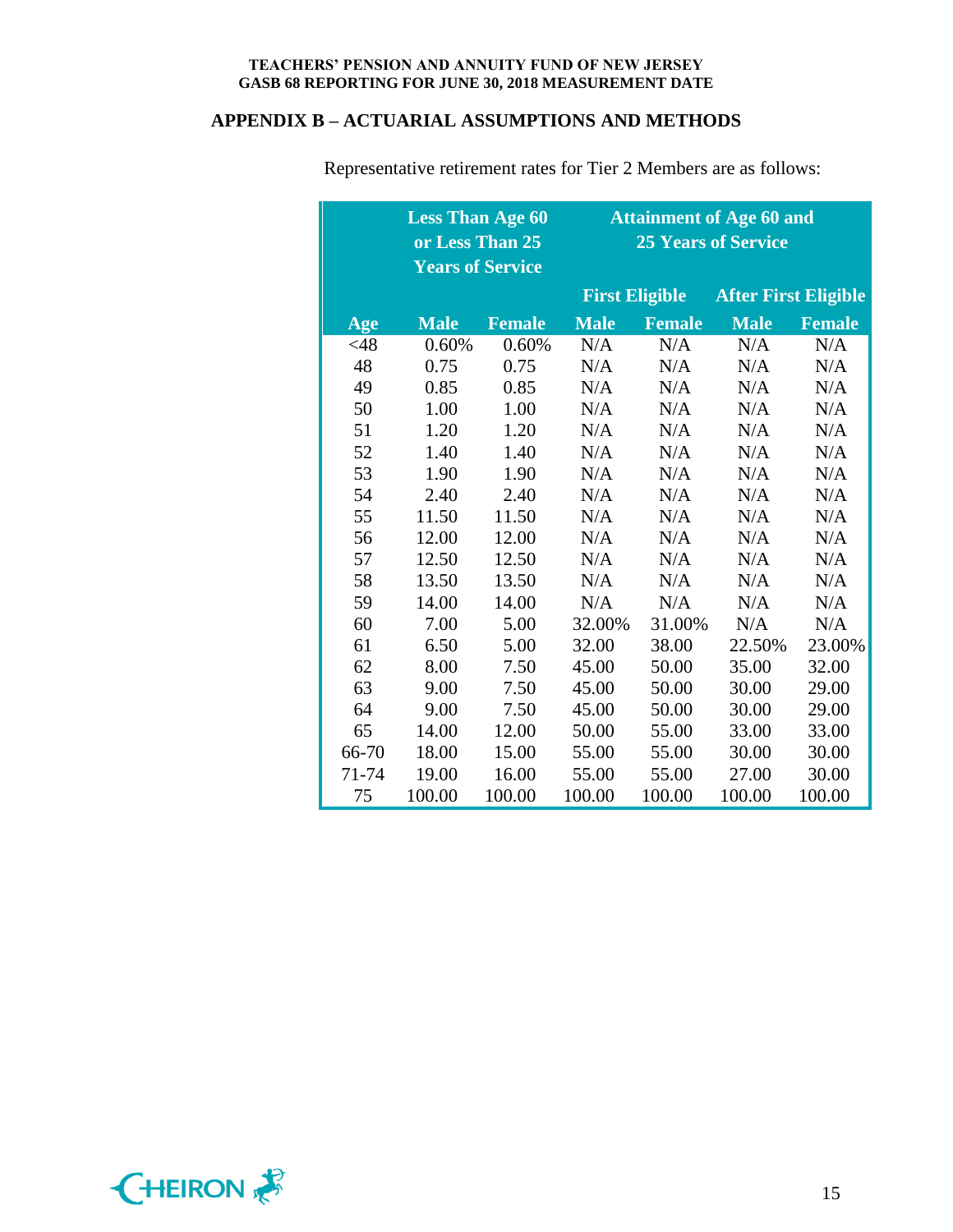## **APPENDIX B – ACTUARIAL ASSUMPTIONS AND METHODS**

|        | <b>Less Than Age 62</b> |               | <b>Attainment of Age 62 and</b> |                            |                             |               |  |  |  |
|--------|-------------------------|---------------|---------------------------------|----------------------------|-----------------------------|---------------|--|--|--|
|        | or Less Than 25         |               |                                 | <b>25 Years of Service</b> |                             |               |  |  |  |
|        | <b>Years of Service</b> |               |                                 |                            |                             |               |  |  |  |
|        |                         |               |                                 | <b>First Eligible</b>      | <b>After First Eligible</b> |               |  |  |  |
| Age    | <b>Male</b>             | <b>Female</b> | <b>Male</b>                     | <b>Female</b>              | <b>Male</b>                 | <b>Female</b> |  |  |  |
| $<$ 48 | 0.55%                   | 0.55%         | N/A                             | N/A                        | N/A                         | N/A           |  |  |  |
| 48     | 0.70                    | 0.70          | N/A                             | N/A                        | N/A                         | N/A           |  |  |  |
| 49     | 0.75                    | 0.75          | N/A                             | N/A                        | N/A                         | N/A           |  |  |  |
| 50     | 0.90                    | 0.90          | N/A                             | N/A                        | N/A                         | N/A           |  |  |  |
| 51     | 1.10                    | 1.10          | N/A                             | N/A                        | N/A                         | N/A           |  |  |  |
| 52     | 1.25                    | 1.25          | N/A                             | N/A                        | N/A                         | N/A           |  |  |  |
| 53     | 1.70                    | 1.70          | N/A                             | N/A                        | N/A                         | N/A           |  |  |  |
| 54     | 2.15                    | 2.15          | N/A                             | N/A                        | N/A                         | N/A           |  |  |  |
| 55     | 10.50                   | 10.50         | N/A                             | N/A                        | N/A                         | N/A           |  |  |  |
| 56     | 10.75                   | 10.75         | N/A                             | N/A                        | N/A                         | N/A           |  |  |  |
| 57     | 11.00                   | 11.00         | N/A                             | N/A                        | N/A                         | N/A           |  |  |  |
| 58     | 12.00                   | 12.00         | N/A                             | N/A                        | N/A                         | N/A           |  |  |  |
| 59     | 12.50                   | 12.50         | N/A                             | N/A                        | N/A                         | N/A           |  |  |  |
| 60     | 20.00                   | 20.00         | N/A                             | N/A                        | N/A                         | N/A           |  |  |  |
| 61     | 22.00                   | 22.00         | N/A                             | N/A                        | N/A                         | N/A           |  |  |  |
| 62     | 30.00                   | 24.00         | 50.00%                          | 46.00%                     | N/A                         | N/A           |  |  |  |
| 63     | 9.00                    | 7.50          | 45.00                           | 50.00                      | 30.00%                      | 29.00%        |  |  |  |
| 64     | 9.00                    | 7.50          | 45.00                           | 50.00                      | 30.00                       | 29.00         |  |  |  |
| 65     | 14.00                   | 12.00         | 50.00                           | 55.00                      | 33.00                       | 33.00         |  |  |  |
| 66-70  | 18.00                   | 15.00         | 55.00                           | 55.00                      | 30.00                       | 30.00         |  |  |  |
| 71-74  | 19.00                   | 16.00         | 55.00                           | 55.00                      | 27.00                       | 30.00         |  |  |  |
| 75     | 100.00                  | 100.00        | 100.00                          | 100.00                     | 100.00                      | 100.00        |  |  |  |

Representative retirement rates for Tier 3 and Tier 4 Members are as follows:

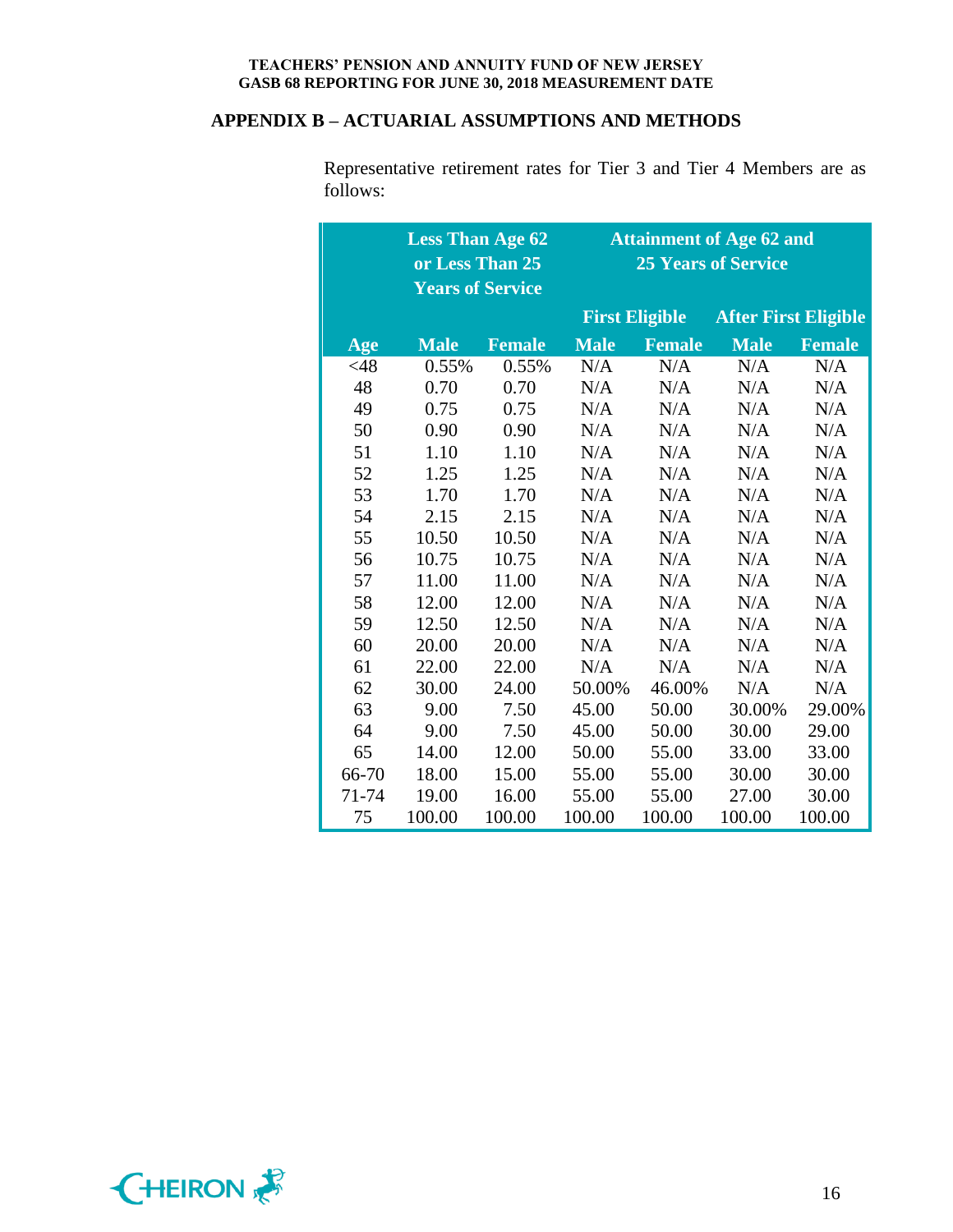#### **APPENDIX B – ACTUARIAL ASSUMPTIONS AND METHODS**

|        | <b>Less Than Age 65</b><br>or Less Than 30<br><b>Years of Service</b> |               | <b>Attainment of Age 65 and</b><br><b>30 Years of Service</b> |                       |                             |               |  |
|--------|-----------------------------------------------------------------------|---------------|---------------------------------------------------------------|-----------------------|-----------------------------|---------------|--|
|        |                                                                       |               |                                                               | <b>First Eligible</b> | <b>After First Eligible</b> |               |  |
| Age    | <b>Male</b>                                                           | <b>Female</b> | <b>Male</b>                                                   | <b>Female</b>         | <b>Male</b>                 | <b>Female</b> |  |
| $<$ 48 | 0.30%                                                                 | 0.30%         | N/A                                                           | N/A                   | N/A                         | N/A           |  |
| 48     | 0.35                                                                  | 0.35          | N/A                                                           | N/A                   | N/A                         | N/A           |  |
| 49     | 0.40                                                                  | 0.40          | N/A                                                           | N/A                   | N/A                         | N/A           |  |
| 50     | 0.45                                                                  | 0.45          | N/A                                                           | N/A                   | N/A                         | N/A           |  |
| 51     | 0.55                                                                  | 0.55          | N/A                                                           | N/A                   | N/A                         | N/A           |  |
| 52     | 0.65                                                                  | 0.65          | N/A                                                           | N/A                   | N/A                         | N/A           |  |
| 53     | 0.85                                                                  | 0.85          | N/A                                                           | N/A                   | N/A                         | N/A           |  |
| 54     | 1.10                                                                  | 1.10          | N/A                                                           | N/A                   | N/A                         | N/A           |  |
| 55     | 5.00                                                                  | 5.00          | N/A                                                           | N/A                   | N/A                         | N/A           |  |
| 56     | 6.00                                                                  | 6.00          | N/A                                                           | N/A                   | N/A                         | N/A           |  |
| 57     | 7.00                                                                  | 7.00          | N/A                                                           | N/A                   | N/A                         | N/A           |  |
| 58     | 8.00                                                                  | 8.00          | N/A                                                           | N/A                   | N/A                         | N/A           |  |
| 59     | 9.00                                                                  | 9.00          | N/A                                                           | N/A                   | N/A                         | N/A           |  |
| 60     | 15.00                                                                 | 15.00         | N/A                                                           | N/A                   | N/A                         | N/A           |  |
| 61     | 16.00                                                                 | 16.00         | N/A                                                           | N/A                   | N/A                         | N/A           |  |
| 62     | 36.00                                                                 | 32.00         | N/A                                                           | N/A                   | N/A                         | N/A           |  |
| 63     | 28.00                                                                 | 28.00         | N/A                                                           | N/A                   | N/A                         | N/A           |  |
| 64     | 28.00                                                                 | 28.00         | N/A                                                           | N/A                   | N/A                         | N/A           |  |
| 65     | 40.00                                                                 | 40.00         | 50.00%                                                        | 55.00%                | N/A                         | N/A           |  |
| 66-70  | 18.00                                                                 | 15.00         | 55.00                                                         | 55.00                 | 30.00%                      | 30.00%        |  |
| 71-74  | 19.00                                                                 | 16.00         | 55.00                                                         | 55.00                 | 27.00                       | 30.00         |  |
| 75     | 100.00                                                                | 100.00        | 100.00                                                        | 100.00                | 100.00                      | 100.00        |  |

Representative retirement rates for Tier 5 Members are as follows:

#### **15. Family Composition Assumptions** For members not currently in receipt, 100% of members are assumed married to spouses of the opposite sex. Males are assumed to be three years older than females.

For purposes of the optional form of payment death benefit for members currently in receipt, beneficiary status is based on the beneficiary allowance reported. If no beneficiary date of birth is provided, the beneficiary is assumed to be the member's spouse of the opposite sex with males assumed to be three years older than females.

No additional dependent children or parents are assumed.

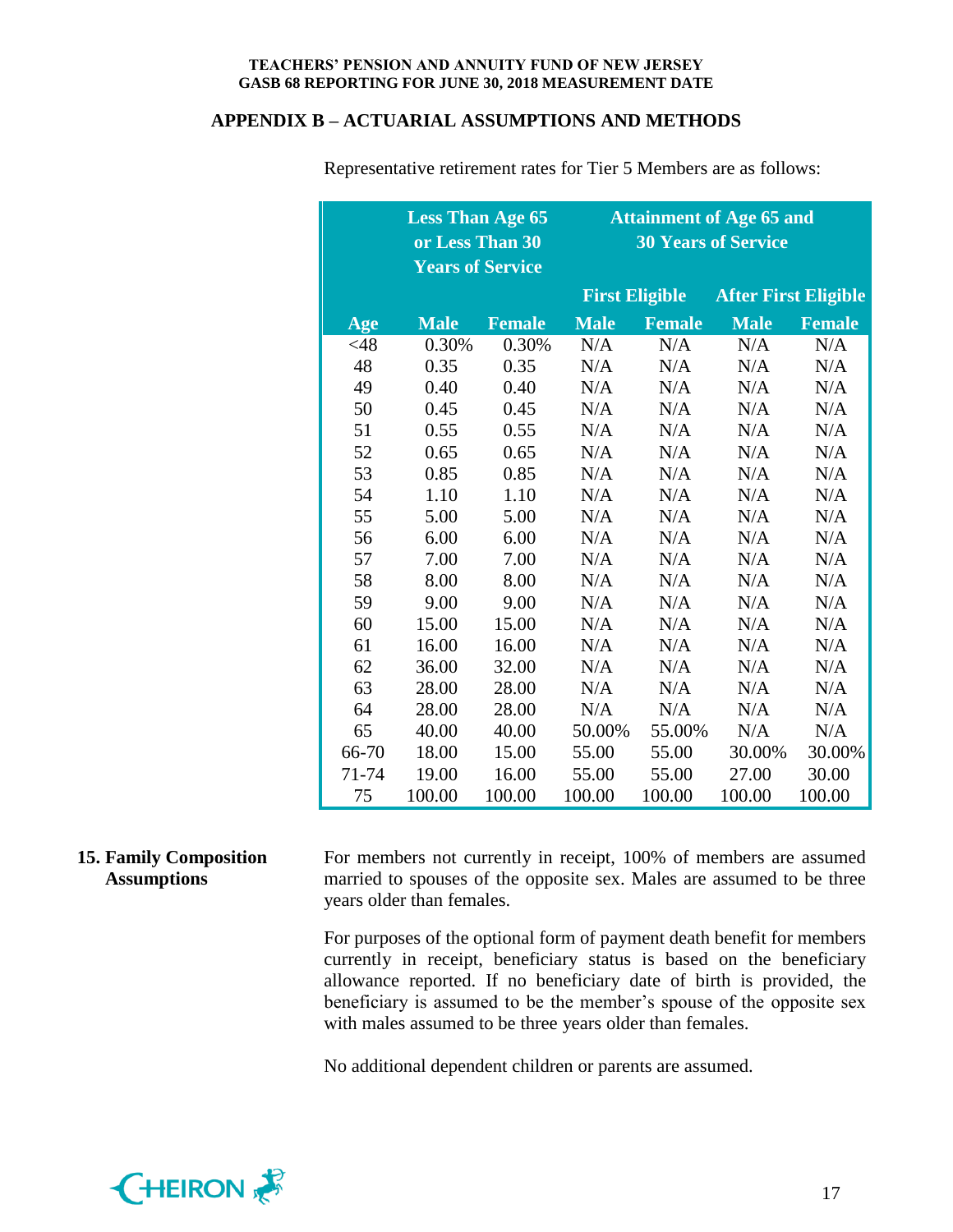## **APPENDIX B – ACTUARIAL ASSUMPTIONS AND METHODS**

| <b>16. Form of Payment</b> | Current actives are assumed to elect the Maximum Option.                                                                                                                                                                                                                                                                                                                                                   |  |  |  |
|----------------------------|------------------------------------------------------------------------------------------------------------------------------------------------------------------------------------------------------------------------------------------------------------------------------------------------------------------------------------------------------------------------------------------------------------|--|--|--|
| 17. Data                   | Information provided by the prior actuary was relied upon for the<br>purposes of setting the status of and valuing non-contributing records.<br>For non-contributing terminated members, a deferred retirement<br>benefit is estimated, when applicable, based on the reported ASF and<br>last known salary. For non-contributing members with incomplete<br>information, the benefit is based on the ASF. |  |  |  |
|                            | For current beneficiaries with incomplete information, reasonable<br>assumptions were made based on information available in prior years.                                                                                                                                                                                                                                                                  |  |  |  |
|                            | Inactive participants receiving benefits according to the 2016 data but<br>omitted from the 2017 data are assumed to have died without a<br>beneficiary.                                                                                                                                                                                                                                                   |  |  |  |

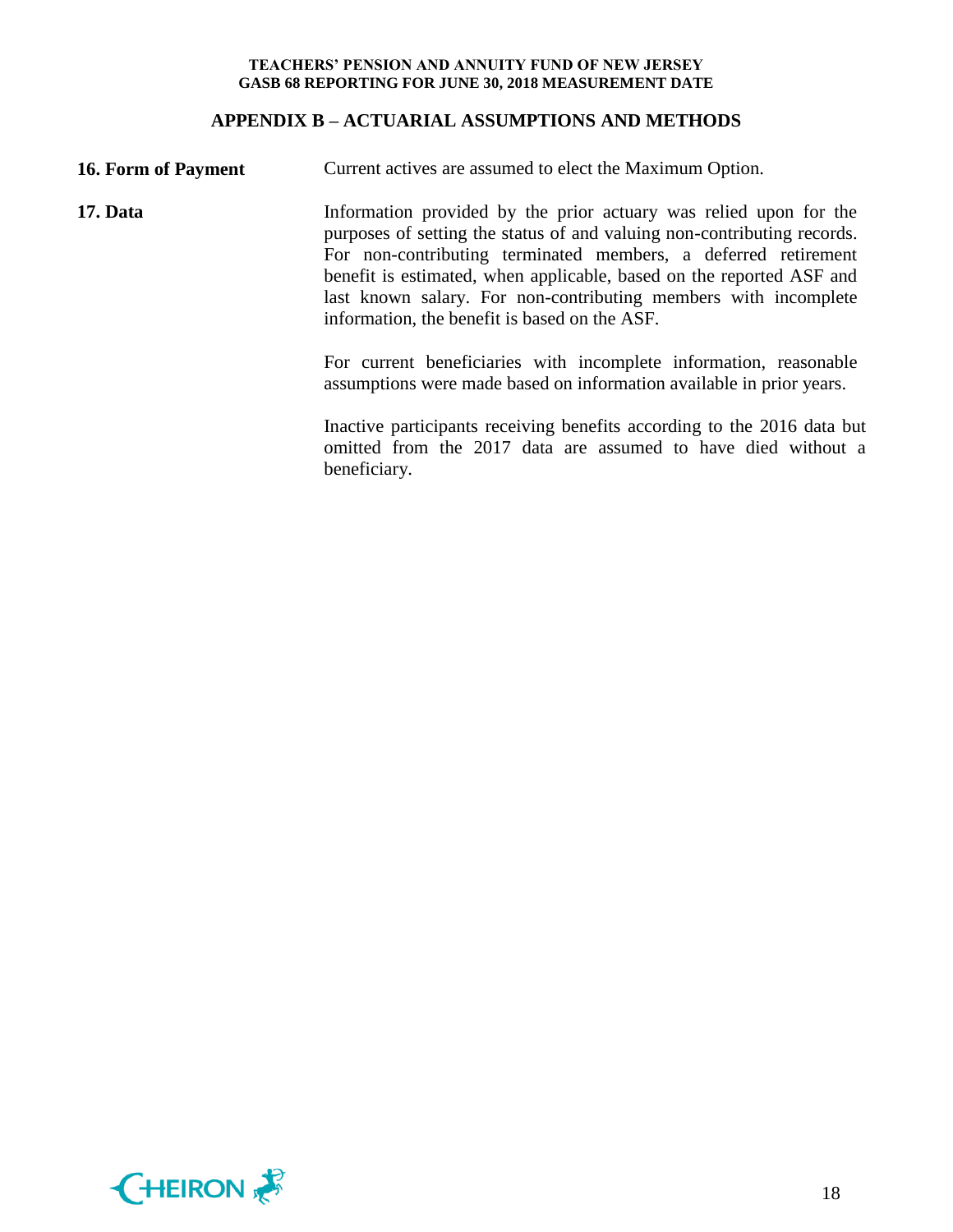## **APPENDIX B – ACTUARIAL ASSUMPTIONS AND METHODS**

# **B. Actuarial Methods**

The actuarial methods used for determining State contributions are described below.

## **1. Actuarial Cost Method**

The actuarial cost method for funding calculations is the Projected Unit Credit Cost Method. Non-contributory active members only use the Unit Credit Cost Method.

The actuarial liability is calculated as the actuarial present value of the projected benefits linearly allocated to periods prior to the valuation year based on service, not less than the value of the estimated member annuity as of the valuation date and the Accumulated Deductions with interest as of the valuation date provided by the Division of Pensions and Benefits. The unfunded actuarial liability is the actuarial liability on the valuation date less the actuarial value of assets.

In accordance with Chapter 78, P.L. 2011:

- Beginning with the July 1, 2010 actuarial valuation, the accrued liability contribution shall be computed so that if the contribution is paid annually in level dollars, it will amortize the unfunded accrued liability over an open 30 year period.
- Beginning with the July 1, 2019 actuarial valuation, the accrued liability contribution shall be computed so that if the contribution is paid annually in level dollars, it will amortize the unfunded accrued liability over a closed 30 year period (i.e., for each subsequent actuarial valuation the amortization period shall decrease by one year).
- Beginning with the July 1, 2029 actuarial valuation, when the remaining amortization period reaches 20 years, any increase or decrease in the unfunded accrued liability as a result of actuarial losses or gains for subsequent valuation years shall serve to increase or decrease, respectively, the amortization period for the unfunded accrued liability, unless an increase in the amortization period will cause it to exceed 20 years. If an increase in the amortization period as a result of actuarial losses for a valuation year would exceed 20 years, the accrued liability contribution shall be computed for the valuation year using a 20 year amortization period.

To the extent that the amortization period remains an open period in future years and depending upon the specific circumstances, it should be noted that in the absence of emerging actuarial gains or contributions made in excess of the actuarially determined contribution, any existing unfunded accrued liability may not be fully amortized in the future.

The non-contributory group life insurance benefit is funded separately through a term cost.

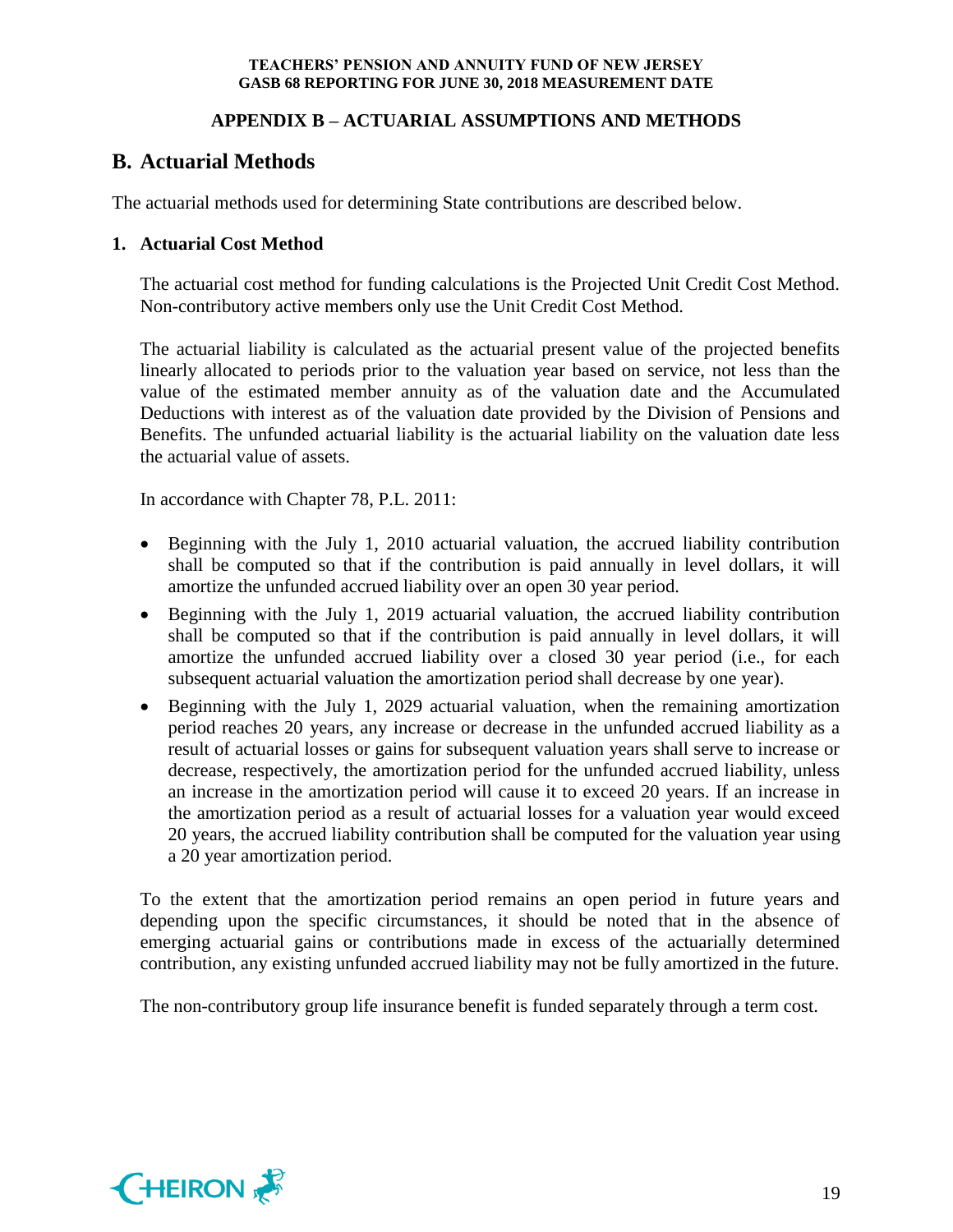## **APPENDIX B – ACTUARIAL ASSUMPTIONS AND METHODS**

Early Retirement Incentive Program: The State and Local employers which elected to participate in the early retirement incentive programs authorized by Chapters 137, 229 and 231, P.L. 1991, Chapters 48, 138 and 163, P.L. 1993, Chapter 23, P.L. 2001 and Chapters 128 and 129, P.L. 2003 pay contributions to cover the additional liability for these programs over amortization periods chosen by the employer (15 years for Chapters 128 and 129) or the amortization period for the Unfunded Accrued Liability of the system (Chapter 23, P.L. 2002 and Chapter 21, P.L. 2008). The remaining present values are re-amortized upon changes to the interest rate assumption. Effective with the revised June 30, 2011 actuarial valuation, for any local employer with an increasing payment amortization schedule, the increase factor is 3.25%.

Chapter 113 Contributions: Certain School Districts have elected to exempt a select group of employees from the compensation limit under IRC Section 401(a)(17) incorporated under Chapter 113. These school districts will pay the full cost of this exemption at a member's date of retirement.

## **2. Asset Valuation Method**

For the purposes of determining contribution rates, an actuarial value of assets is used that dampens the volatility in the market value of assets, resulting in a smoother pattern of contributions.

The actuarial value of assets is adjusted to reflect actual contributions and benefit payments, an assumed rate of return on the previous year's assets and current year's cash flow at the prior year's actuarial valuation interest rate, with a further adjustment to reflect 20% of the difference between the resulting value and the actual market value of Plan assets.

## **3. Contributions**

Prior to FYE 2018, it was assumed the State would make pension contributions on June  $30<sup>th</sup>$ , 24 months after the associated valuation date. Effective with FYE 2018, Chapter 83, P.L. 2016 requires the State to make pension contributions on a quarterly basis: at least 25 percent by September 30, at least 50 percent by December 31, at least 75 percent by March 31, and at least 100 percent by June 30. As such, contributions are assumed to be made on a quarterly basis with the first contribution 15 months after the associated valuation date.

Local employers' ERI contributions are expected to be paid on April  $1<sup>st</sup>$ , 21 months after the associated valuation date.

Revenues from the Chapter 98, P.L. 2017 – Lottery Enterprise Contribution Act are assumed to be contributed to the trust on a monthly basis.

Contributions payable in the fiscal year starting on the valuation date are included in the actuarial value of assets as receivable contributions, discounted by the applicable valuation interest rate.

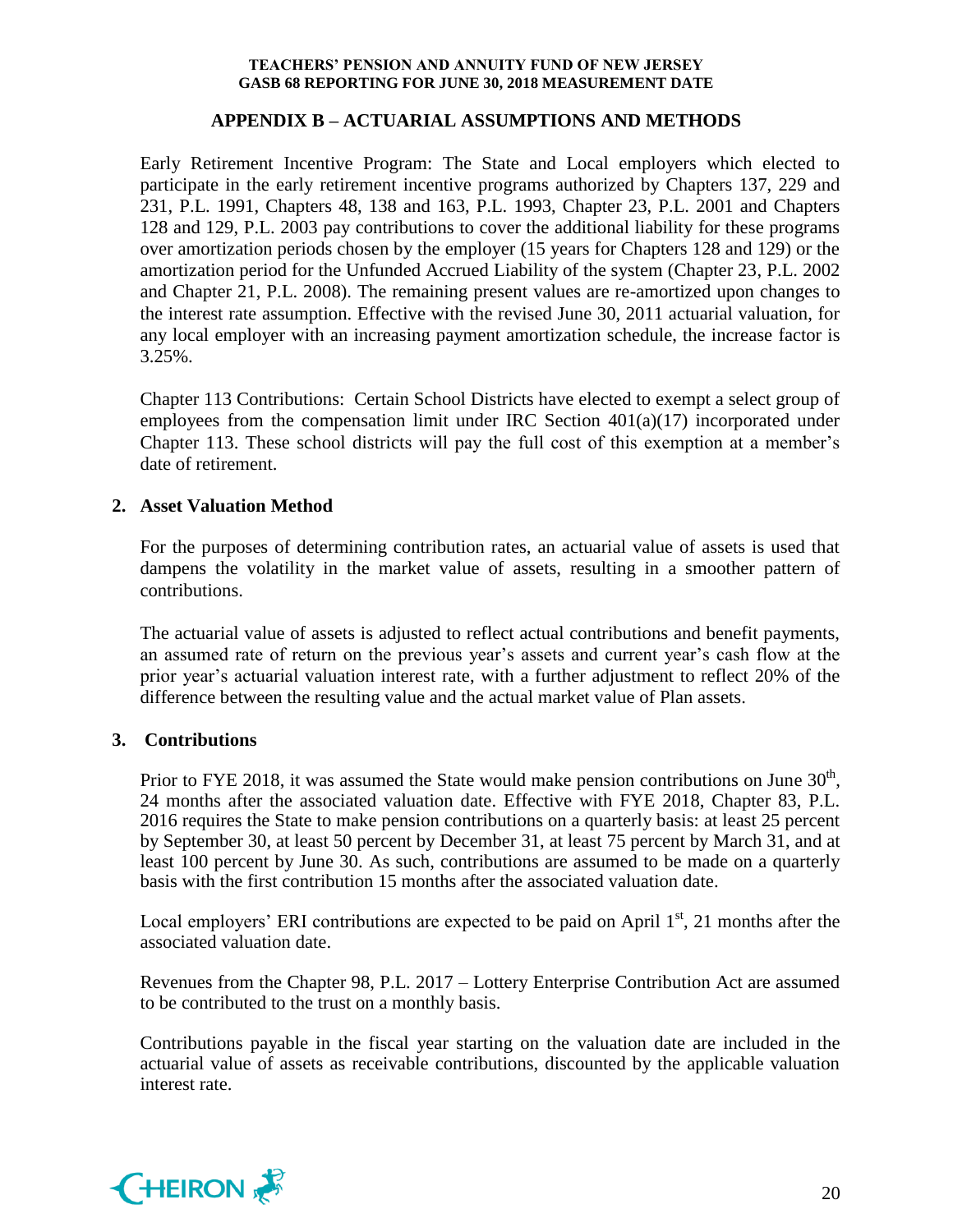## **APPENDIX C – SUMMARY OF PLAN PROVISIONS**

This summary of Plan provisions provides an overview of the major provisions of the TPAF used in the actuarial valuation. It is not intended to replace the more precise language of the NJ State Statutes, Title 18A, Chapter 66, and if there is any difference between the description of the plan herein and the actual language in the NJ State Statutes, the NJ State Statutes will govern.

## **1. Eligibility for Membership**

Employees appointed to positions requiring certification by the New Jersey Department of Education as members of a regular teaching or professional staff of a public school system in New Jersey are required to enroll as a condition of employment. Employees of the Department of Education holding unclassified, professional and certificated titles are eligible for membership. Temporary or substitute employees are not eligible. The eligible employee must be scheduled to work at least 32 hours per week effective May 22, 2010, per Chapter 1, P.L. 2010.

- a) Class B (or Tier 1) Member: Any member hired prior to July 1, 2007.
- b) Class D (or Tier 2) Member: Any member hired on or after July 1, 2007 and before November 2, 2008.
- c) Class E (or Tier 3) Member: Any member hired after November 1, 2008 and before May 22, 2010.
- d) Class F (or Tier 4) Member: Any member hired after May 21, 2010 and before June 28, 2011.
- e) Class G (or Tier 5) Member: Any member hired on or after June 28, 2011.

## **2. Plan Year**

The 12-month period beginning on July 1 and ending on June 30.

### **3. Years of Service**

A year of service for each year an employee is a Member of the Retirement System plus service, if any, covered by a prior service liability. Tier 4 members must be scheduled to work at least 32 hours per week, Tier 3 members must have an annual salary of \$7,500 (indexed for inflation) and other members must have an annual salary of \$500.

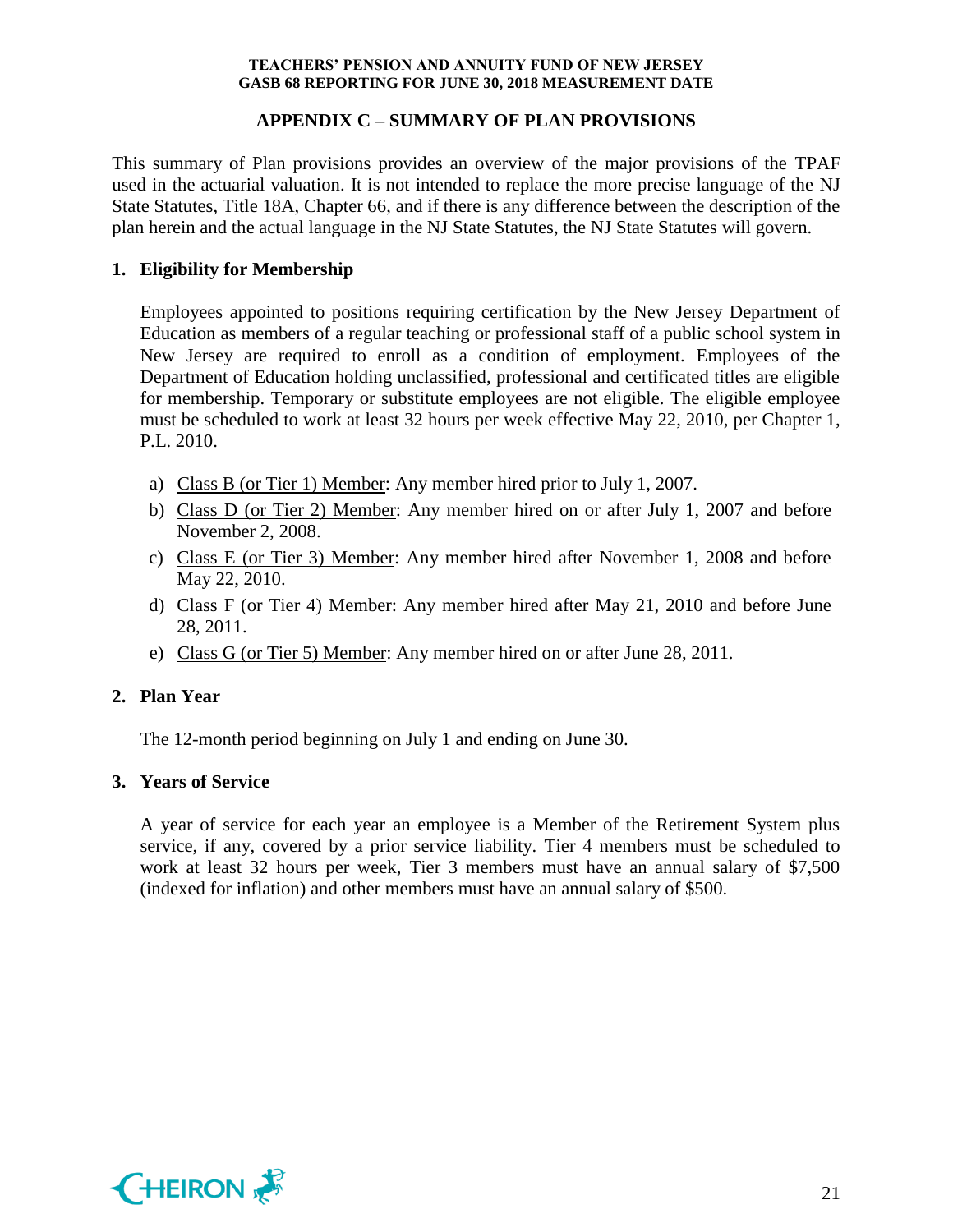## **APPENDIX C – SUMMARY OF PLAN PROVISIONS**

## **4. Compensation**

Base salary upon which contributions by a Member to the Annuity Savings Fund were based. Chapter 113, P.L. 1997 provides that Compensation cannot exceed the compensation limitation of Section 401(a)(17) of the Internal Revenue Code. Chapter 103, P.L. 2007 provides that for a Tier 2, 3, 4 or 5 Member, Compensation cannot exceed the annual maximum wage contribution base for Social Security, pursuant to the Federal Insurance Contribution Act.

## **5. Final Compensation**

The average annual compensation upon which contributions by a Member are made for the three consecutive years of service immediately preceding retirement, or the highest three fiscal years of service, if greater. Chapter 1, P. L. 1997 provides that for a Tier 4 or Tier 5 Member, Final Compensation is the average annual compensation upon which contributions by a Member are made for the five consecutive years of service immediately preceding retirement, or the highest five fiscal years of service, if greater.

### **6. Final Year Compensation**

The compensation upon which contributions by a Member to the Annuity Savings Fund are based in the last year of service.

### **7. Accumulated Deductions**

The sum of all amounts deducted from the compensation of a Member or contributed by the Member or on the Member's behalf without interest.

## **8. Member Contributions**

Each Member contributes a percentage of Compensation. Effective October 1, 2011, Chapter 78, P.L. 2011 set the member contribution rate at 6.5% and causes it to increase by 1/7 of 1% each July thereafter until it attains an ultimate rate of 7.5% on July 1, 2018.

### **9. Benefits**

a) **Service Retirement:** For a Tier 1 or Tier 2 Member, age 60. For a Tier 3 or Tier 4 Member, age 62. For a Tier 5 Member, age 65.

Benefit is an annual retirement allowance comprised of a member annuity plus an employer pension which together equal:

(1) For a Tier 1, 2 or 3 Member, 1/55 of Final Compensation for each Year of Service.

(2) For a Tier 4 or 5 Member, 1/60 of Final Compensation for each Year of Service.

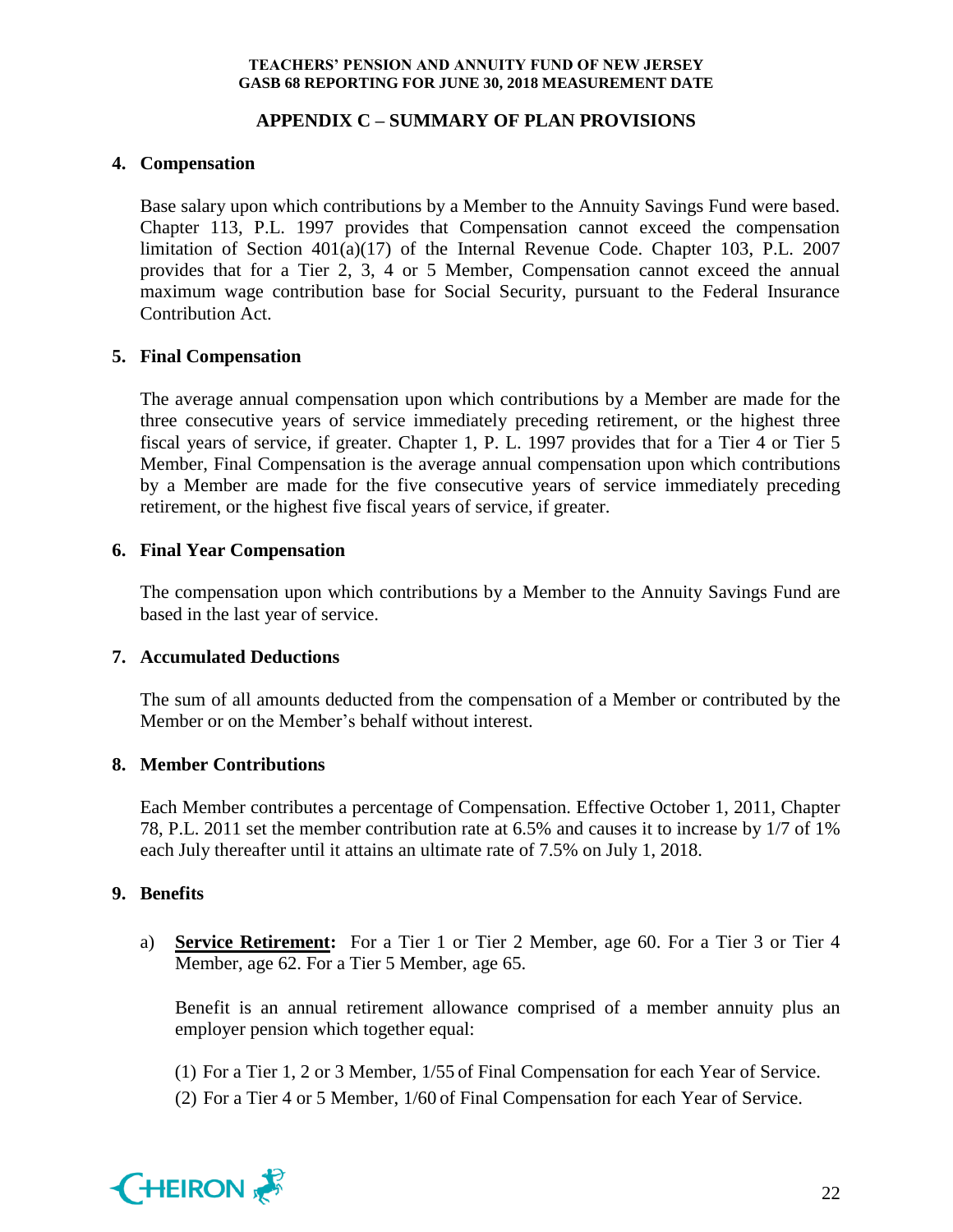## **APPENDIX C – SUMMARY OF PLAN PROVISIONS**

b) **Early Retirement:** Prior to eligibility for Service Retirement. For a Tier 1, 2, 3 or 4 Member, 25 Years of Service. For a Tier 5 Member, 30 Years of Service.

Benefit is an annual retirement allowance comprised of a member annuity plus an employer pension which together equal:

- (1) For a Tier 1 Member, the Service Retirement benefit reduced by 1/4 of one percent for each month the retirement date precedes age 55.
- (2) For a Tier 2 Member, the Service Retirement benefit reduced by 1/12 of one percent for each month the retirement date precedes age 60 through age 55 and by 1/4 of one percent for each month the retirement date precedes age 55.
- (3) For a Tier 3 or 4 Member, the Service Retirement benefit reduced by 1/12 of one percent for each month the retirement date precedes age 62 through age 55 and by 1/4 of one percent for each month the retirement date precedes age 55.
- (4) For a Tier 5 Member, the Service Retirement benefit reduced by 1/4 of one percent for each month the retirement date precedes age 65.
- c) **Veteran Retirement:** Age 55 with 25 Years of Service or Age 60 with 20 Years of Service for a qualified military veteran who retires directly from active service.

Benefit is an annual retirement allowance comprised of a member annuity plus an employer pension which together equal the greater of:

- (1) 54.5% of highest 12-month Compensation, or
- (2) For a member who is at least age 55 with 35 Years of Service, 1/55 of highest 12 month Compensation for each Year of Service.

Veterans may receive a Service Retirement benefit if greater.

d) **Deferred Retirement:** Termination of service prior to eligibility for Service Retirement with 10 Years of Service.

Benefit is either:

- (1) A refund of Accumulated Deductions plus, if the member has completed three years of service, interest accumulated at 2.0% per annum; or
- (2) A deferred life annuity, commencing at age 60 for a Tier 1 or Tier 2 Member, age 62 for a Tier 3 or Tier 4 Member or age 65 for a Tier 5 Member, comprised of a member annuity plus an employer pension which together equal the Service Retirement benefit based on Final Compensation and Years of Service at date of termination.

For Members who die during the deferral period, the benefit is a return of Accumulated Deductions with credited interest.

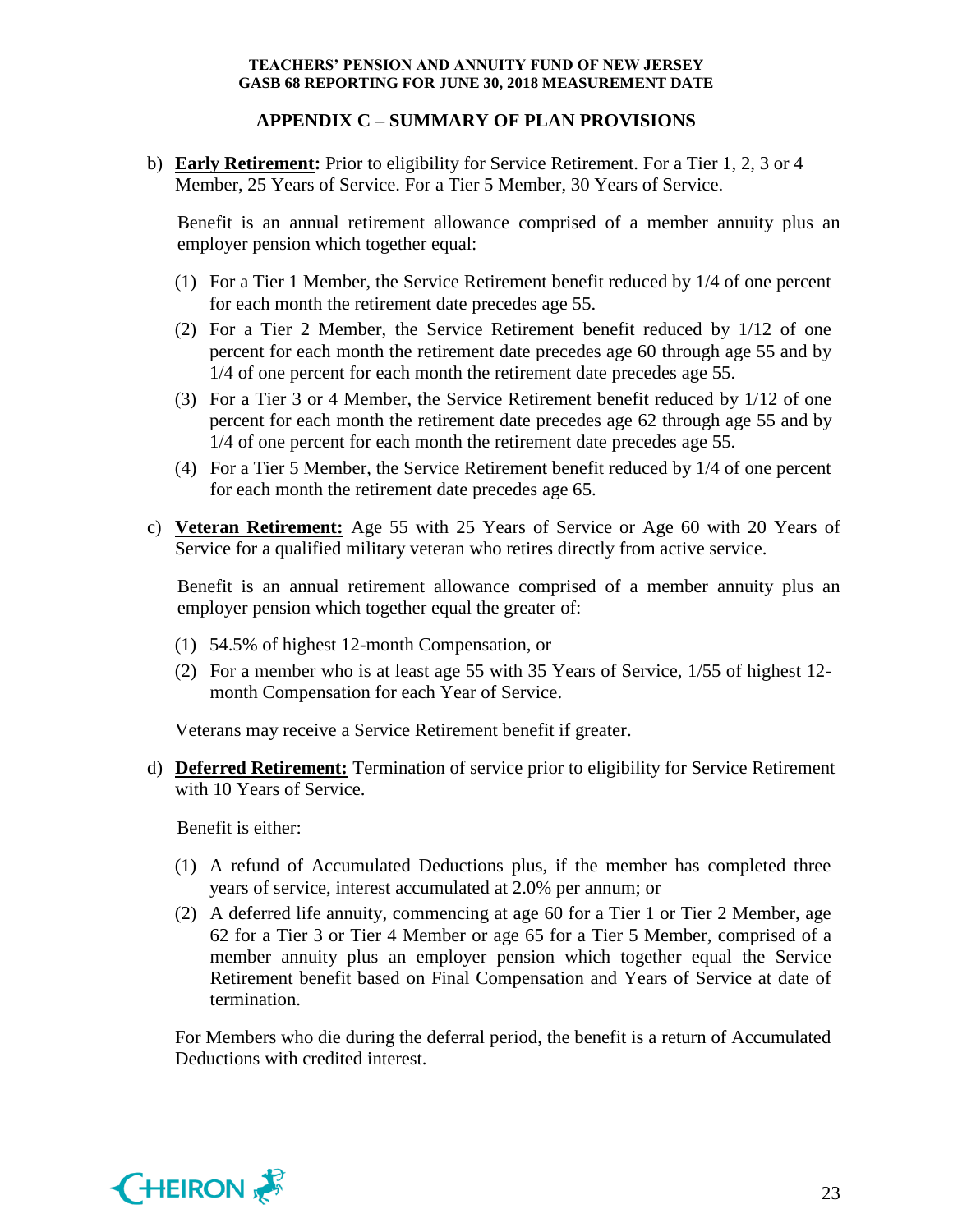## **APPENDIX C – SUMMARY OF PLAN PROVISIONS**

e) **Non-Vested Termination:** Termination of service prior to eligibility for Service Retirement and less than 10 Years of Service.

Benefit is a refund of Accumulated Deductions plus, if the member has completed three years of service, interest accumulated at 2.0% per annum.

## f) **Death Benefits**

- (1) Ordinary Death Before Retirement: Death of an active contributing Member. Benefit is equal to:
	- a. Lump sum payment equal to 150% of Final Year Compensation, also known as the non-contributory group life insurance benefit, plus
	- b. Accumulated Deductions with credited interest.
- (2) Accidental Death Before Retirement: Death of an active Member resulting from injuries received from an accident during performance of duty and not a result of willful negligence. Benefit is equal to:
	- a. Lump sum payment equal to 150% of Final Year Compensation, also known as the non-contributory group life insurance benefit, plus
	- b. Spouse life annuity of 50% of Final Year Compensation payable until spouse's death or remarriage. If there is no surviving spouse or upon death or remarriage, a total of 20% (35%, 50%) of Final Year Compensation payable to one (two, three or more) dependent child(ren). If there is no surviving spouse or dependent child(ren), 25% (40%) of Final Year Compensation to one (two) dependent parent(s). If there is no surviving spouse, dependent child(ren) or parent(s), the benefit is a refund of Accumulated Deductions with credited interest.
- (3) Death After Retirement: Death of a retired Member. Benefit is equal to:
	- a. Lump sum payment equal to 3/16 of Final Year Compensation for a Member retired under service, early, veteran or deferred retirement with 10 Years of Service. For a Member receiving a disability benefit, lump sum payment of 150% of Final Year Compensation if death occurs prior to age 60 and 3/16 of Final Compensation if death occurs after age 60. This benefit is also known as the non-contributory group life insurance benefit, plus
	- b. Any survivor benefit due under the Member's optional form of payment election. Previously granted COLAs also apply to life annuities.

Members are also eligible for a voluntary, employee-paid life insurance policy, known as the contributory group life insurance policy. This benefit is not paid through the Fund and is not considered for valuation purposes.

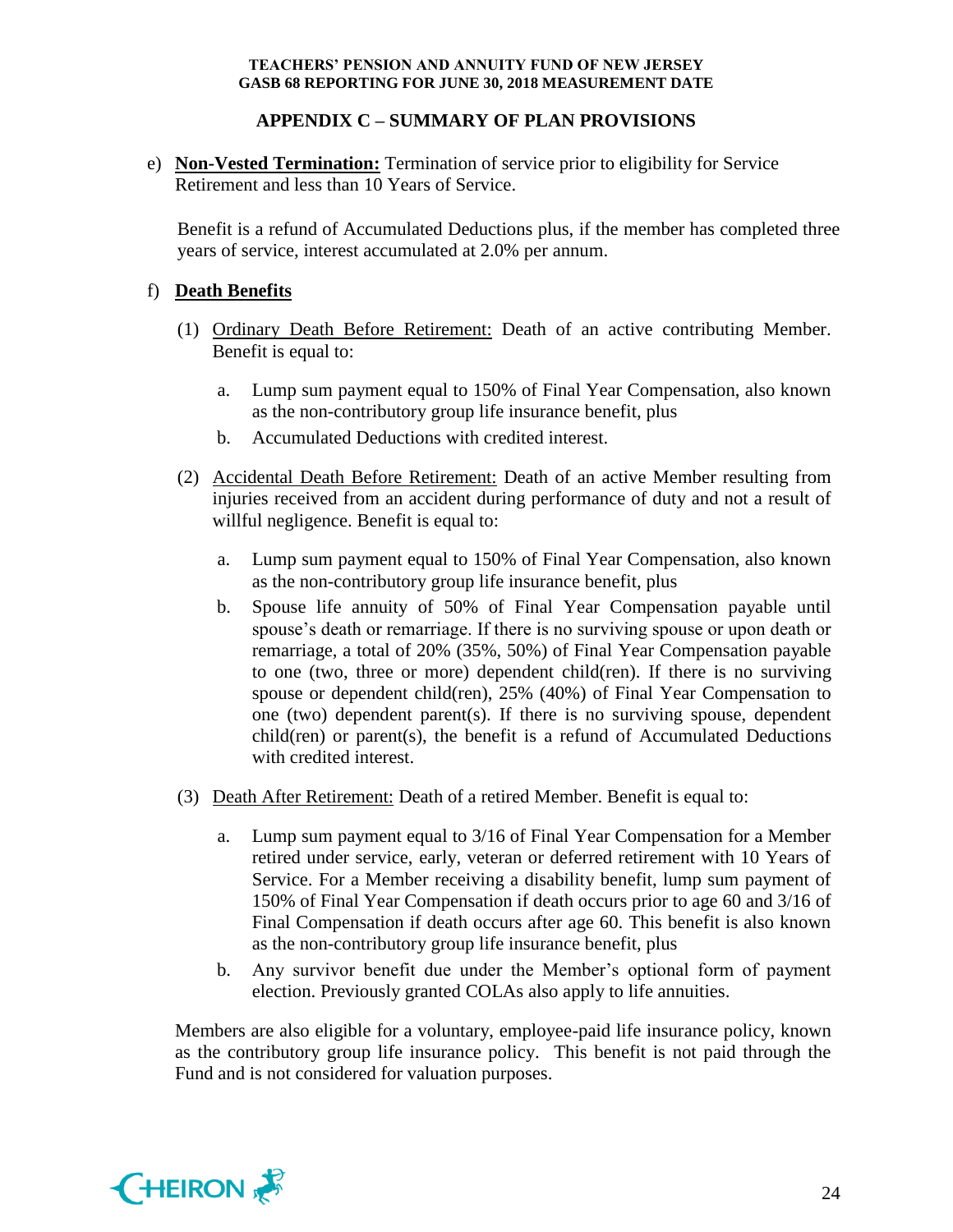## **APPENDIX C – SUMMARY OF PLAN PROVISIONS**

## g) **Disability Retirement**

(1) Ordinary Disability Retirement: 10 years of service and totally and permanently incapacitated from the performance of normal or assigned duties. Only available to Tier 1, 2 and 3 Members.

Benefit is an annual retirement allowance comprised of a member annuity plus an employer pension which together equal:

- a. 1.64% of Final Compensation for each Year of Service; or
- b. 43.6% of Final Compensation.
- (2) Accidental Disability Retirement: Total and permanent incapacitation as a direct result of a traumatic event occurring during and as a result of the performance of regular or assigned duties. Only available to Tier 1, 2 and 3 Members.

Benefit is an annual retirement allowance comprised of a member annuity plus an employer pension which together equal 72.7% of the Compensation at the date of injury.

The pension portion of the benefit will be offset for any periodic Workers' Compensation benefits.

Tier 4 and Tier 5 Members are eligible for long-term disability coverage. This benefit is not paid through the Fund and is not considered for valuation purposes. Both Member and employer contributions to the Fund continue while on long-term disability, with the policy covering the Member portion. The long-term disability benefit equals 60% of Final Year Compensation and may be offset for other periodic benefits, such as Workers' Compensation, short-term disability or Social Security. The long-term disability benefit may continue through the earlier of age 70 or commencement of a retirement benefit under the Fund.

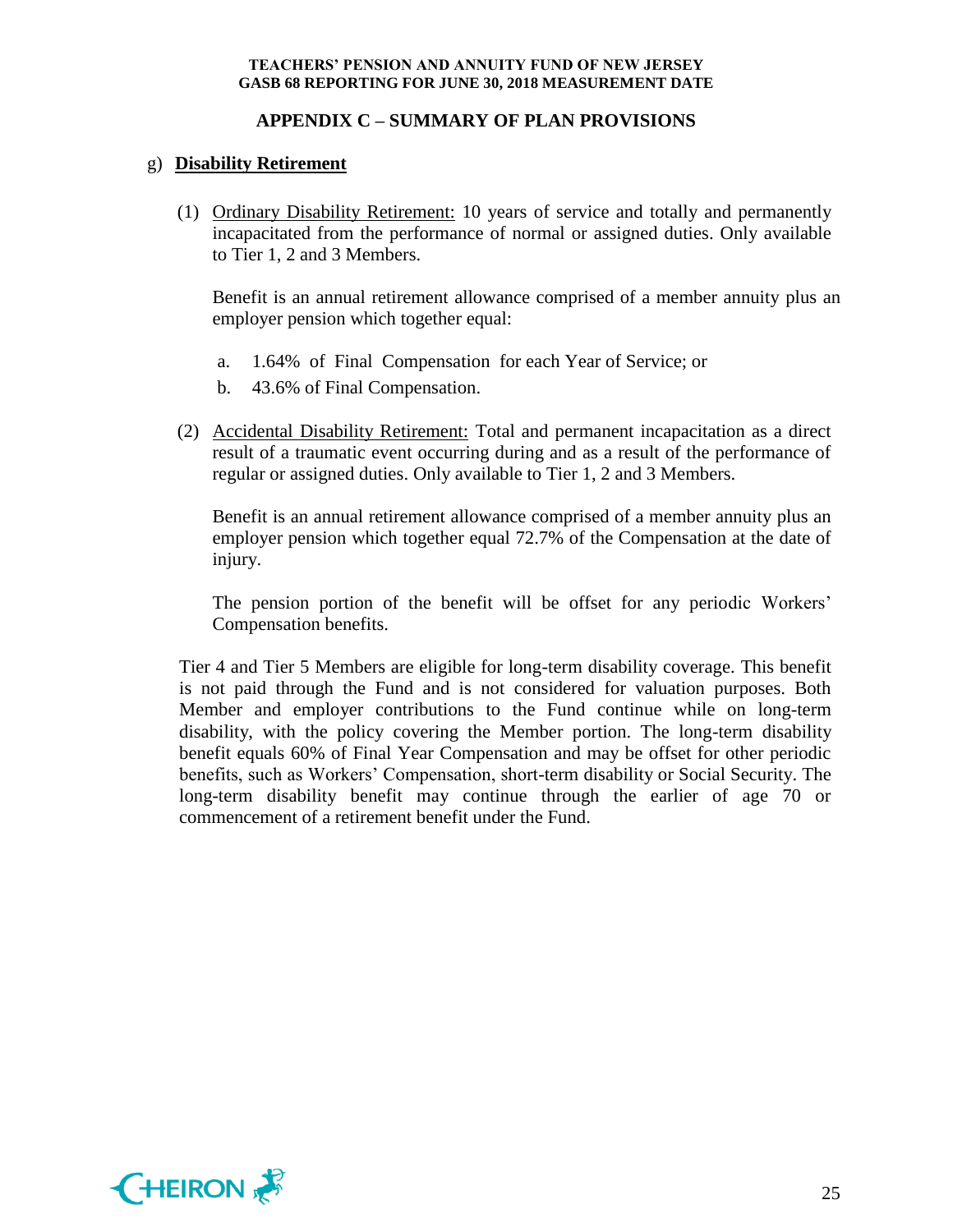## **APPENDIX C – SUMMARY OF PLAN PROVISIONS**

### **10. Optional Forms of Payment**

The member may elect the following forms of payment.

- a) Maximum Option: Single life annuity with a return of the balance of the Accumulated Deductions with credited interest.
- b) Option 1: Single life annuity with a return of the balance of the initial reserve.
- c) Option 2: 100% joint and survivor annuity.
- d) Option 3: 50% joint and survivor annuity.
- e) Option 4: Other percentage joint and survivor annuity.
- f) Option A: 100% pop-up joint and survivor annuity.
- g) Option B: 75% pop-up joint and survivor annuity.
- h) Option C: 50% pop-up joint and survivor annuity.
- i) Option D: 25% pop-up joint and survivor annuity.

### **11. Cost-of-Living Adjustments**

Also known as Pension Adjustments. Provided annually to retirees and survivors after 24 months of retirement prior to July 1, 2011. Chapter 78, P.L. 2011 eliminated future adjustments effective July 1, 2011. Adjustments may be reinstated in the future subject to certain conditions outlined in Chapter 78, P.L. 2011.

### **12. Changes in Plan Provisions Since Last Valuation**

None.

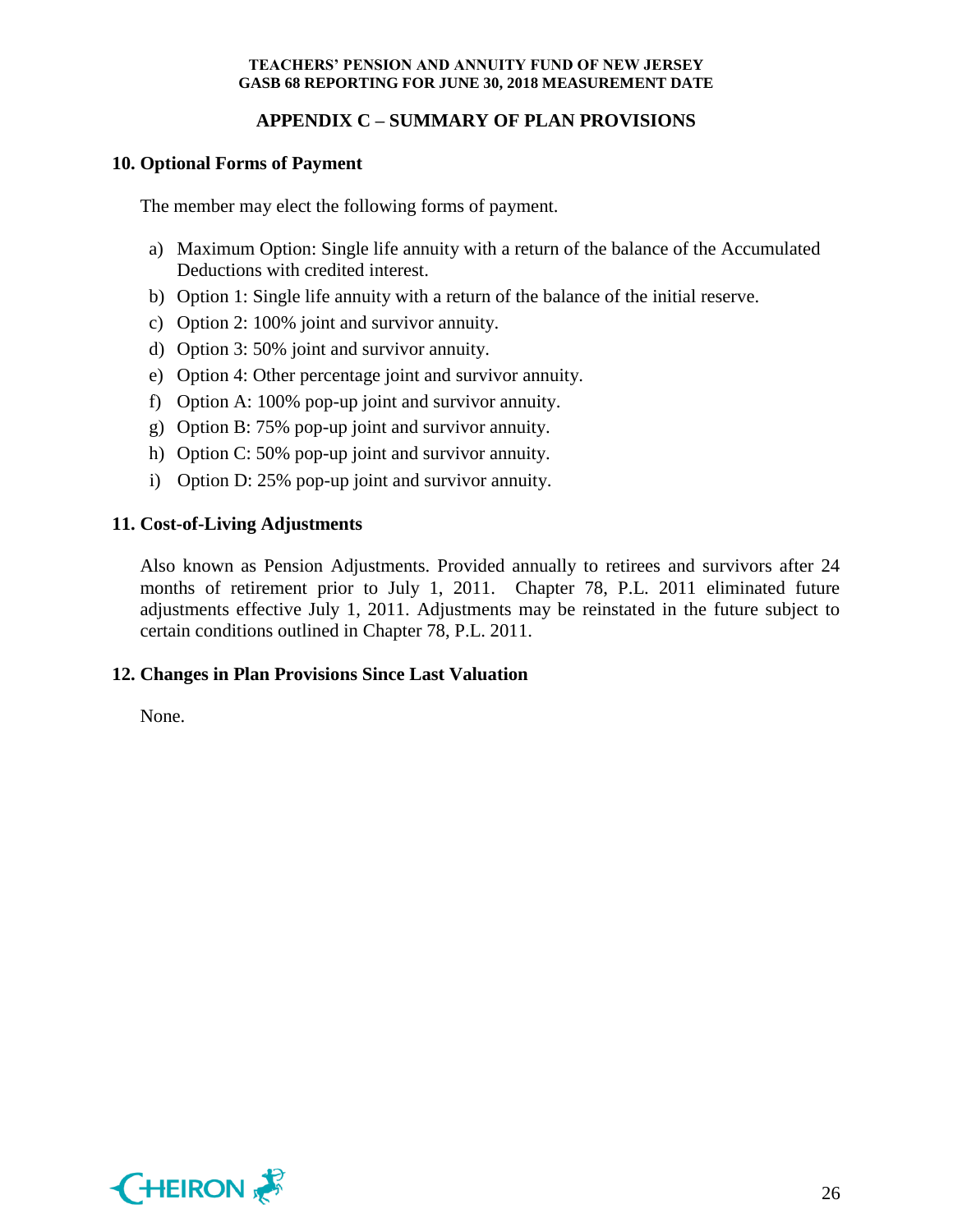#### **APPENDIX D – DETERMINATION OF DISCOUNT RATE**

#### **Table 1 - Projection of the Pension Plan's Fiduciary Net Position** (In Thousands)

Projections Commence June 30, 2018

**Projected** 

| Year                  | <b>Beginning</b><br><b>Fiduciary Net</b><br><b>Position</b> | Projected<br>Member<br>Contributions | Projected<br><b>Employer</b><br>Contributions | Projected<br>Lottery<br>Contributions | Projected<br><b>Benefit</b><br><b>Payments</b> | Projected<br>Administrative<br><b>Expenses</b> | Projected<br>Investment<br><b>Earnings</b> | <b>Projected Ending</b><br><b>Fiduciary Net</b><br><b>Position</b> |
|-----------------------|-------------------------------------------------------------|--------------------------------------|-----------------------------------------------|---------------------------------------|------------------------------------------------|------------------------------------------------|--------------------------------------------|--------------------------------------------------------------------|
|                       | (a)                                                         | (b)                                  | (c)                                           | (d)                                   | (e)                                            | (f)                                            | (g)                                        | $(h) = (a) + (b) + (c)$                                            |
|                       |                                                             |                                      |                                               |                                       |                                                |                                                |                                            | $+ (d) - (e) - (f) + (g)$                                          |
| 1                     | \$<br>22,978,210                                            | \$<br>779,273                        | \$<br>842,347                                 | \$<br>807,049                         | \$<br>4,540,111                                | \$<br>13,639                                   | 1,528,485<br>\$                            | 22,381,614<br>\$                                                   |
| $\boldsymbol{2}$<br>3 | 22,381,614<br>21,699,511                                    | 764,839<br>751,452                   | 893,567<br>1,008,526                          | 833,471<br>845,005                    | 4,644,885<br>4,741,284                         | 13,954<br>14,244                               | 1,484,859                                  | 21,699,511<br>20,985,679                                           |
| 4                     | 20,985,679                                                  | 738,565                              | 1,093,623                                     | 854,907                               | 4,829,283                                      | 14,508                                         | 1,436,712<br>1,385,853                     | 20,214,837                                                         |
| 5                     | 20,214,837                                                  | 725,349                              | 1,393,284                                     | 864,863                               | 4,912,979                                      | 14,760                                         | 1,336,665                                  | 19,607,259                                                         |
| 6                     | 19,607,259                                                  | 711,367                              | 1,536,295                                     | 875,357                               | 4,996,196                                      | 15,010                                         | 1,294,860                                  | 19,013,933                                                         |
| $\overline{7}$        | 19,013,933                                                  | 696,222                              | 1,681,208                                     | 886,031                               | 5,081,306                                      | 15,265                                         | 1,254,003                                  | 18,434,824                                                         |
| 8                     | 18,434,824                                                  | 679,410                              | 1,825,477                                     | 896,822                               | 5,170,941                                      | 15,535                                         | 1,213,916                                  | 17,863,974                                                         |
| 9                     | 17,863,974                                                  | 663,710                              | 1,969,329                                     | 907,789                               | 5,266,774                                      | 15,823                                         | 1,174,227                                  | 17,296,431                                                         |
| 10                    | 17,296,431                                                  | 647,395                              | 2,112,481                                     | 918,117                               | 5,349,754                                      | 16,072                                         | 1,135,152                                  | 16,743,750                                                         |
| 11                    | 16,743,750                                                  | 629,685                              | 2,256,789                                     | 925,241                               | 5,450,379                                      | 16,374                                         | 1,096,381                                  | 16,185,093                                                         |
| 12                    | 16,185,093                                                  | 610,040                              | 2,403,372                                     | 934,591                               | 5,554,321                                      | 16,686                                         | 1,057,146                                  | 15,619,235                                                         |
| 13                    | 15,619,235                                                  | 588,374                              | 2,552,639                                     | 944,034                               | 5,661,626                                      | 17,009                                         | 1,017,295                                  | 15,042,942                                                         |
| 14                    | 15,042,942                                                  | 564,847                              | 2,637,363                                     | 953,571                               | 5,770,607                                      | 17,336                                         | 974,925                                    | 14,385,705                                                         |
| 15                    | 14,385,705                                                  | 539,793                              | 2,720,165                                     | 963,204                               | 5,878,467                                      | 17,660                                         | 926,828                                    | 13,639,568                                                         |
| 16                    | 13,639,568                                                  | 513,609                              | 2,801,102                                     | 972,933                               | 5,983,518                                      | 17,976                                         | 872,524                                    | 12,798,241                                                         |
| 17                    | 12,798,241                                                  | 486,538                              | 2,881,284                                     | 982,760                               | 6,084,959                                      | 18,281                                         | 811,630                                    | 11,857,214                                                         |
| 18                    | 11,857,214                                                  | 459,105                              | 2,960,608                                     | 992,685                               | 6,178,814                                      | 18,563                                         | 743,987                                    | 10,816,222                                                         |
| 19                    | 10,816,222                                                  | 431,955                              | 3,039,632                                     | 1,002,709                             | 6,261,708                                      | 18,812                                         | 669,728                                    | 9,679,728                                                          |
| 20                    | 9,679,728                                                   | 405,530                              | 3,118,979                                     | 1,012,833                             | 6,331,859                                      | 19,022                                         | 589,259                                    | 8,455,448                                                          |
| 21                    | 8,455,448                                                   | 379,865                              | 3,199,077                                     | 1,023,058                             | 6,389,550                                      | 19,196                                         | 503,121                                    | 7,151,824                                                          |
| 22                    | 7,151,824                                                   | 355,065                              | 3,280,057                                     | 1,033,386                             | 6,432,976                                      | 19,326                                         | 411,975                                    | 5,780,004                                                          |
| 23                    | 5,780,004                                                   | 331,247                              | 3,361,967                                     | 1,043,817                             | 6,462,848                                      | 19,416                                         | 316,581                                    | 4,351,352                                                          |
| 24                    | 0                                                           | $\mathbf{0}$                         | $\boldsymbol{0}$                              | $\boldsymbol{0}$                      | 6,483,547                                      | 19,478                                         | $\mathbf{0}$                               | $\boldsymbol{0}$                                                   |
| 25                    | $\boldsymbol{0}$                                            | $\mathbf{0}$                         | $\boldsymbol{0}$                              | $\boldsymbol{0}$                      | 6,502,043                                      | 19,534                                         | $\boldsymbol{0}$                           | $\boldsymbol{0}$                                                   |
| 26                    | 0                                                           | $\boldsymbol{0}$                     | $\boldsymbol{0}$                              | $\boldsymbol{0}$                      | 6,517,352                                      | 19,580                                         | $\boldsymbol{0}$                           | $\mathbf{0}$                                                       |
| 27                    | $\overline{0}$                                              | $\mathbf{0}$                         | $\mathbf{0}$                                  | $\boldsymbol{0}$                      | 6,532,630                                      | 19,625                                         | $\mathbf{0}$                               | $\mathbf{0}$                                                       |
| 28                    | $\overline{0}$                                              | $\overline{0}$                       | $\mathbf{0}$                                  | $\boldsymbol{0}$                      | 6,546,696                                      | 19,668                                         | $\boldsymbol{0}$                           | $\mathbf{0}$                                                       |
| 29                    | 0                                                           | $\boldsymbol{0}$                     | $\boldsymbol{0}$                              | $\boldsymbol{0}$                      | 6,560,521                                      | 19,709                                         | $\boldsymbol{0}$                           | $\mathbf{0}$                                                       |
| 30                    | $\overline{0}$                                              | $\boldsymbol{0}$                     | $\boldsymbol{0}$                              | $\mathbf{0}$                          | 6,567,582                                      | 19,730                                         | $\mathbf{0}$                               | $\mathbf{0}$                                                       |
| 31                    | $\overline{0}$                                              | $\mathbf{0}$                         | $\boldsymbol{0}$                              | $\boldsymbol{0}$                      | 6,565,924                                      | 19,725                                         | $\boldsymbol{0}$                           | $\mathbf{0}$                                                       |
| 32                    | $\boldsymbol{0}$                                            | $\mathbf{0}$                         | $\boldsymbol{0}$                              | $\boldsymbol{0}$                      | 6,557,601                                      | 19,700                                         | $\boldsymbol{0}$                           | $\mathbf{0}$                                                       |
| 33                    | $\overline{0}$                                              | $\mathbf{0}$                         | $\mathbf{0}$                                  | $\boldsymbol{0}$                      | 6,538,231                                      | 19,642                                         | $\boldsymbol{0}$                           | $\mathbf{0}$                                                       |
| 34                    | $\overline{0}$                                              | $\mathbf{0}$                         | $\boldsymbol{0}$                              | $\boldsymbol{0}$                      | 6,511,181                                      | 19,561                                         | $\boldsymbol{0}$                           | $\mathbf{0}$                                                       |
| 35                    | $\boldsymbol{0}$                                            | $\overline{0}$                       | $\boldsymbol{0}$                              | $\mathbf{0}$                          | 6,476,946                                      | 19,458                                         | $\boldsymbol{0}$                           | $\mathbf{0}$                                                       |
| 36                    | $\overline{0}$                                              | $\mathbf{0}$                         | $\boldsymbol{0}$                              | $\boldsymbol{0}$                      | 6,432,470                                      | 19,325                                         | $\mathbf{0}$                               | $\mathbf{0}$                                                       |
| 37                    | $\boldsymbol{0}$                                            | $\mathbf{0}$                         | $\mathbf{0}$                                  | $\boldsymbol{0}$                      | 6,369,565                                      | 19,136                                         | $\boldsymbol{0}$                           | $\mathbf{0}$                                                       |
| 38                    | $\boldsymbol{0}$                                            | $\overline{0}$                       | $\boldsymbol{0}$                              | $\mathbf{0}$                          | 6,281,504                                      | 18,871                                         | $\boldsymbol{0}$                           | $\mathbf{0}$                                                       |
| 39                    | $\overline{0}$                                              | $\mathbf{0}$                         | $\mathbf{0}$                                  | $\boldsymbol{0}$                      | 6,165,221                                      | 18,522                                         | $\boldsymbol{0}$                           | $\mathbf{0}$                                                       |
| 40                    | $\boldsymbol{0}$                                            | $\mathbf{0}$                         | $\boldsymbol{0}$                              | $\boldsymbol{0}$                      | 6,022,870                                      | 18,094                                         | $\boldsymbol{0}$                           | $\mathbf{0}$                                                       |
| 41                    | $\overline{0}$                                              | $\overline{0}$                       | $\mathbf{0}$                                  | $\boldsymbol{0}$                      | 5,857,234                                      | 17,596                                         | $\boldsymbol{0}$                           | $\mathbf{0}$                                                       |
| 42                    | $\boldsymbol{0}$                                            | $\mathbf{0}$                         | $\boldsymbol{0}$                              | $\boldsymbol{0}$                      | 5,671,553                                      | 17,039                                         | $\boldsymbol{0}$                           | $\mathbf{0}$                                                       |
| 43                    | 0                                                           | $\mathbf{0}$                         | $\mathbf{0}$                                  | $\mathbf{0}$                          | 5,471,762                                      | 16,438                                         | $\boldsymbol{0}$                           | $\mathbf{0}$                                                       |
| 44                    | $\bf{0}$                                                    | $\boldsymbol{0}$                     | $\boldsymbol{0}$                              | $\boldsymbol{0}$                      | 5,263,878                                      | 15,814                                         | $\boldsymbol{0}$                           | $\mathbf{0}$                                                       |
| 45                    | $\boldsymbol{0}$                                            | $\mathbf{0}$                         | $\mathbf{0}$                                  | $\boldsymbol{0}$                      | 5,049,542                                      | 15,170                                         | $\boldsymbol{0}$                           | $\mathbf{0}$                                                       |
| 46                    | $\mathbf{0}$                                                | $\mathbf{0}$                         | $\boldsymbol{0}$                              | $\boldsymbol{0}$                      | 4,829,651                                      | 14,509                                         | $\boldsymbol{0}$                           | $\mathbf{0}$                                                       |
| 47                    | $\overline{0}$                                              | $\mathbf{0}$                         | $\mathbf{0}$                                  | $\boldsymbol{0}$                      | 4,604,941                                      | 13,834                                         | $\mathbf{0}$                               | $\mathbf{0}$                                                       |
| 48                    | $\overline{0}$                                              | $\overline{0}$                       | $\mathbf{0}$                                  | $\mathbf{0}$                          | 4,376,112                                      | 13,147                                         | $\mathbf{0}$                               | $\mathbf{0}$                                                       |
| 49                    | $\Omega$                                                    | $\mathbf{0}$                         | $\boldsymbol{0}$                              | $\boldsymbol{0}$                      | 4,143,885                                      | 12,449                                         | $\mathbf{0}$                               | $\mathbf{0}$                                                       |
| 50                    | $\overline{0}$                                              | $\boldsymbol{0}$                     | $\mathbf{0}$                                  | $\boldsymbol{0}$                      | 3,909,104                                      | 11,744                                         | $\mathbf{0}$                               | $\mathbf{0}$<br>$\Omega$                                           |
| 51                    |                                                             |                                      |                                               | 0                                     | 3,672,625                                      | 11,033                                         |                                            |                                                                    |
| 52                    | 0                                                           | 0                                    | $\mathbf{0}$                                  | $\boldsymbol{0}$                      | 3,435,395                                      | 10,321                                         | $\boldsymbol{0}$                           | $\boldsymbol{0}$                                                   |
| 53                    | 0                                                           | $\boldsymbol{0}$                     | $\boldsymbol{0}$                              | $\boldsymbol{0}$                      | 3,198,600                                      | 9,609                                          | $\boldsymbol{0}$                           | $\mathbf{0}$                                                       |
| 54                    | 0                                                           | $\boldsymbol{0}$                     | $\boldsymbol{0}$                              | $\boldsymbol{0}$                      | 2,963,408                                      | 8,903                                          | $\mathbf{0}$                               | $\mathbf{0}$                                                       |
| 55                    | 0<br>0                                                      | 0<br>0                               | $\boldsymbol{0}$<br>$\boldsymbol{0}$          | $\boldsymbol{0}$<br>$\boldsymbol{0}$  | 2,730,866<br>2,502,110                         | 8,204                                          | $\mathbf{0}$<br>$\boldsymbol{0}$           | $\mathbf{0}$<br>$\mathbf{0}$                                       |
| 56<br>57              | 0                                                           | 0                                    | $\boldsymbol{0}$                              | $\boldsymbol{0}$                      | 2,278,294                                      | 7,517<br>6,844                                 | $\bf{0}$                                   | $\mathbf{0}$                                                       |
| 58                    | 0                                                           | $\boldsymbol{0}$                     | $\boldsymbol{0}$                              | $\boldsymbol{0}$                      | 2,060,606                                      | 6,191                                          | $\bf{0}$                                   | $\boldsymbol{0}$                                                   |
| 59                    | 0                                                           | $\boldsymbol{0}$                     | $\boldsymbol{0}$                              | $\boldsymbol{0}$                      | 1,850,241                                      | 5,559                                          | $\boldsymbol{0}$                           | $\boldsymbol{0}$                                                   |
| 60                    | $\overline{0}$                                              | $\boldsymbol{0}$                     | $\mathbf{0}$                                  | $\boldsymbol{0}$                      | 1,648,359                                      | 4,952                                          | $\mathbf{0}$                               | $\boldsymbol{0}$                                                   |
|                       |                                                             |                                      |                                               |                                       |                                                |                                                |                                            |                                                                    |

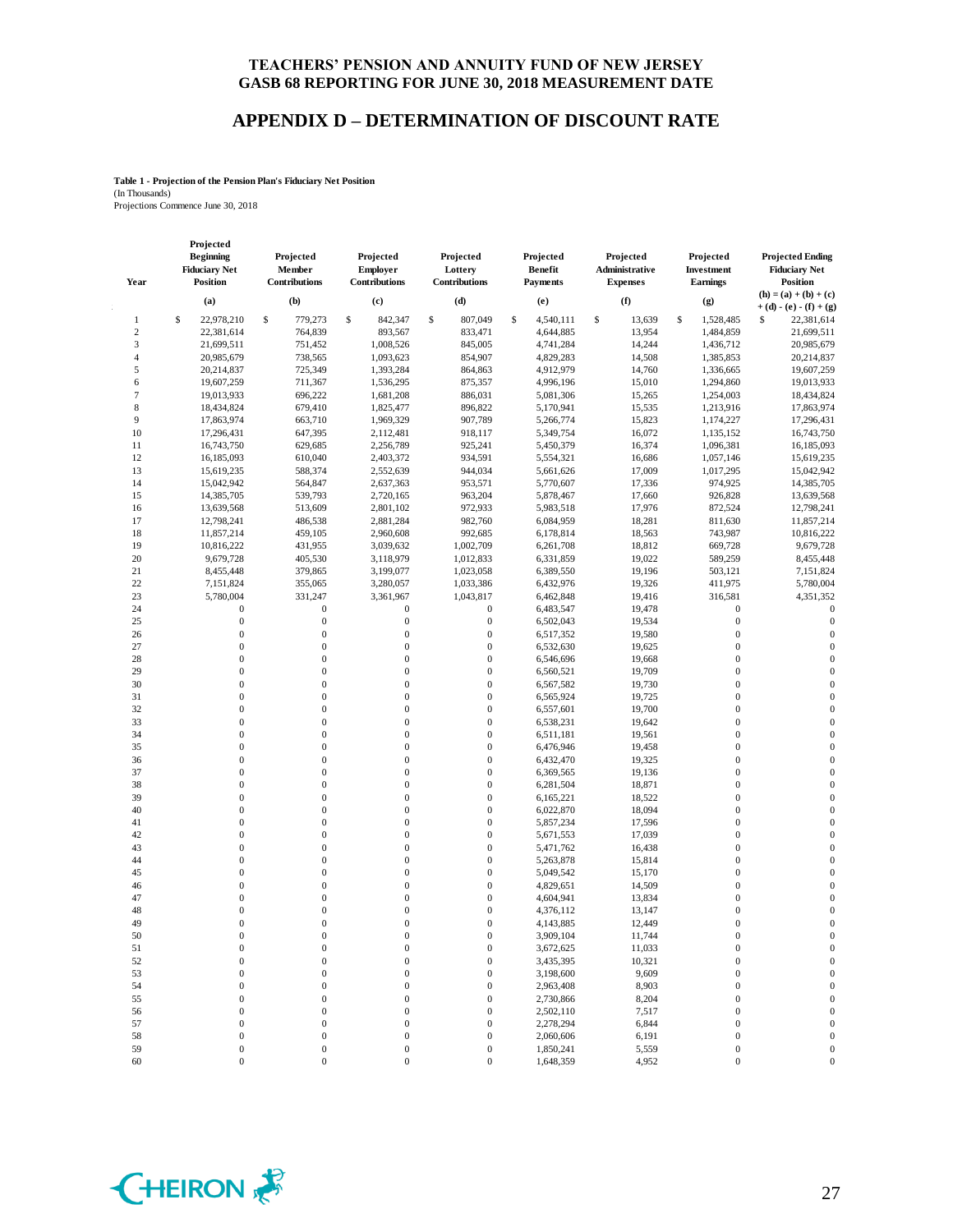#### **APPENDIX D – DETERMINATION OF DISCOUNT RATE**

**Table 1 - Projection of the Pension Plan's Fiduciary Net Position**

(In Thousands) Projections Commence June 30, 2018

| Year | Projected<br><b>Beginning</b><br><b>Fiduciary Net</b><br><b>Position</b> | Projected<br>Member<br>Contributions | Projected<br>Employer<br>Contributions | Projected<br>Lottery<br>Contributions | Projected<br><b>Benefit</b><br><b>Payments</b> | Projected<br>Administrative<br><b>Expenses</b> | Projected<br>Investment<br>Earnings | <b>Projected Ending</b><br><b>Fiduciary Net</b><br><b>Position</b> |
|------|--------------------------------------------------------------------------|--------------------------------------|----------------------------------------|---------------------------------------|------------------------------------------------|------------------------------------------------|-------------------------------------|--------------------------------------------------------------------|
|      | (a)                                                                      | (b)                                  | (c)                                    | (d)                                   | (e)                                            | (f)                                            | (g)                                 | $(h) = (a) + (b) + (c)$<br>$+ (d) - (e) - (f) + (g)$               |
| 61   | $\boldsymbol{0}$                                                         | $\boldsymbol{0}$                     | $\mathbf{0}$                           | $\boldsymbol{0}$                      | 1,456,106                                      | 4,374                                          | $\boldsymbol{0}$                    | $\mathbf{0}$                                                       |
| 62   | $\boldsymbol{0}$                                                         | $\boldsymbol{0}$                     | $\mathbf{0}$                           | $\mathbf{0}$                          | 1,274,508                                      | 3,829                                          | $\boldsymbol{0}$                    | $\mathbf{0}$                                                       |
| 63   | $\boldsymbol{0}$                                                         | $\boldsymbol{0}$                     | $\mathbf{0}$                           | $\boldsymbol{0}$                      | 1,104,526                                      | 3,318                                          | $\boldsymbol{0}$                    | $\mathbf{0}$                                                       |
| 64   | $\boldsymbol{0}$                                                         | $\boldsymbol{0}$                     | $\boldsymbol{0}$                       | $\boldsymbol{0}$                      | 946,973                                        | 2,845                                          | $\boldsymbol{0}$                    | $\mathbf{0}$                                                       |
| 65   | $\boldsymbol{0}$                                                         | $\boldsymbol{0}$                     | $\mathbf{0}$                           | $\boldsymbol{0}$                      | 802,516                                        | 2,411                                          | $\boldsymbol{0}$                    | $\mathbf{0}$                                                       |
| 66   | $\boldsymbol{0}$                                                         | $\mathbf 0$                          | $\mathbf{0}$                           | $\boldsymbol{0}$                      | 671,610                                        | 2,018                                          | $\boldsymbol{0}$                    | $\mathbf{0}$                                                       |
| 67   | $\boldsymbol{0}$                                                         | $\boldsymbol{0}$                     | $\boldsymbol{0}$                       | $\boldsymbol{0}$                      | 554,510                                        | 1,666                                          | $\boldsymbol{0}$                    | $\mathbf{0}$                                                       |
| 68   | $\boldsymbol{0}$                                                         | $\boldsymbol{0}$                     | $\boldsymbol{0}$                       | $\boldsymbol{0}$                      | 451,238                                        | 1,356                                          | $\boldsymbol{0}$                    | $\boldsymbol{0}$                                                   |
| 69   | $\boldsymbol{0}$                                                         | $\boldsymbol{0}$                     | $\boldsymbol{0}$                       | $\boldsymbol{0}$                      | 361,585                                        | 1,086                                          | $\boldsymbol{0}$                    | $\boldsymbol{0}$                                                   |
| 70   | $\mathbf{0}$                                                             | $\boldsymbol{0}$                     | $\boldsymbol{0}$                       | $\boldsymbol{0}$                      | 285,074                                        | 856                                            | $\boldsymbol{0}$                    | $\boldsymbol{0}$                                                   |
| 71   | $\mathbf{0}$                                                             | $\mathbf{0}$                         | $\mathbf{0}$                           | $\mathbf{0}$                          |                                                | 664                                            | $\boldsymbol{0}$                    | $\mathbf{0}$                                                       |
|      |                                                                          |                                      |                                        |                                       | 220,952                                        |                                                |                                     |                                                                    |
| 72   | $\mathbf{0}$                                                             | $\mathbf{0}$                         | $\mathbf{0}$                           | $\mathbf{0}$                          | 168,235                                        | 505                                            | $\boldsymbol{0}$                    | $\mathbf{0}$                                                       |
| 73   | $\boldsymbol{0}$                                                         | $\boldsymbol{0}$                     | $\boldsymbol{0}$                       | $\boldsymbol{0}$                      | 125,763                                        | 378                                            | $\boldsymbol{0}$                    | $\mathbf{0}$                                                       |
| 74   | $\boldsymbol{0}$                                                         | $\boldsymbol{0}$                     | $\boldsymbol{0}$                       | $\boldsymbol{0}$                      | 92,250                                         | 277                                            | $\boldsymbol{0}$                    | $\mathbf{0}$                                                       |
| 75   | $\boldsymbol{0}$                                                         | $\boldsymbol{0}$                     | $\boldsymbol{0}$                       | $\boldsymbol{0}$                      | 66,357                                         | 199                                            | $\boldsymbol{0}$                    | $\mathbf{0}$                                                       |
| 76   | $\boldsymbol{0}$                                                         | $\boldsymbol{0}$                     | $\boldsymbol{0}$                       | $\boldsymbol{0}$                      | 46,761                                         | 140                                            | $\boldsymbol{0}$                    | $\mathbf{0}$                                                       |
| 77   | $\boldsymbol{0}$                                                         | $\boldsymbol{0}$                     | $\boldsymbol{0}$                       | $\boldsymbol{0}$                      | 32,259                                         | 97                                             | $\boldsymbol{0}$                    | $\mathbf{0}$                                                       |
| 78   | $\boldsymbol{0}$                                                         | $\boldsymbol{0}$                     | $\boldsymbol{0}$                       | $\boldsymbol{0}$                      | 21,749                                         | 65                                             | $\boldsymbol{0}$                    | $\mathbf{0}$                                                       |
| 79   | $\boldsymbol{0}$                                                         | $\boldsymbol{0}$                     | $\boldsymbol{0}$                       | $\boldsymbol{0}$                      | 14,311                                         | 43                                             | $\boldsymbol{0}$                    | $\boldsymbol{0}$                                                   |
| 80   | $\boldsymbol{0}$                                                         | $\boldsymbol{0}$                     | $\boldsymbol{0}$                       | $\boldsymbol{0}$                      | 9,161                                          | 28                                             | $\boldsymbol{0}$                    | $\boldsymbol{0}$                                                   |
| 81   | $\boldsymbol{0}$                                                         | $\boldsymbol{0}$                     | $\boldsymbol{0}$                       | $\boldsymbol{0}$                      | 5,679                                          | 17                                             | $\boldsymbol{0}$                    | $\boldsymbol{0}$                                                   |
| 82   | $\boldsymbol{0}$                                                         | $\boldsymbol{0}$                     | $\mathbf{0}$                           | $\boldsymbol{0}$                      | 3,380                                          | $10\,$                                         | $\boldsymbol{0}$                    | $\boldsymbol{0}$                                                   |
| 83   | $\boldsymbol{0}$                                                         | $\boldsymbol{0}$                     | $\boldsymbol{0}$                       | $\boldsymbol{0}$                      | 1,905                                          | 6                                              | $\boldsymbol{0}$                    | $\boldsymbol{0}$                                                   |
| 84   | $\mathbf{0}$                                                             | $\boldsymbol{0}$                     | $\boldsymbol{0}$                       | $\boldsymbol{0}$                      | 991                                            | $\mathfrak z$                                  | $\boldsymbol{0}$                    | $\boldsymbol{0}$                                                   |
| 85   | $\mathbf{0}$                                                             | $\boldsymbol{0}$                     | $\boldsymbol{0}$                       | $\boldsymbol{0}$                      | 462                                            | $\mathbf{1}$                                   | $\boldsymbol{0}$                    | $\mathbf{0}$                                                       |
| 86   | $\boldsymbol{0}$                                                         | $\boldsymbol{0}$                     | $\boldsymbol{0}$                       | $\boldsymbol{0}$                      | 173                                            | $\mathbf{1}$                                   | $\boldsymbol{0}$                    | $\mathbf{0}$                                                       |
| 87   | $\boldsymbol{0}$                                                         | $\boldsymbol{0}$                     | $\boldsymbol{0}$                       | $\boldsymbol{0}$                      | 44                                             | $\boldsymbol{0}$                               | $\boldsymbol{0}$                    | $\mathbf{0}$                                                       |
| 88   | $\boldsymbol{0}$                                                         | $\boldsymbol{0}$                     | $\boldsymbol{0}$                       | $\boldsymbol{0}$                      | $\,$ 8 $\,$                                    | $\boldsymbol{0}$                               | $\boldsymbol{0}$                    | $\mathbf{0}$                                                       |
| 89   | $\boldsymbol{0}$                                                         | $\boldsymbol{0}$                     | $\mathbf{0}$                           | $\boldsymbol{0}$                      | $\sqrt{5}$                                     | $\boldsymbol{0}$                               | $\boldsymbol{0}$                    | $\mathbf{0}$                                                       |
| 90   | $\boldsymbol{0}$                                                         | $\boldsymbol{0}$                     | $\boldsymbol{0}$                       | $\boldsymbol{0}$                      | $\mathfrak z$                                  | $\boldsymbol{0}$                               | $\boldsymbol{0}$                    | $\boldsymbol{0}$                                                   |
| 91   | $\boldsymbol{0}$                                                         | $\boldsymbol{0}$                     | $\mathbf{0}$                           | $\mathbf{0}$                          | $\sqrt{2}$                                     | $\boldsymbol{0}$                               | $\boldsymbol{0}$                    | $\mathbf{0}$                                                       |
| 92   | $\mathbf{0}$                                                             | $\boldsymbol{0}$                     | $\mathbf{0}$                           | $\boldsymbol{0}$                      | $\mathbf{1}$                                   | $\boldsymbol{0}$                               | $\boldsymbol{0}$                    | $\boldsymbol{0}$                                                   |
|      |                                                                          |                                      |                                        |                                       |                                                |                                                |                                     |                                                                    |
| 93   | $\boldsymbol{0}$                                                         | $\boldsymbol{0}$                     | $\mathbf{0}$                           | $\boldsymbol{0}$                      | 1                                              | $\boldsymbol{0}$                               | $\boldsymbol{0}$                    | $\mathbf{0}$                                                       |
| 94   | $\boldsymbol{0}$                                                         | $\boldsymbol{0}$                     | $\mathbf{0}$                           | $\boldsymbol{0}$                      | $\boldsymbol{0}$                               | $\boldsymbol{0}$                               | $\boldsymbol{0}$                    | $\boldsymbol{0}$                                                   |
| 95   | $\boldsymbol{0}$                                                         | $\boldsymbol{0}$                     | $\boldsymbol{0}$                       | $\boldsymbol{0}$                      | $\boldsymbol{0}$                               | $\boldsymbol{0}$                               | $\boldsymbol{0}$                    | $\boldsymbol{0}$                                                   |
| 96   | $\boldsymbol{0}$                                                         | $\boldsymbol{0}$                     | $\boldsymbol{0}$                       | $\boldsymbol{0}$                      | $\boldsymbol{0}$                               | $\boldsymbol{0}$                               | $\boldsymbol{0}$                    | $\mathbf{0}$                                                       |
| 97   | $\mathbf{0}$                                                             | $\boldsymbol{0}$                     | $\boldsymbol{0}$                       | $\boldsymbol{0}$                      | $\boldsymbol{0}$                               | $\boldsymbol{0}$                               | $\boldsymbol{0}$                    | $\boldsymbol{0}$                                                   |
| 98   | $\boldsymbol{0}$                                                         | $\boldsymbol{0}$                     | $\boldsymbol{0}$                       | $\boldsymbol{0}$                      | $\boldsymbol{0}$                               | $\boldsymbol{0}$                               | $\boldsymbol{0}$                    | $\boldsymbol{0}$                                                   |
| 99   | $\boldsymbol{0}$                                                         | $\boldsymbol{0}$                     | $\boldsymbol{0}$                       | $\boldsymbol{0}$                      | $\boldsymbol{0}$                               | $\boldsymbol{0}$                               | $\boldsymbol{0}$                    | $\boldsymbol{0}$                                                   |
| 100  | $\mathbf{0}$                                                             | $\boldsymbol{0}$                     | $\boldsymbol{0}$                       | $\boldsymbol{0}$                      | $\boldsymbol{0}$                               | $\boldsymbol{0}$                               | $\boldsymbol{0}$                    | $\mathbf{0}$                                                       |
| 101  | $\mathbf{0}$                                                             | $\boldsymbol{0}$                     | $\boldsymbol{0}$                       | $\boldsymbol{0}$                      | $\boldsymbol{0}$                               | $\boldsymbol{0}$                               | $\boldsymbol{0}$                    | $\mathbf{0}$                                                       |
| 102  | $\mathbf{0}$                                                             | $\mathbf{0}$                         | $\mathbf{0}$                           | $\mathbf{0}$                          | $\mathbf{0}$                                   | $\boldsymbol{0}$                               | $\boldsymbol{0}$                    | $\mathbf{0}$                                                       |
| 103  | $\mathbf{0}$                                                             | $\boldsymbol{0}$                     | $\mathbf{0}$                           | $\boldsymbol{0}$                      | $\boldsymbol{0}$                               | $\boldsymbol{0}$                               | $\boldsymbol{0}$                    | $\boldsymbol{0}$                                                   |
| 104  | $\boldsymbol{0}$                                                         | $\boldsymbol{0}$                     | $\mathbf{0}$                           | $\boldsymbol{0}$                      | $\boldsymbol{0}$                               | $\boldsymbol{0}$                               | $\boldsymbol{0}$                    | $\mathbf{0}$                                                       |
| 105  | $\boldsymbol{0}$                                                         | $\boldsymbol{0}$                     | $\mathbf{0}$                           | $\boldsymbol{0}$                      | $\boldsymbol{0}$                               | $\boldsymbol{0}$                               | $\boldsymbol{0}$                    | $\mathbf{0}$                                                       |
| 106  | $\boldsymbol{0}$                                                         | $\boldsymbol{0}$                     | $\mathbf{0}$                           | $\boldsymbol{0}$                      | $\boldsymbol{0}$                               | $\boldsymbol{0}$                               | $\boldsymbol{0}$                    | $\mathbf{0}$                                                       |
| 107  | $\boldsymbol{0}$                                                         | $\boldsymbol{0}$                     | $\mathbf{0}$                           | $\boldsymbol{0}$                      | $\mathbf 0$                                    | $\boldsymbol{0}$                               | $\boldsymbol{0}$                    | $\mathbf{0}$                                                       |
| 108  | $\boldsymbol{0}$                                                         | $\boldsymbol{0}$                     | $\boldsymbol{0}$                       | $\boldsymbol{0}$                      | $\boldsymbol{0}$                               | $\boldsymbol{0}$                               | $\boldsymbol{0}$                    | $\boldsymbol{0}$                                                   |
| 109  | $\boldsymbol{0}$                                                         | $\boldsymbol{0}$                     | $\boldsymbol{0}$                       | $\boldsymbol{0}$                      | $\boldsymbol{0}$                               | $\boldsymbol{0}$                               | $\boldsymbol{0}$                    | $\boldsymbol{0}$                                                   |
| 110  | $\boldsymbol{0}$                                                         | $\boldsymbol{0}$                     | $\boldsymbol{0}$                       | $\boldsymbol{0}$                      | $\boldsymbol{0}$                               | $\boldsymbol{0}$                               | $\boldsymbol{0}$                    | $\boldsymbol{0}$                                                   |
| 111  | $\boldsymbol{0}$                                                         | $\boldsymbol{0}$                     | $\boldsymbol{0}$                       | $\boldsymbol{0}$                      | $\boldsymbol{0}$                               | $\boldsymbol{0}$                               | $\boldsymbol{0}$                    | $\boldsymbol{0}$                                                   |
|      | $\boldsymbol{0}$                                                         |                                      |                                        |                                       |                                                |                                                |                                     |                                                                    |
| 112  |                                                                          | $\boldsymbol{0}$                     | $\boldsymbol{0}$                       | $\boldsymbol{0}$<br>$\mathbf{0}$      | $\boldsymbol{0}$                               | $\boldsymbol{0}$                               | $\boldsymbol{0}$                    | $\boldsymbol{0}$                                                   |
| 113  | $\mathbf{0}$                                                             | $\boldsymbol{0}$                     | $\mathbf{0}$                           |                                       | $\mathbf{0}$                                   | $\boldsymbol{0}$                               | $\boldsymbol{0}$                    | $\mathbf{0}$                                                       |
| 114  | $\mathbf{0}$                                                             | $\mathbf{0}$                         | $\mathbf{0}$                           | $\overline{0}$                        | $\mathbf{0}$                                   | $\mathbf{0}$                                   | $\mathbf{0}$                        | $\mathbf{0}$                                                       |
| 115  | $\mathbf{0}$                                                             | $\overline{0}$                       | $\Omega$                               | $\mathbf{0}$                          | $\Omega$                                       | $\mathbf{0}$                                   | $\Omega$                            | $\overline{0}$                                                     |

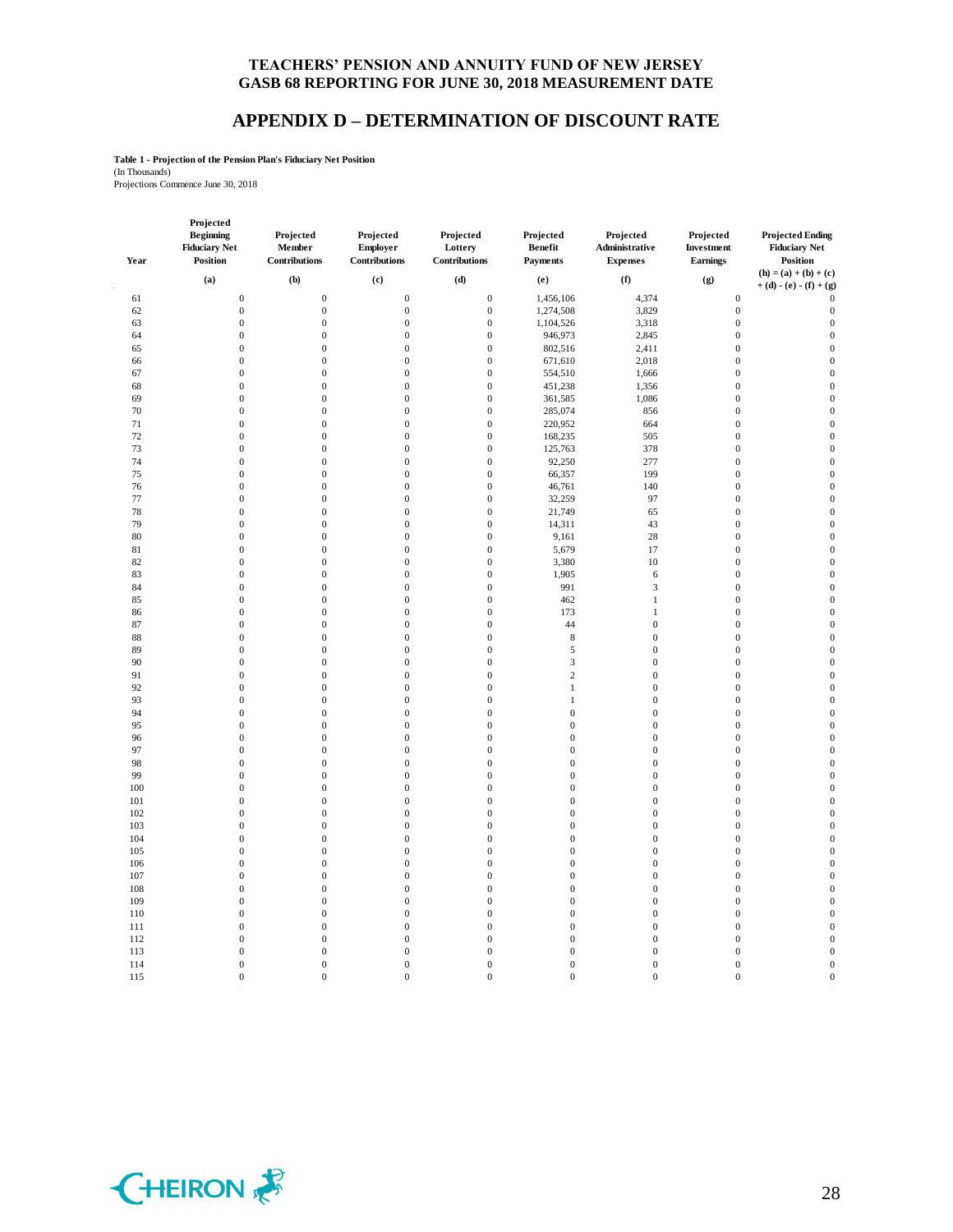#### **APPENDIX D – DETERMINATION OF DISCOUNT RATE**

**Table 2 - Actuarial Present Values of Projected Benefit Payments**

(In Thousands)

Projections Commence June 30, 2018

\* From Table 1 - Projection of the Pension Plan's Fiduciary Net Position, column (a) \*\* From Table 1 - Projection of the Pension Plan's Fiduciary Net Position, column (e)

| Projected<br><b>Beginning</b> |                                      | <b>Projected Benefit</b><br><b>Payments</b> for | "Unfunded"<br>Portion of<br><b>Benefit</b>     |                        | <b>Present Value of</b>                               | <b>Present Value of</b>                               | <b>Present Value of</b><br><b>Benefit Payments</b>    |  |
|-------------------------------|--------------------------------------|-------------------------------------------------|------------------------------------------------|------------------------|-------------------------------------------------------|-------------------------------------------------------|-------------------------------------------------------|--|
| Year                          | <b>Fiduciary Net</b><br>Position*    | current Plan<br>participants**                  | "Funded" Portion of<br><b>Benefit Payments</b> | <b>Payments</b>        | "Funded" Benefit<br><b>Payments</b>                   | "Unfunded" Benefit<br><b>Payments</b>                 | <b>Using the Single</b><br><b>Discount Rate</b>       |  |
| (a)                           | (b)                                  | (c)                                             | (d) = (c) if (b) >= (c)                        | $(e) = (c) - (d)$      | $(f) = (d) /$<br>$(1+7.00\%)$ <sup>^</sup> [(a) - .5] | $(g) = (e) /$<br>$(1+3.87\%)$ <sup>^</sup> [(a) - .5] | $(h) = (c) /$<br>$(1+4.86\%)$ <sup>^</sup> [(a) - .5] |  |
| $\mathbf{1}$                  | \$<br>22,978,210                     | 4,540,111<br>\$                                 | \$<br>4,540,111                                | \$<br>$\boldsymbol{0}$ | \$<br>4,389,091                                       | \$<br>$\boldsymbol{0}$                                | \$<br>4,433,641                                       |  |
| $\boldsymbol{2}$              | 22,381,614                           | 4,644,885                                       | 4,644,885                                      | $\boldsymbol{0}$       | 4,196,617                                             | $\boldsymbol{0}$                                      | 4,325,709                                             |  |
| 3                             | 21,699,511                           | 4,741,284                                       | 4,741,284                                      | $\boldsymbol{0}$       | 4,003,470                                             | $\boldsymbol{0}$                                      | 4,210,818                                             |  |
| $\overline{4}$                | 20,985,679                           | 4,829,283                                       | 4,829,283                                      | $\boldsymbol{0}$       | 3,811,004                                             | $\boldsymbol{0}$                                      | 4,090,169                                             |  |
| 5                             | 20,214,837                           | 4,912,979                                       | 4,912,979                                      | $\mathbf{0}$           | 3,623,414                                             | $\boldsymbol{0}$                                      | 3,968,184                                             |  |
| 6                             | 19,607,259                           | 4,996,196                                       | 4,996,196                                      | $\mathbf{0}$           | 3,443,726                                             | $\boldsymbol{0}$                                      | 3,848,349                                             |  |
| $\tau$                        | 19,013,933                           | 5,081,306                                       | 5,081,306                                      | $\boldsymbol{0}$       | 3,273,262                                             | $\boldsymbol{0}$                                      | 3,732,489                                             |  |
| 8                             | 18,434,824                           | 5,170,941                                       | 5,170,941                                      | $\mathbf{0}$           | 3,113,087                                             | $\boldsymbol{0}$                                      | 3,622,271                                             |  |
| 9                             | 17,863,974                           | 5,266,774                                       | 5,266,774                                      | $\overline{0}$         | 2,963,348                                             | $\boldsymbol{0}$                                      | 3,518,392                                             |  |
| 10                            | 17,296,431                           | 5,349,754                                       | 5,349,754                                      | $\boldsymbol{0}$       | 2,813,118                                             | $\boldsymbol{0}$                                      | 3,408,172                                             |  |
| 11                            | 16,743,750                           | 5,450,379                                       | 5,450,379                                      | $\mathbf{0}$           | 2,678,533                                             | $\boldsymbol{0}$                                      | 3,311,331                                             |  |
| 12                            | 16,185,093                           | 5,554,321                                       | 5,554,321                                      | $\boldsymbol{0}$       | 2,551,042                                             | $\boldsymbol{0}$                                      | 3,218,067                                             |  |
| 13                            | 15,619,235                           | 5,661,626                                       | 5,661,626                                      | $\boldsymbol{0}$       | 2,430,211                                             | $\boldsymbol{0}$                                      | 3,128,192                                             |  |
| 14                            | 15,042,942                           | 5,770,607                                       | 5,770,607                                      | $\mathbf{0}$           | 2,314,944                                             | $\boldsymbol{0}$                                      | 3,040,619                                             |  |
| 15                            | 14,385,705                           | 5,878,467                                       | 5,878,467                                      | $\overline{0}$         | 2,203,937                                             | $\boldsymbol{0}$                                      | 2,953,879                                             |  |
| 16                            | 13,639,568                           | 5,983,518                                       | 5,983,518                                      | $\boldsymbol{0}$       | 2,096,564                                             | $\boldsymbol{0}$                                      | 2,867,302                                             |  |
| 17                            | 12,798,241                           | 6,084,959                                       | 6,084,959                                      | $\mathbf{0}$           | 1,992,624                                             | $\boldsymbol{0}$                                      | 2,780,755                                             |  |
| 18                            | 11,857,214                           | 6,178,814                                       | 6,178,814                                      | $\mathbf{0}$           | 1,890,989                                             | $\boldsymbol{0}$                                      | 2,692,764                                             |  |
| 19                            | 10,816,222                           | 6,261,708                                       | 6,261,708                                      | $\boldsymbol{0}$       | 1,790,989                                             | $\boldsymbol{0}$                                      | 2,602,401                                             |  |
| 20                            | 9,679,728                            | 6,331,859                                       | 6,331,859                                      | $\overline{0}$         | 1,692,574                                             | $\boldsymbol{0}$                                      | 2,509,578                                             |  |
| 21                            | 8,455,448                            | 6,389,550                                       | 6,389,550                                      | $\boldsymbol{0}$       | 1,596,257                                             | $\boldsymbol{0}$                                      | 2,415,061                                             |  |
| 22                            | 7,151,824                            | 6,432,976                                       | 6,432,976                                      | $\boldsymbol{0}$       | 1,501,968                                             | $\boldsymbol{0}$                                      | 2,318,771                                             |  |
| 23                            | 5,780,004                            | 6,462,848                                       | 5,780,004                                      | 682.844                | 1,261,227                                             | 290,598                                               | 2,221,560                                             |  |
| 24                            | $\boldsymbol{0}$                     | 6,483,547                                       | $\mathbf{0}$                                   | 6,483,547              | $\boldsymbol{0}$                                      | 2,656,407                                             | 2,125,372                                             |  |
| 25                            | $\boldsymbol{0}$                     | 6,502,043                                       | $\boldsymbol{0}$                               | 6,502,043              | $\boldsymbol{0}$                                      | 2,564,730                                             | 2,032,639                                             |  |
| 26                            | $\mathbf{0}$                         | 6,517,352                                       | $\boldsymbol{0}$                               | 6,517,352              | $\mathbf{0}$                                          | 2,474,987                                             | 1,942,987                                             |  |
| 27                            | $\boldsymbol{0}$                     | 6,532,630                                       | $\mathbf{0}$                                   | 6,532,630              | $\mathbf{0}$                                          | 2,388,359                                             | 1,857,269                                             |  |
| 28                            | $\boldsymbol{0}$                     | 6,546,696                                       | $\mathbf{0}$                                   | 6,546,696              | $\mathbf{0}$                                          | 2,304,324                                             | 1,774,995                                             |  |
| 29                            | $\mathbf{0}$                         | 6,560,521                                       | $\mathbf{0}$                                   | 6,560,521              | $\mathbf{0}$                                          | 2,223,154                                             | 1,696,296                                             |  |
| 30                            | $\boldsymbol{0}$                     | 6,567,582                                       | $\mathbf{0}$                                   | 6,567,582              | $\mathbf{0}$                                          | 2,142,627                                             | 1,619,410                                             |  |
| 31                            | $\boldsymbol{0}$<br>$\boldsymbol{0}$ | 6,565,924                                       | $\boldsymbol{0}$                               | 6,565,924              | $\boldsymbol{0}$<br>$\mathbf{0}$                      | 2,062,276                                             | 1,543,958                                             |  |
| 32                            |                                      | 6,557,601                                       | $\mathbf{0}$                                   | 6,557,601              |                                                       | 1,982,923                                             | 1,470,526                                             |  |
| 33<br>34                      | $\boldsymbol{0}$<br>$\boldsymbol{0}$ | 6,538,231                                       | $\mathbf{0}$<br>$\boldsymbol{0}$               | 6,538,231              | $\mathbf{0}$<br>$\mathbf{0}$                          | 1,903,404                                             | 1,398,222                                             |  |
| 35                            | $\boldsymbol{0}$                     | 6,511,181                                       | $\mathbf{0}$                                   | 6,511,181              | $\mathbf{0}$                                          | 1,824,905                                             | 1,327,895<br>1,259,687                                |  |
| 36                            | $\boldsymbol{0}$                     | 6,476,946<br>6,432,470                          | $\boldsymbol{0}$                               | 6,476,946<br>6,432,470 | $\mathbf{0}$                                          | 1,747,675<br>1,671,006                                | 1,193,049                                             |  |
| 37                            | $\boldsymbol{0}$                     | 6,369,565                                       | $\boldsymbol{0}$                               | 6,369,565              | $\boldsymbol{0}$                                      | 1,593,015                                             | 1,126,623                                             |  |
| 38                            | $\boldsymbol{0}$                     | 6,281,504                                       | $\mathbf{0}$                                   | 6,281,504              | $\mathbf{0}$                                          | 1,512,459                                             | 1,059,548                                             |  |
| 39                            | $\boldsymbol{0}$                     | 6,165,221                                       | $\mathbf{0}$                                   | 6,165,221              | $\mathbf{0}$                                          | 1,429,153                                             | 991,731                                               |  |
| 40                            | $\boldsymbol{0}$                     | 6,022,870                                       | $\mathbf{0}$                                   | 6,022,870              | $\mathbf{0}$                                          | 1,344,136                                             | 923,925                                               |  |
| 41                            | $\boldsymbol{0}$                     | 5,857,234                                       | $\mathbf{0}$                                   | 5,857,234              | $\mathbf{0}$                                          | 1,258,468                                             | 856,868                                               |  |
| 42                            | $\boldsymbol{0}$                     | 5,671,553                                       | $\mathbf{0}$                                   | 5,671,553              | $\mathbf{0}$                                          | 1,173,172                                             | 791,246                                               |  |
| 43                            | $\mathbf{0}$                         | 5,471,762                                       | $\boldsymbol{0}$                               | 5,471,762              | $\mathbf{0}$                                          | 1,089,674                                             | 727,989                                               |  |
| 44                            | $\boldsymbol{0}$                     | 5,263,878                                       | $\mathbf{0}$                                   | 5,263,878              | $\mathbf{0}$                                          | 1,009,218                                             | 667,870                                               |  |
| 45                            | $\mathbf{0}$                         | 5,049,542                                       | $\mathbf{0}$                                   | 5,049,542              | $\mathbf{0}$                                          | 932,054                                               | 610,979                                               |  |
| 46                            | $\overline{0}$                       | 4,829,651                                       | $\boldsymbol{0}$                               | 4,829,651              | $\mathbf{0}$                                          | 858,252                                               | 557,286                                               |  |
| 47                            | $\overline{0}$                       | 4,604,941                                       | $\mathbf{0}$                                   | 4,604.941              | $\mathbf{0}$                                          | 787,831                                               | 506,728                                               |  |
| 48                            | $\boldsymbol{0}$                     | 4,376,112                                       | $\boldsymbol{0}$                               | 4,376,112              | $\boldsymbol{0}$                                      | 720,787                                               | 459,227                                               |  |
| 49                            | $\boldsymbol{0}$                     | 4,143,885                                       | $\boldsymbol{0}$                               | 4,143,885              | $\boldsymbol{0}$                                      | 657,107                                               | 414,700                                               |  |
| 50                            | $\boldsymbol{0}$                     | 3,909,104                                       | $\boldsymbol{0}$                               | 3,909,104              | $\boldsymbol{0}$                                      | 596,782                                               | 373,072                                               |  |
| 51                            | $\boldsymbol{0}$                     | 3,672,625                                       | $\boldsymbol{0}$                               | 3,672,625              | $\boldsymbol{0}$                                      | 539,790                                               | 334,256                                               |  |
| 52                            | $\boldsymbol{0}$                     | 3,435,395                                       | $\boldsymbol{0}$                               | 3,435,395              | $\boldsymbol{0}$                                      | 486,110                                               | 298,173                                               |  |
| 53                            | $\boldsymbol{0}$                     | 3,198,600                                       | $\boldsymbol{0}$                               | 3,198,600              | $\boldsymbol{0}$                                      | 435,741                                               | 264,752                                               |  |
| 54                            | $\boldsymbol{0}$                     | 2,963,408                                       | $\boldsymbol{0}$                               | 2,963,408              | $\boldsymbol{0}$                                      | 388,660                                               | 233,916                                               |  |
| 55                            | $\boldsymbol{0}$                     | 2,730,866                                       | $\boldsymbol{0}$                               | 2,730,866              | $\boldsymbol{0}$                                      | 344,817                                               | 205,568                                               |  |
| 56                            | $\boldsymbol{0}$                     | 2,502,110                                       | $\boldsymbol{0}$                               | 2,502,110              | $\boldsymbol{0}$                                      | 304,161                                               | 179,618                                               |  |
| 57                            | $\boldsymbol{0}$                     | 2,278,294                                       | $\boldsymbol{0}$                               | 2,278,294              | $\boldsymbol{0}$                                      | 266,635                                               | 155,970                                               |  |
| 58                            | $\boldsymbol{0}$                     | 2,060,606                                       | $\boldsymbol{0}$                               | 2,060,606              | $\boldsymbol{0}$                                      | 232,173                                               | 134,529                                               |  |
| 59                            | $\boldsymbol{0}$                     | 1,850,241                                       | $\boldsymbol{0}$                               | 1,850,241              | $\boldsymbol{0}$                                      | 200,704                                               | 115,196                                               |  |
| 60                            | $\boldsymbol{0}$                     | 1,648,359                                       | $\boldsymbol{0}$                               | 1,648,359              | $\boldsymbol{0}$                                      | 172,143                                               | 97,870                                                |  |

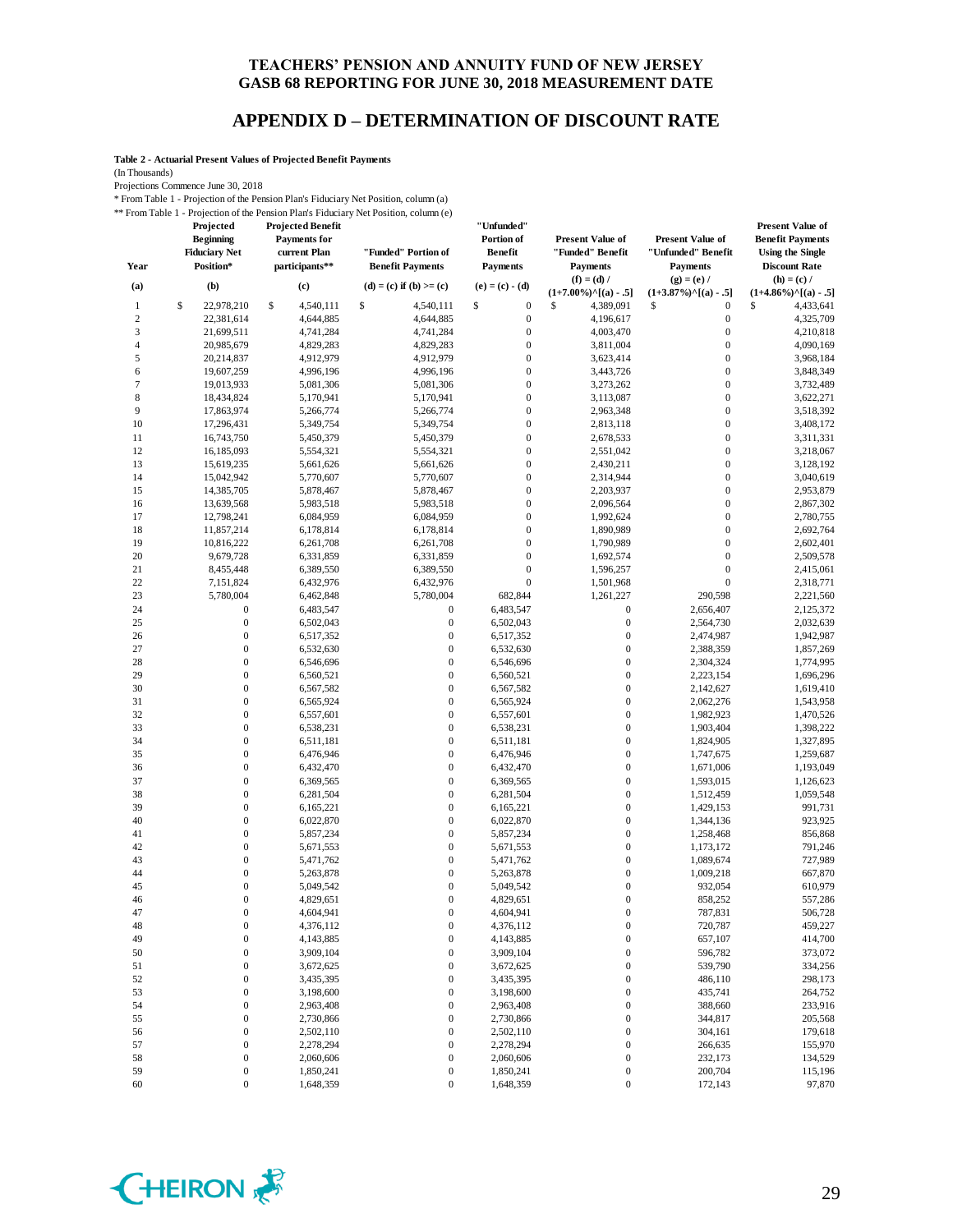#### **APPENDIX D – DETERMINATION OF DISCOUNT RATE**

**Table 2 - Actuarial Present Values of Projected Benefit Payments**

(In Thousands)

Projections Commence June 30, 2018

\* From Table 1 - Projection of the Pension Plan's Fiduciary Net Position, column (a)

\*\* From Table 1 - Projection of the Pension Plan's Fiduciary Net Position, column (e)

| Year     | Projected<br><b>Beginning</b><br><b>Fiduciary Net</b><br>Position* | <b>Projected Benefit</b><br><b>Payments</b> for<br>current Plan<br>participants** | Profit Papie 1 - Projection of the Pension Prairs Productary inclusion, column (e)<br>"Funded" Portion of<br><b>Benefit Payments</b> | "Unfunded"<br>Portion of<br>Benefit<br><b>Payments</b> | <b>Present Value of</b><br>"Funded" Benefit<br><b>Payments</b> | <b>Present Value of</b><br>"Unfunded" Benefit<br><b>Payments</b> | <b>Present Value of</b><br><b>Benefit Payments</b><br><b>Using the Single</b><br><b>Discount Rate</b> |
|----------|--------------------------------------------------------------------|-----------------------------------------------------------------------------------|--------------------------------------------------------------------------------------------------------------------------------------|--------------------------------------------------------|----------------------------------------------------------------|------------------------------------------------------------------|-------------------------------------------------------------------------------------------------------|
| (a)      | (b)                                                                | (c)                                                                               | (d) = (c) if (b) >= (c)                                                                                                              | $(e) = (c) - (d)$                                      | $(f) = (d) /$<br>$(1+7.00\%)$ <sup>^</sup> [(a) - .5]          | $(g) = (e) /$<br>$(1+3.87\%)$ <sup>^</sup> [(a) - .5]            | $(h) = (c) /$<br>$(1+4.86\%)$ <sup>^</sup> [(a) - .5]                                                 |
| 61       | $\mathbf{0}$                                                       | 1,456,106                                                                         | $\mathbf{0}$                                                                                                                         | 1,456,106                                              | $\overline{0}$                                                 | 146,400                                                          | 82,448                                                                                                |
| 62       | $\mathbf 0$                                                        | 1,274,508                                                                         | $\mathbf{0}$                                                                                                                         | 1,274,508                                              | $\boldsymbol{0}$                                               | 123,367                                                          | 68,820                                                                                                |
| 63       | $\boldsymbol{0}$                                                   | 1,104,526                                                                         | $\boldsymbol{0}$                                                                                                                     | 1,104,526                                              | $\boldsymbol{0}$                                               | 102,930                                                          | 56,877                                                                                                |
| 64       | $\boldsymbol{0}$                                                   | 946,973                                                                           | $\mathbf{0}$                                                                                                                         | 946,973                                                | $\mathbf{0}$                                                   | 84,960                                                           | 46,504                                                                                                |
| 65       | $\mathbf{0}$                                                       | 802,516                                                                           | $\overline{0}$                                                                                                                       | 802,516                                                | $\mathbf{0}$                                                   | 69,317                                                           | 37,583                                                                                                |
| 66       | $\boldsymbol{0}$                                                   | 671,610                                                                           | $\mathbf{0}$                                                                                                                         | 671,610                                                | $\mathbf{0}$                                                   | 55,849                                                           | 29,995                                                                                                |
| 67       | $\boldsymbol{0}$                                                   | 554,510                                                                           | $\mathbf{0}$                                                                                                                         | 554,510                                                | $\mathbf{0}$                                                   | 44,393                                                           | 23,617                                                                                                |
| 68       | $\boldsymbol{0}$                                                   | 451,238                                                                           | $\boldsymbol{0}$                                                                                                                     | 451,238                                                | $\mathbf{0}$                                                   | 34,779                                                           | 18,328                                                                                                |
| 69       | $\boldsymbol{0}$                                                   | 361,585                                                                           | $\mathbf{0}$                                                                                                                         | 361,585                                                | $\mathbf{0}$                                                   | 26,831                                                           | 14,006                                                                                                |
| 70       | $\boldsymbol{0}$                                                   | 285,074                                                                           | $\mathbf{0}$                                                                                                                         | 285,074                                                | $\mathbf{0}$                                                   | 20,365                                                           | 10,530                                                                                                |
| 71       | $\mathbf{0}$                                                       | 220,952                                                                           | $\mathbf{0}$                                                                                                                         | 220,952                                                | $\mathbf{0}$                                                   | 15,196                                                           | 7,783                                                                                                 |
| 72       | $\boldsymbol{0}$                                                   | 168,235                                                                           | $\mathbf{0}$                                                                                                                         | 168,235                                                | $\mathbf{0}$                                                   | 11,140                                                           | 5,652                                                                                                 |
| 73       | $\boldsymbol{0}$                                                   | 125,763                                                                           | $\boldsymbol{0}$                                                                                                                     | 125,763                                                | $\mathbf{0}$                                                   | 8,017                                                            | 4,029                                                                                                 |
| 74       | $\boldsymbol{0}$                                                   | 92,250                                                                            | $\mathbf{0}$                                                                                                                         | 92,250                                                 | $\mathbf{0}$                                                   | 5,662                                                            | 2,818                                                                                                 |
| 75       | $\mathbf{0}$                                                       | 66,357                                                                            | $\mathbf{0}$                                                                                                                         | 66,357                                                 | $\mathbf{0}$                                                   | 3,921                                                            | 1,933                                                                                                 |
| 76       | $\mathbf{0}$                                                       | 46,761                                                                            | $\mathbf{0}$                                                                                                                         | 46,761                                                 | $\overline{0}$                                                 | 2,660                                                            | 1,299                                                                                                 |
| 77       | $\boldsymbol{0}$                                                   | 32,259                                                                            | $\mathbf{0}$                                                                                                                         | 32,259                                                 | $\mathbf{0}$                                                   | 1,767                                                            | 855                                                                                                   |
| 78       | $\boldsymbol{0}$                                                   | 21,749                                                                            | $\mathbf{0}$                                                                                                                         | 21,749                                                 | $\mathbf{0}$                                                   | 1,147                                                            | 550                                                                                                   |
| 79       | $\mathbf{0}$                                                       | 14,311                                                                            | $\mathbf{0}$                                                                                                                         | 14,311                                                 | $\mathbf{0}$                                                   | 726                                                              | 345                                                                                                   |
| 80       | $\mathbf{0}$                                                       | 9,161                                                                             | $\mathbf{0}$                                                                                                                         | 9,161                                                  | $\mathbf{0}$                                                   | 448                                                              | 211                                                                                                   |
| 81       | $\boldsymbol{0}$                                                   | 5,679                                                                             | $\mathbf{0}$                                                                                                                         | 5,679                                                  | $\mathbf{0}$                                                   | 267                                                              | 124                                                                                                   |
| 82       | $\overline{0}$                                                     | 3,380                                                                             | $\mathbf{0}$                                                                                                                         | 3,380                                                  | $\overline{0}$                                                 | 153                                                              | 71                                                                                                    |
| 83       | $\boldsymbol{0}$                                                   | 1,905                                                                             | $\mathbf{0}$                                                                                                                         | 1,905                                                  | $\mathbf{0}$                                                   | 83                                                               | 38                                                                                                    |
| 84       | $\overline{0}$                                                     | 991                                                                               | $\mathbf{0}$                                                                                                                         | 991                                                    | $\overline{0}$                                                 | 42                                                               | 19                                                                                                    |
| 85       | $\mathbf{0}$                                                       | 462                                                                               | $\mathbf{0}$                                                                                                                         | 462                                                    | $\mathbf{0}$                                                   | 19                                                               | $\,$ 8 $\,$                                                                                           |
| 86       | $\boldsymbol{0}$                                                   | 173                                                                               | $\mathbf{0}$                                                                                                                         | 173                                                    | $\mathbf{0}$                                                   | $\tau$                                                           | 3                                                                                                     |
| 87       | $\overline{0}$                                                     | 44                                                                                | $\overline{0}$                                                                                                                       | 44                                                     | $\overline{0}$                                                 | $\sqrt{2}$                                                       | $\mathbf{1}$                                                                                          |
| 88       | $\overline{0}$                                                     | $\,$ 8 $\,$                                                                       | $\mathbf{0}$                                                                                                                         | $\,$ 8 $\,$                                            | $\mathbf{0}$                                                   | $\boldsymbol{0}$                                                 | $\mathbf{0}$                                                                                          |
| 89       | $\overline{0}$                                                     | 5                                                                                 | $\overline{0}$<br>$\mathbf{0}$                                                                                                       | 5<br>3                                                 | $\overline{0}$<br>$\mathbf{0}$                                 | $\boldsymbol{0}$<br>$\boldsymbol{0}$                             | $\mathbf{0}$<br>$\mathbf{0}$                                                                          |
| 90<br>91 | $\mathbf{0}$<br>$\mathbf{0}$                                       | 3<br>$\overline{c}$                                                               | $\mathbf{0}$                                                                                                                         | $\overline{c}$                                         | $\mathbf{0}$                                                   | $\boldsymbol{0}$                                                 | $\mathbf{0}$                                                                                          |
| 92       | $\overline{0}$                                                     | $\mathbf{1}$                                                                      | $\overline{0}$                                                                                                                       | $\mathbf{1}$                                           | $\overline{0}$                                                 | $\boldsymbol{0}$                                                 | $\overline{0}$                                                                                        |
| 93       | $\overline{0}$                                                     | $\mathbf{1}$                                                                      | $\mathbf{0}$                                                                                                                         | $\mathbf{1}$                                           | $\overline{0}$                                                 | $\boldsymbol{0}$                                                 | $\mathbf{0}$                                                                                          |
| 94       | $\overline{0}$                                                     | $\overline{0}$                                                                    | $\overline{0}$                                                                                                                       | $\overline{0}$                                         | $\overline{0}$                                                 | $\boldsymbol{0}$                                                 | $\mathbf{0}$                                                                                          |
| 95       | $\mathbf{0}$                                                       | $\boldsymbol{0}$                                                                  | $\mathbf{0}$                                                                                                                         | $\mathbf{0}$                                           | $\mathbf{0}$                                                   | $\boldsymbol{0}$                                                 | $\mathbf{0}$                                                                                          |
| 96       | $\boldsymbol{0}$                                                   | $\mathbf{0}$                                                                      | $\mathbf{0}$                                                                                                                         | $\mathbf{0}$                                           | $\mathbf{0}$                                                   | $\boldsymbol{0}$                                                 | $\mathbf{0}$                                                                                          |
| 97       | $\mathbf{0}$                                                       | $\mathbf{0}$                                                                      | $\mathbf{0}$                                                                                                                         | $\mathbf{0}$                                           | $\mathbf{0}$                                                   | $\boldsymbol{0}$                                                 | $\mathbf{0}$                                                                                          |
| 98       | $\overline{0}$                                                     | $\overline{0}$                                                                    | $\boldsymbol{0}$                                                                                                                     | $\boldsymbol{0}$                                       | $\boldsymbol{0}$                                               | $\boldsymbol{0}$                                                 | $\overline{0}$                                                                                        |
| 99       | $\overline{0}$                                                     | $\overline{0}$                                                                    | $\overline{0}$                                                                                                                       | $\overline{0}$                                         | $\overline{0}$                                                 | $\boldsymbol{0}$                                                 | $\mathbf{0}$                                                                                          |
| 100      | $\mathbf{0}$                                                       | $\overline{0}$                                                                    | $\overline{0}$                                                                                                                       | $\overline{0}$                                         | $\overline{0}$                                                 | $\boldsymbol{0}$                                                 | $\mathbf{0}$                                                                                          |
| 101      | $\overline{0}$                                                     | $\overline{0}$                                                                    | $\mathbf{0}$                                                                                                                         | $\mathbf{0}$                                           | $\mathbf{0}$                                                   | $\boldsymbol{0}$                                                 | $\mathbf{0}$                                                                                          |
| 102      | $\mathbf{0}$                                                       | $\boldsymbol{0}$                                                                  | $\mathbf{0}$                                                                                                                         | $\mathbf{0}$                                           | $\mathbf{0}$                                                   | $\boldsymbol{0}$                                                 | $\mathbf{0}$                                                                                          |
| 103      | $\boldsymbol{0}$                                                   | $\mathbf{0}$                                                                      | $\boldsymbol{0}$                                                                                                                     | $\boldsymbol{0}$                                       | $\mathbf{0}$                                                   | $\boldsymbol{0}$                                                 | $\mathbf{0}$                                                                                          |
| 104      | $\overline{0}$                                                     | $\overline{0}$                                                                    | $\overline{0}$                                                                                                                       | $\overline{0}$                                         | $\mathbf{0}$                                                   | $\boldsymbol{0}$                                                 | $\mathbf{0}$                                                                                          |
| 105      | $\overline{0}$                                                     | $\overline{0}$                                                                    | $\overline{0}$                                                                                                                       | $\overline{0}$                                         | $\overline{0}$                                                 | $\boldsymbol{0}$                                                 | $\mathbf{0}$                                                                                          |
| 106      | $\overline{0}$                                                     | $\overline{0}$                                                                    | $\mathbf{0}$                                                                                                                         | $\mathbf{0}$                                           | $\mathbf{0}$                                                   | $\boldsymbol{0}$                                                 | $\mathbf{0}$                                                                                          |
| 107      | $\mathbf{0}$                                                       | $\mathbf{0}$                                                                      | $\mathbf{0}$                                                                                                                         | $\mathbf{0}$                                           | $\mathbf{0}$                                                   | $\boldsymbol{0}$                                                 | $\mathbf{0}$                                                                                          |
| 108      | $\boldsymbol{0}$                                                   | $\mathbf{0}$                                                                      | $\boldsymbol{0}$                                                                                                                     | $\boldsymbol{0}$                                       | $\mathbf{0}$                                                   | $\boldsymbol{0}$                                                 | $\mathbf{0}$                                                                                          |
| 109      | $\overline{0}$                                                     | $\overline{0}$                                                                    | $\overline{0}$                                                                                                                       | $\overline{0}$                                         | $\mathbf{0}$                                                   | $\boldsymbol{0}$                                                 | $\boldsymbol{0}$                                                                                      |
| 110      | $\overline{0}$                                                     | $\overline{0}$                                                                    | $\overline{0}$                                                                                                                       | $\overline{0}$                                         | $\overline{0}$                                                 | $\boldsymbol{0}$                                                 | $\mathbf{0}$                                                                                          |
| 111      | $\overline{0}$                                                     | $\overline{0}$                                                                    | $\mathbf{0}$                                                                                                                         | $\mathbf{0}$                                           | $\mathbf{0}$                                                   | $\boldsymbol{0}$                                                 | $\mathbf{0}$                                                                                          |
| 112      | $\mathbf{0}$                                                       | $\mathbf{0}$                                                                      | $\mathbf{0}$                                                                                                                         | $\boldsymbol{0}$                                       | $\mathbf{0}$                                                   | $\boldsymbol{0}$                                                 | $\mathbf{0}$                                                                                          |
| 113      | $\boldsymbol{0}$                                                   | $\mathbf{0}$                                                                      | $\boldsymbol{0}$                                                                                                                     | $\boldsymbol{0}$                                       | $\mathbf{0}$                                                   | $\boldsymbol{0}$                                                 | $\mathbf{0}$                                                                                          |
| 114      | $\overline{0}$                                                     | $\boldsymbol{0}$                                                                  | $\boldsymbol{0}$                                                                                                                     | $\boldsymbol{0}$                                       | $\mathbf{0}$                                                   | $\mathbf{0}$                                                     | $\overline{0}$                                                                                        |
| 115      | $\mathbf{0}$                                                       | $\mathbf{0}$                                                                      | $\overline{0}$                                                                                                                       | $\mathbf{0}$                                           | $\mathbf{0}$                                                   | $\mathbf 0$<br>47,330,866                                        | $\boldsymbol{0}$<br>108,962,861                                                                       |
|          |                                                                    |                                                                                   |                                                                                                                                      |                                                        | 61,631,995<br>\$                                               | \$                                                               | \$                                                                                                    |

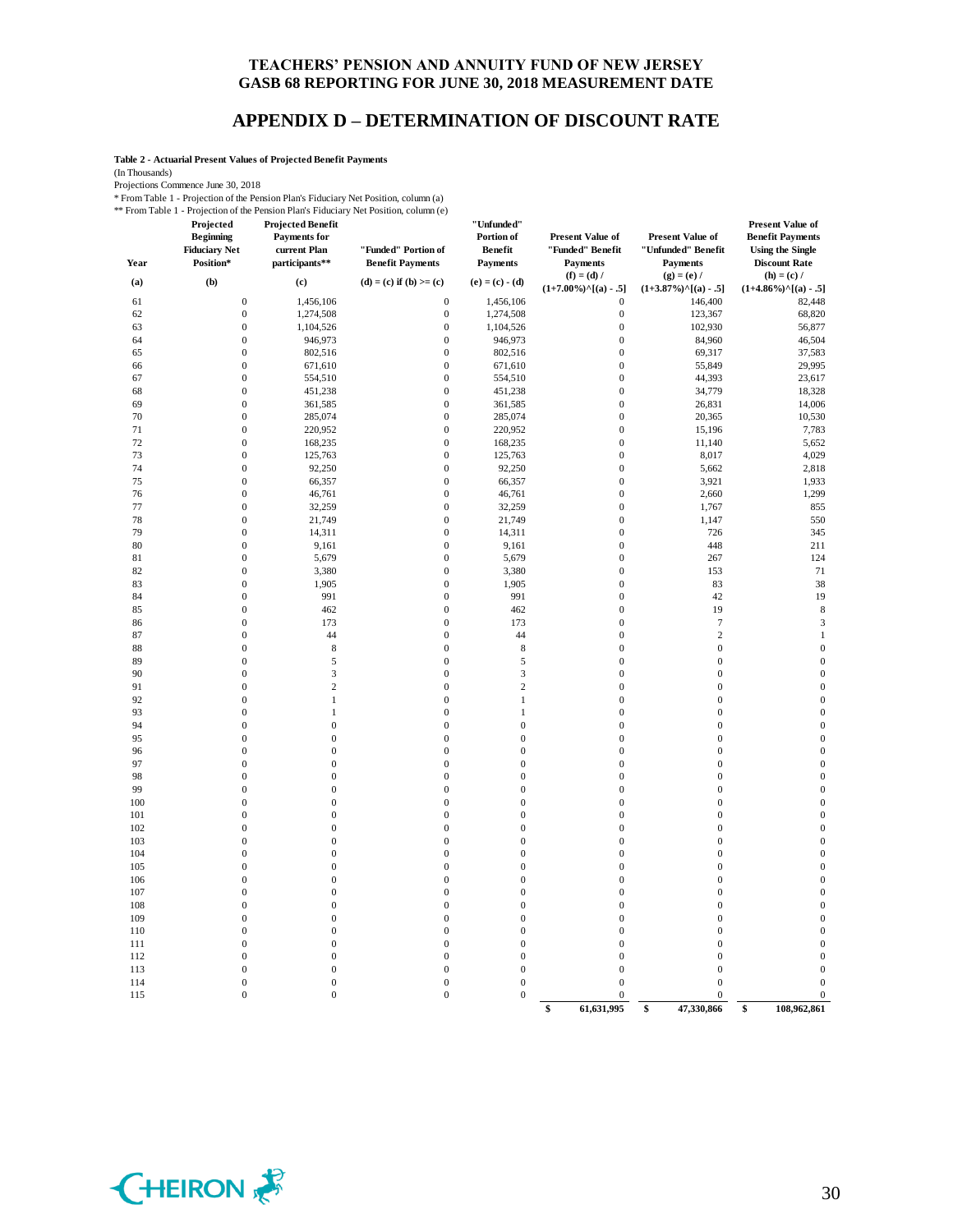## **APPENDIX E – GLOSSARY OF TERMS**

### **1. Actuarially Determined Contribution**

A target or recommended contribution for the reporting period, determined in conformity with Actuarial Standards of Practice based on the most recent measurement available when the contribution for the reporting period was adopted.

## **2. Actuarial Valuation Date**

The date as of which an actuarial valuation is performed. This date may be up to 24 months prior to the measurement date and up to 30 months prior to the employer's reporting date.

## **3. Deferred Inflow of Resources**

An acquisition of net assets by a government employer that is applicable to a future reporting period. In the context of GASB 68, these are experience gains on the Total Pension Liability, assumption changes reducing the Total Pension Liability, or investment gains that are recognized in future reporting periods.

## **4. Deferred Outflow of Resources**

A consumption of net assets by a government employer that is applicable to a future reporting period. In the context of GASB 68, these are experience losses on the Total Pension Liability, assumption changes increasing the Total Pension Liability, or investment losses that are recognized in future reporting periods.

## **5. Entry Age Actuarial Cost Method**

The actuarial cost method required for GASB 68 calculations. Under this method, the actuarial present value of the projected benefits of each individual included in an actuarial valuation is allocated on a level basis over the earnings of the individual between entry age and assumed exit ages. The portion of this actuarial present value allocated to a valuation year is called the Service Cost. The portion of this actuarial present value not provided for at a valuation date by the actuarial present value of future service costs is called the Total Pension Liability.

### **6. Measurement Date**

The date as of which the Total Pension Liability and Plan Fiduciary Net Position are measured. The Total Pension Liability may be projected from the Actuarial Valuation Date to the Measurement Date. The Measurement Date must be the same as the Reporting Date for the plan.